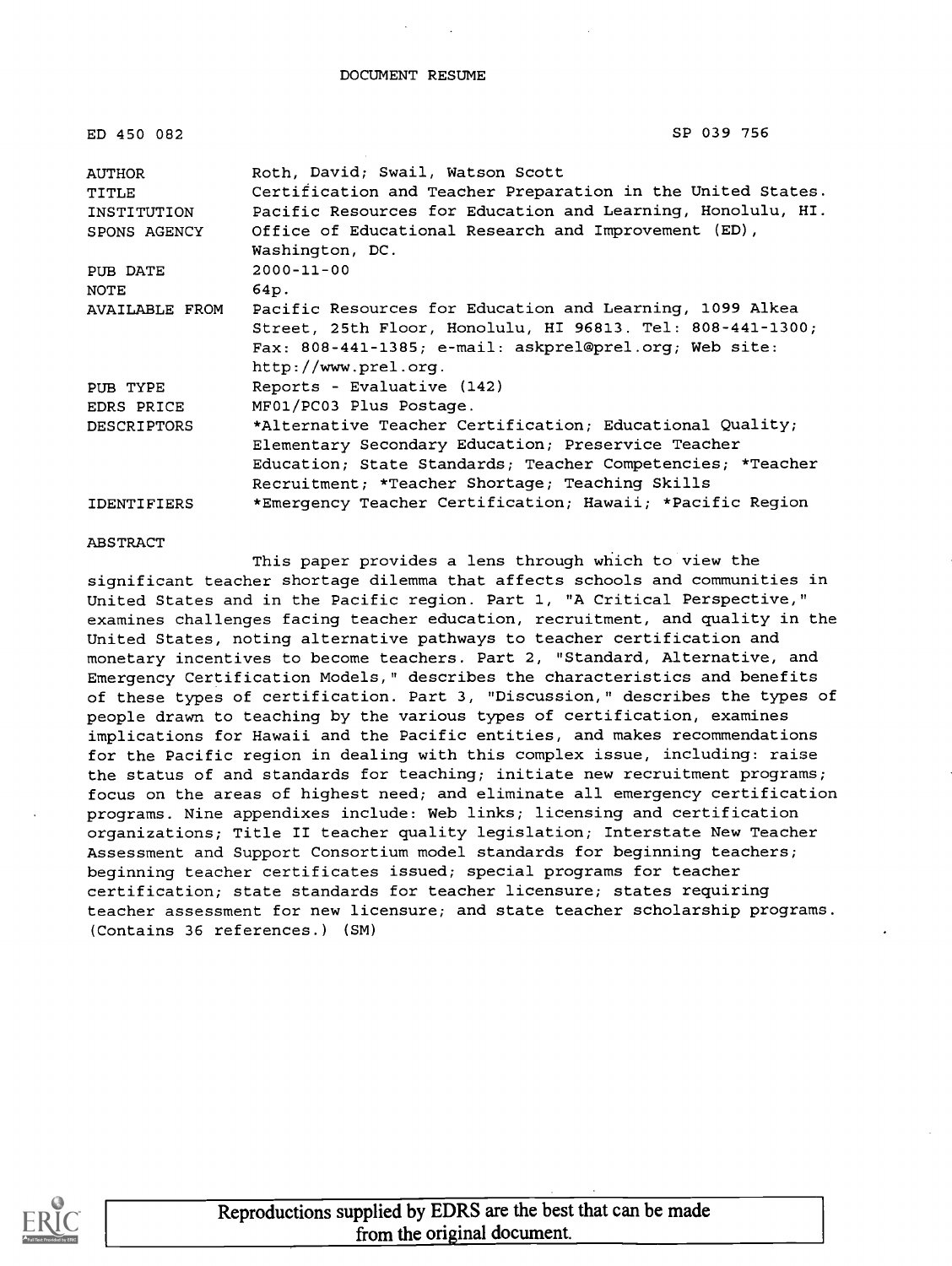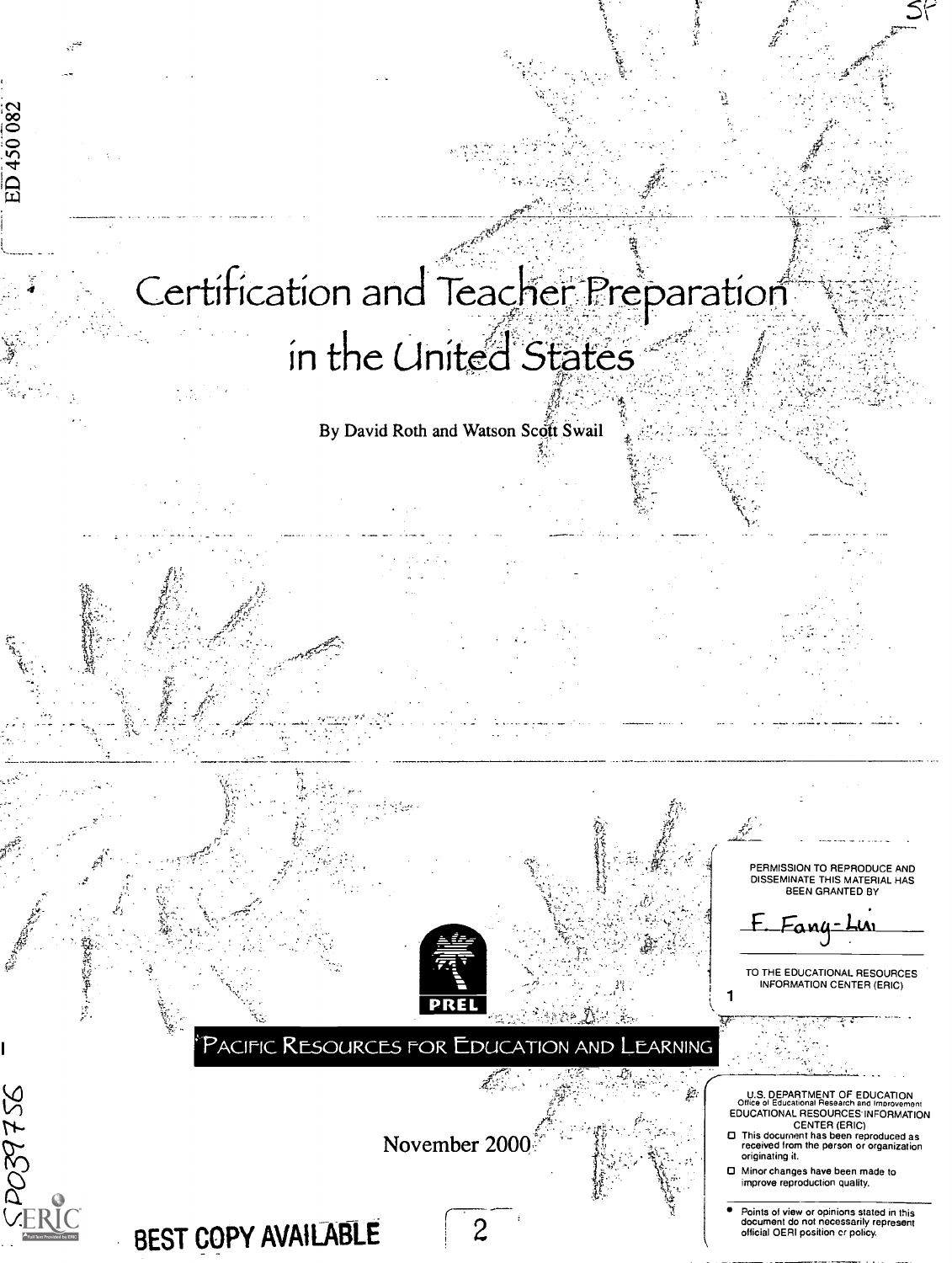# Certification and Teacher Preparation in the United States

By David Roth and Watson Scott Swail\*



PACIFIC RESOURCES FOR EDUCATION AND LEARNING

November 2000

\* David Roth is the Director of Community Education Programs at Occidental College in Los Angeles, California. Watson Scott Swail is Senior Policy Analyst at SRI International in Arlington, Virginia.

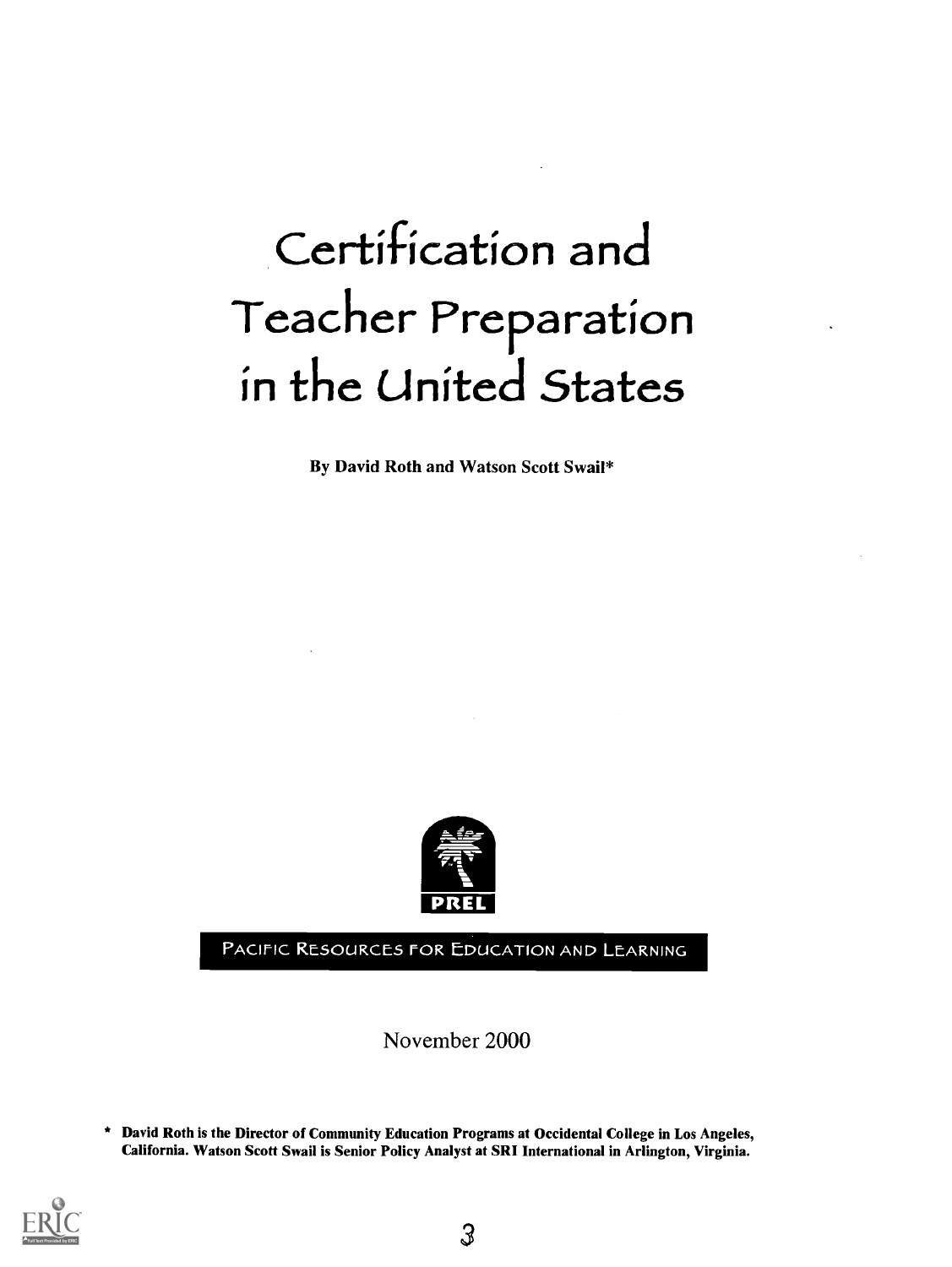### TABLE OF CONTENTS

| Appendix D - INTASC Model Standards for Beginning Teachers  40       |  |
|----------------------------------------------------------------------|--|
|                                                                      |  |
|                                                                      |  |
|                                                                      |  |
| Appendix H - States Requiring Teacher Assessment for New License  48 |  |
|                                                                      |  |

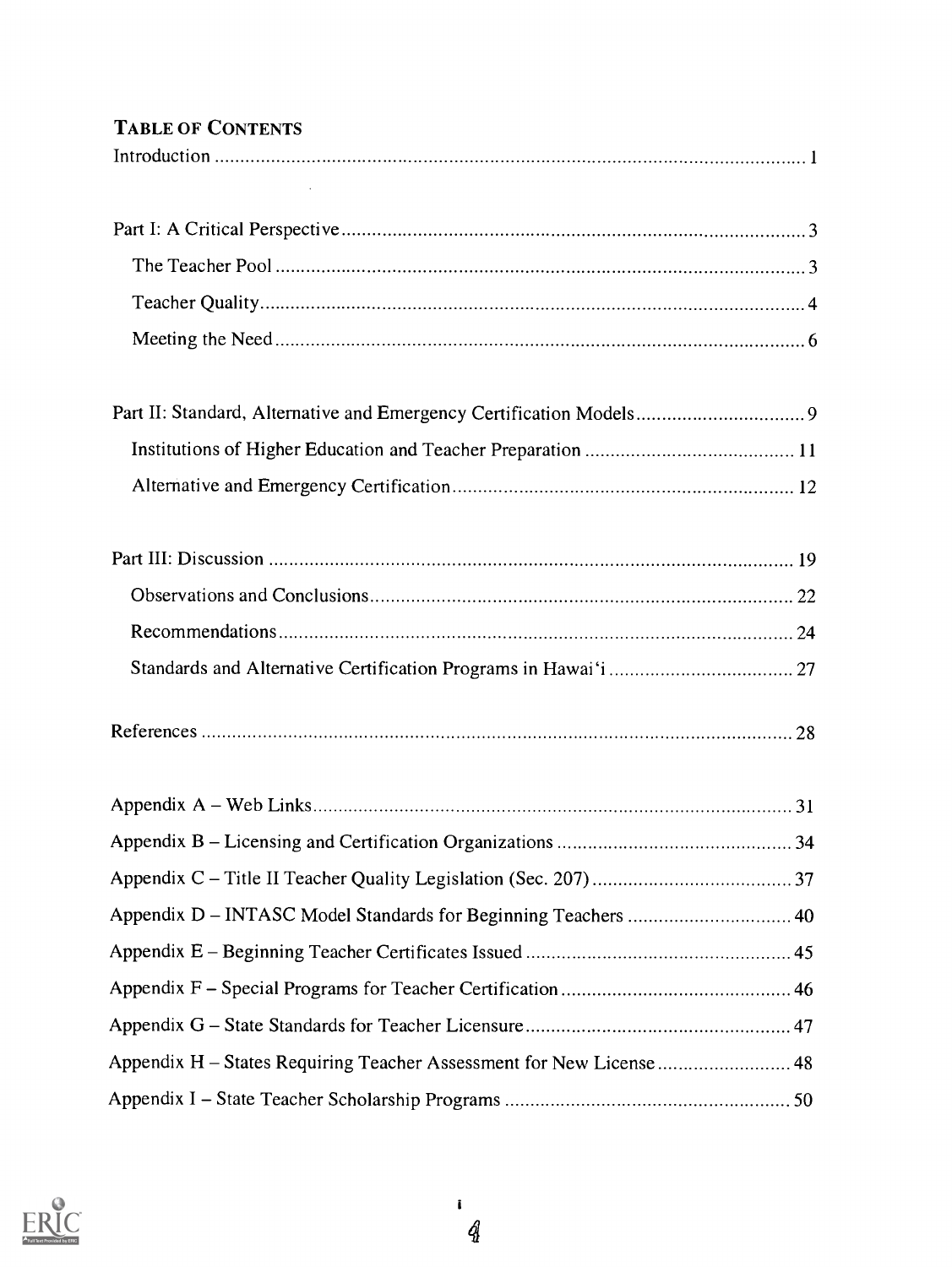### CERTIFICATION AND TEACHER PREPARATION IN THE UNITED STATES

#### By David Roth and Watson Scott Swail

### **INTRODUCTION**

Teaching is more than picking up a bag of instructional tricks at the schoolroom door or learning to mimic the actions of another educator-even a very good one. Good teachers are thinkers and problem solvers. They know when children aren't learning and can adjust instruction appropriately; they know how to design and use a variety of assessment techniques—not just paper-and-pencil tests; they know how to work with parents to bring out the best in a child; they know that teams of professional educators can transform schools and expect to go about doing it. (Imig, 1996, p. 14A)

ood teaching is perhaps the most critical part of a solid education. In fact, the deleterious effects of  $\mathbf{J}_\text{just}$  one ineffective teacher may jeopardize the entire educational success of a young person, regardless of how many effective teachers she might subsequently have (Wright, Horn, & Sanders, 1997). The critical importance of teaching is not just acknowledged by educators and practitioners, but by the public at large. A 1998 survey conducted by Louis Harris and Associates found that 55 percent of Americans chose the quality of teachers as "the greatest influence on student learning" (NEA, 1999). And good teaching isn't an accident. Surely some teachers have a gift to help students learn, but knowledge of the learning process, child development, and academic content are all important components of good teaching.

Teacher quality has long been an important issue for parents, educators, and policymakers, to the extent that new legislation was recently enacted by Congress to watchdog teacher preparation across the nation. Section 207, as it is known in policy circles, was enacted as part of the reauthorization of the Higher Education Act in 1998. This legislation requires colleges and state governments to report information on teacher quality, including pass rates on licensure examinations as well as the number of teachers holding emergency or alternative certificates (see Appendix C for the legislation). The first such institutional report must be filed with the U.S. Department of Education by April 7, 2001, and states must comply by October 7, 2001. Section 207 has the immediate impact of burdening colleges and state agencies with the responsibility of collecting appropriate data, and if the data-collection systems aren't available, those must be developed as well. Complicating the law is that each state has its own set of licensure and certification guidelines (see Appendices C & D).<sup>1</sup> While the intent is in good faith, no one is really sure what the congressionally mandated data will mean in the end due to the breadth of field practice across

<sup>&</sup>lt;sup>1</sup>In order to smooth out the process, the Teacher Preparation Accountability and Evaluation Commission (TPAEC) was created to provide technical assistance to the U.S. Department of Education. In its recent report on the requirements, TPAEC acknowledges the variance in institutions, and recommends that the states "respect the individuality of higher education institutions and don't use the reports to try to homogenize teacher-preparation programs" in each state (AASCU, 2000, p. 7).

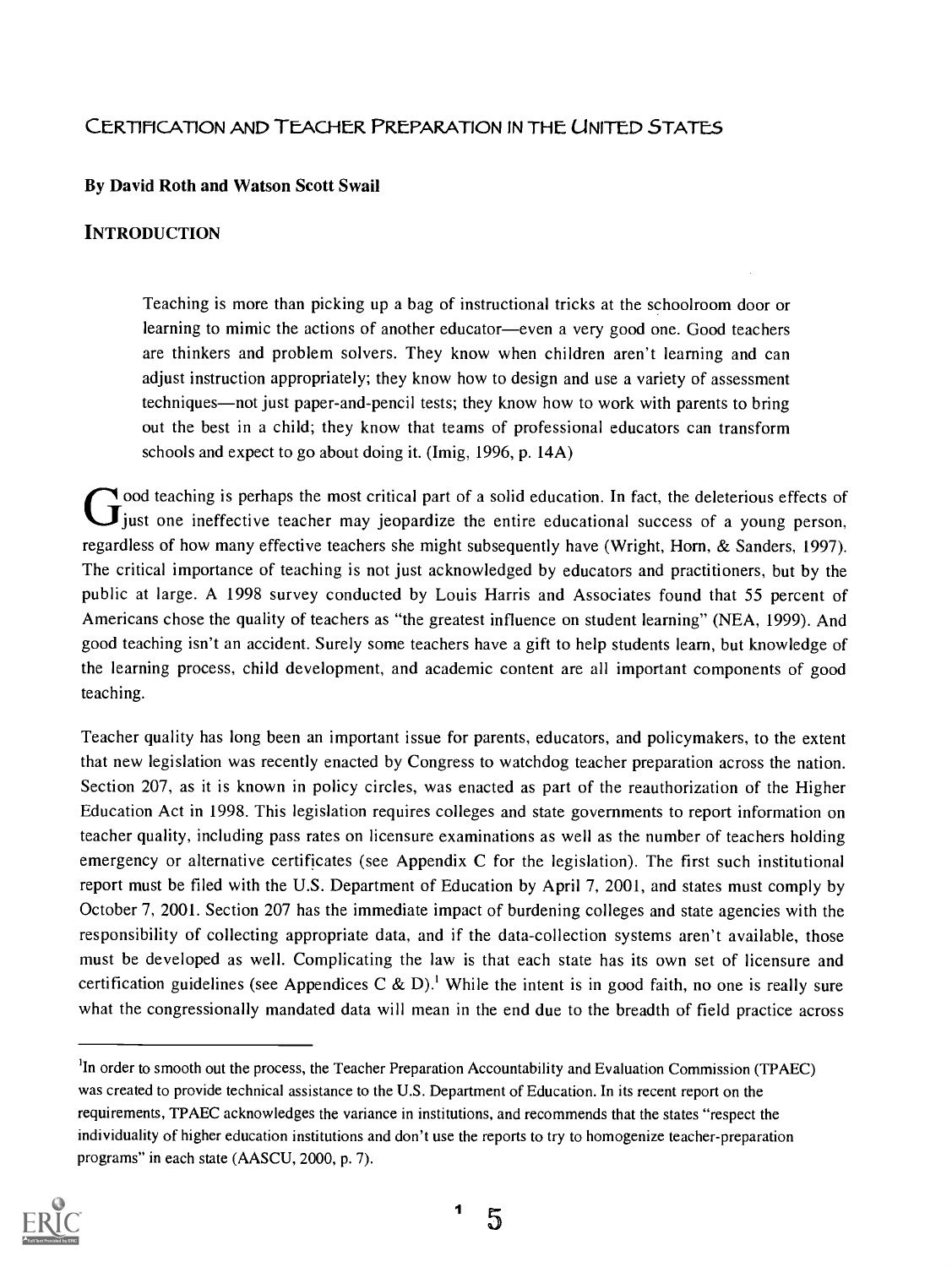the 50 states, the District of Columbia, Puerto Rico, and the Pacific Islands. What the law accomplishes is to set a tone for what is expected in teacher certification over the next several years. Quality counts, teacher test scores, and other indicators will be considered.

The need to recruit qualified teachers to serve the neediest communities and schools of the United States and the entities of the Pacific has never been more pronounced. Regardless of geographic location—whether it be Koror, Palau or Newark, New Jersey—the most needy children and their schools are historically those who have suffered most from the tyranny of low expectations and paltry resources. While schools in our most affluent communities have historically had little trouble attracting and retaining quality teachers, economically challenged rural and urban schools have not kept pace with their moneyed counterparts when it comes to staffing classrooms with well-prepared, licensed instructors. Many Pacific schools are staffed with faculty members barely out of high school themselves, individuals who have been granted licenses to teach having proven only minimum competence. Decades of debate on education reform have done little to address the teacher crisis that exists for our neediest students, as is evidenced by the sheer numbers of new teachers required to meet the basic needs of our rural and inner-city schools.

Over the past twenty years, alternative methods of teacher certification have developed in response to the dire need for teachers in communities and schools across the United States and the Pacific. School districts and colleges have, in unprecedented numbers, begun to offer programs of certification that circumvent many of the traditional requirements that were the hallmark of pedagogical training. These alternative teacher-training programs, first conceived as short-run responses to crisis, have become integral parts of the educational landscape (Stoddart & Floden, 1995).

To be sure, alternative models of teacher certification are not novel, but in fact mark a return to the roots of teacher education in the United States. Interestingly, until the advent of teachers' colleges in the late nineteenth and early twentieth centuries, local school districts were most often the entities empowered with the authority to certify teachers. Alternative certification programs represent a return to that paradigm and further proof that there is in fact "nothing new under the sun."

This paper is being written primarily to help provide a wider lens through which one might view the significant teacher-shortage dilemmas that affect schools and communities in the Pacific. We have divided this paper into three sections. Part I provides a perspective of the challenges facing teacher education, recruitment, and quality in the United States. Part II focuses on issues of certification and licensure, with a specific look at the alternative and emergency certification issues across the nation. Finally, Part III will provide discussion based on our findings, with recommendations and considerations with respect to the conditions and critical teacher-quality issues of the Pacific Island entities.

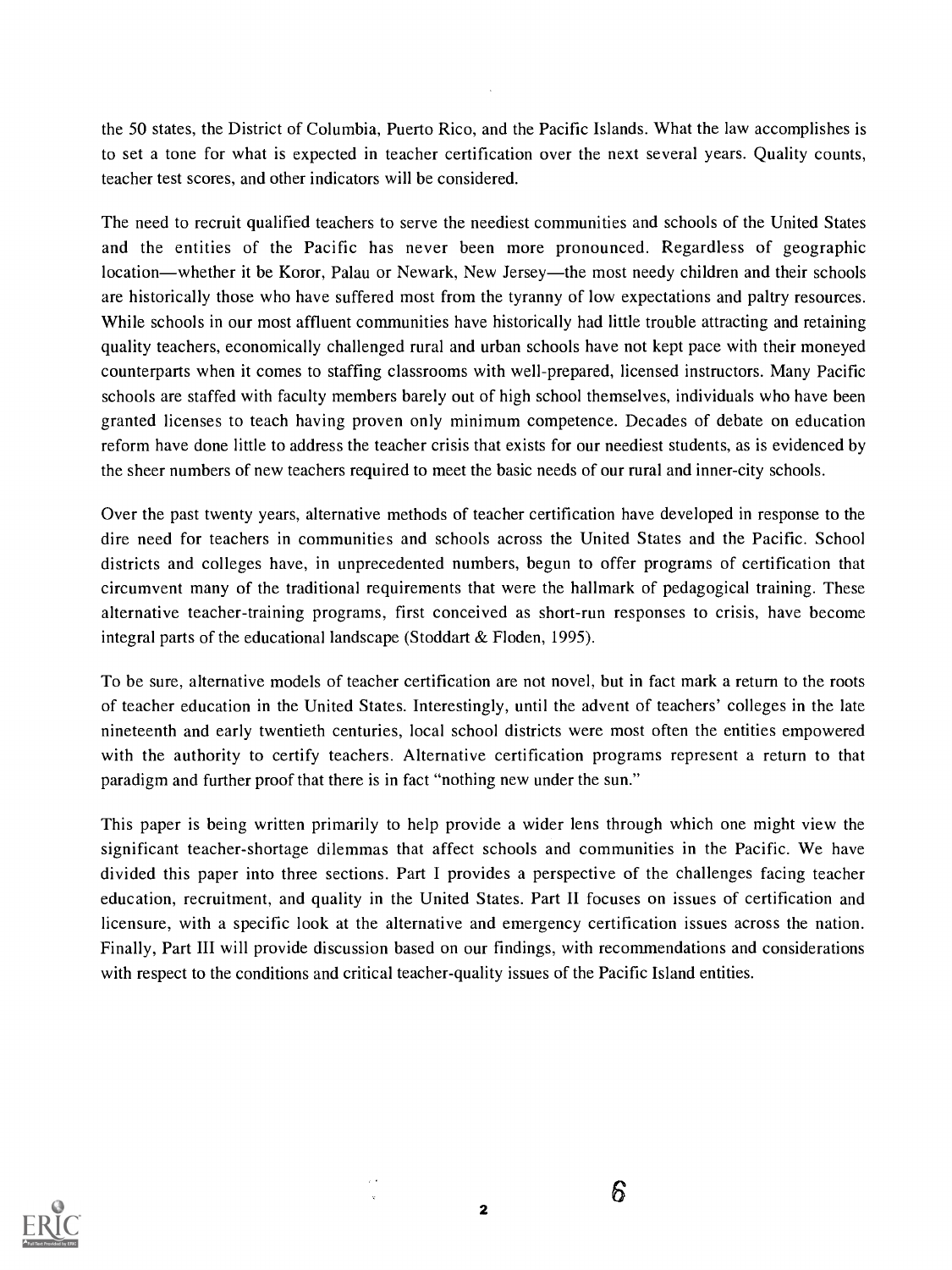### PART I: A CRITICAL PERSPECTIVE

 $\blacksquare$  The Pacific Island schools and school systems to which this study will be relevant differ greatly in population, culture, economy, and resources from the communities and schools on the mainland United States. However, the effect of teacher shortages upon students, whether in Los Angeles, Pohnpei, Guam, or Milwaukee, is disturbingly similar. When there are not enough well-trained, well-supported teachers, students suffer regardless of geography. But the geography of the islands makes the task of maintaining quality of instruction even more difficult. The 1.6 million people living in the Pacific region are spread out over an area of 4.9 million square miles, an area roughly equivalent to 1.6 times that of the continental United States.

Teacher shortages affect underserved communities and schools across the Mainland and the Pacific, all with strikingly similar results. Those communities that are the wealthiest and the most homogeneous have historically had very little trouble recruiting well-qualified teachers. By contrast, high-poverty urban and rural schools are the ones most likely to suffer from debilitating teacher shortages. Surprisingly, however, discourse about the shortage of well-qualified teachers on the Mainland most often revolves around the dilemmas facing urban, inner-city schools, while the opposite discussion is taking place in Pacific communities. The plight of the Mainland's rural schools is not as well documented as the plight of the rural schools in the Pacific, a condition that has forestalled significant national efforts to meet the unique needs of the rural student. According to Collins (1999), "Few states have developed specific programs to address the problems of rural teacher recruitment and retention. Recent research on rural teacher recruitment and retention appears thin, and much of it has been conducted outside the United States."

To be sure, severe teacher shortages affect almost every high-poverty urban and rural community throughout the mainland U.S. and the Pacific. We hope that as the light thrown upon the schools of the Pacific illuminates the needs of the rural Mainland student, further study will be made of the needs of the young people and their families living outside of our suburbs and inner-cities.

#### The Teacher Pool

According to the National Center for Education Statistics (NCES), an estimated 2.4 million new teachers will be needed by 2008-09 due to teacher attrition and retirement. This number jumps to 2.7 million when student/teacher ratios fall due to class-size reduction efforts. In high-poverty urban and rural districts alone, more than 700,000 new teachers will be needed in the next 10 years (NCES, 1999). This means that on average, approximately 240,000 new teachers will be needed each year for the next decade.

The aging teaching force creates much of this need. Of the 3.22 million teachers in 1998 (NCES, 1999), approximately 750,000 will retire by 2008-09 (NCES, 2000). In total, approximately six percent of the teaching force leaves the profession each year, while an additional seven percent of teachers change schools each year (National Education Association, 1999). The attrition problem is more dramatic for new teachers. One out of every five new teachers leaves teaching within three years. More disturbing is the fact that a full 50 percent of new teachers in urban areas leave within the first five years (NEA, 1999).



 $\mathbb{C}^{\times}$ 

 $\frac{1}{3}$  7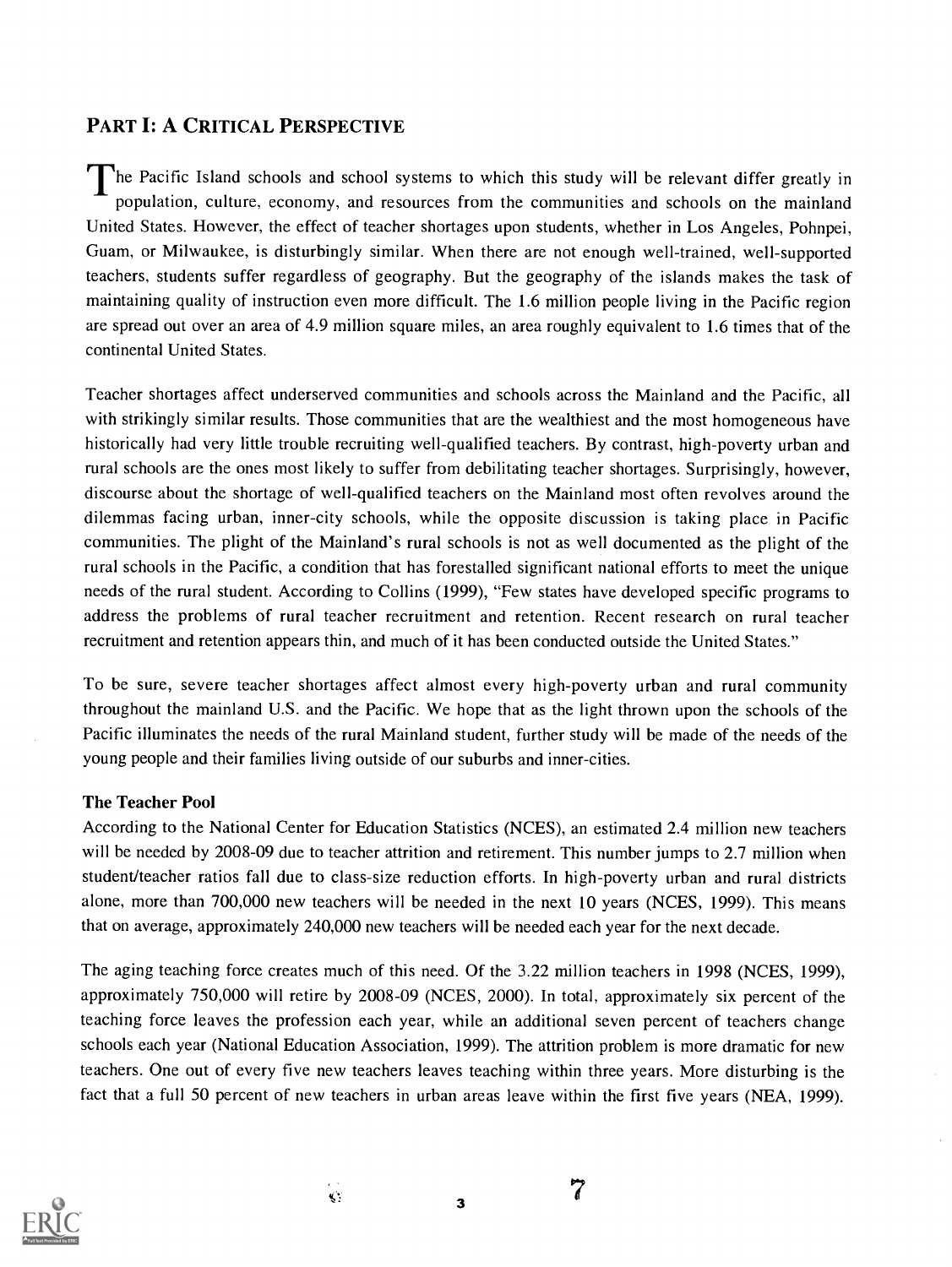To be fair, not all of the 2.4 million teachers needed by 2008-09 must be "newly minted," or first-time, traditionally developed teachers. According to NCES, only 42 percent of the newly hired teachers in 1993-94 were newly minted (Feistritzer & Chester, 2000, p. 9). Still, we will need more than 45,000 of the newly minted type each year for the next 10 years. These figures are based on projections that publicand private-school enrollments will exceed 53 million, an increase of one percent since 1998 (NCES, 2000, Table 2, p. 13).<sup>2</sup>

But this is not just about getting warm bodies in our nation's classrooms. We want and expect to have well-qualified teachers in every school across the Mainland and in the Pacific. However, this is simply not our current reality. Teachers in high-poverty urban districts are most likely to be under-qualified when compared to their peers in more affluent school districts. Between one-third and one-half of all secondary math teachers in these districts have neither a college major nor minor in math (NCES, 1998). The situation is even more pronounced for Pacific Island schools and communities, where it is not anomalous for schools to be staffed by a vast majority of teachers who do not even hold a bachelor's degree. For our students in high-poverty urban and rural schools, under-qualified teachers and high levels of poverty create a situation almost designed for student failure.

#### Teacher Quality

Seemingly regardless of how many teachers are trained nationally, or what sort of incentives have been offered, there have been teacher shortages in our high-poverty inner-cities and rural communities throughout the past century (Stoddart & Floden, 1995). While suburban schools have often had a glut of well-qualified teachers applying for positions, high-poverty urban and rural schools have resorted to employing teachers who enter the classroom via the most expedient route possible and are often teaching outside their area of expertise. They are employed by virtue of the fact that an "emergency" credential program exists in their region (Haberman, 1988). Teachers in urban areas carry a particularly heavy burden given the fact that they educate 50 percent of our minority students, 40 percent of our lowest income students, and between 40 and 50 percent of the nation's students who are not proficient in English (Recruiting New Teachers, 2000). AFT President Sandra Feldman (1998a) puts it this way:

In districts where the conditions are rough and the pay is low  $\dots$  schools often end up getting the least qualified new teachers. (We call them "Labor Day Specials.") They are hired with "emergency credentials" or misassigned to classes they weren't trained to teach.

For those of us in the teacher business, we are all too familiar with Labor Day and what it means for America's schools. According to NCES, we do manage to fill 99 percent of all teaching positions. But that doesn't ensure that every position is being filled with a caring, competent professional. In fact, data

<sup>&</sup>lt;sup>2</sup> Alternatively, enrollment in Hawai'i's public schools will increase 11.7 percent during that time, from 188,000 students to 210,000 (NCES, 2000, Table 4, p. 15). Of the 10,111 teachers in the state of Hawai'i in 1993-94, 759 were first-time teachers. In 1995-96, 354 bachelor's degrees in education and 187 master's degrees in education were awarded (Feistritzer, 1999, Table 6, p. 12). This production of new teachers accounts for only 5.4 percent of the teaching population in Hawai'i, or a fraction of the loss of teachers in a given year due to retirement and attrition. The current base of 12,075 teachers must be increased significantly to meet future need.



Îв.

8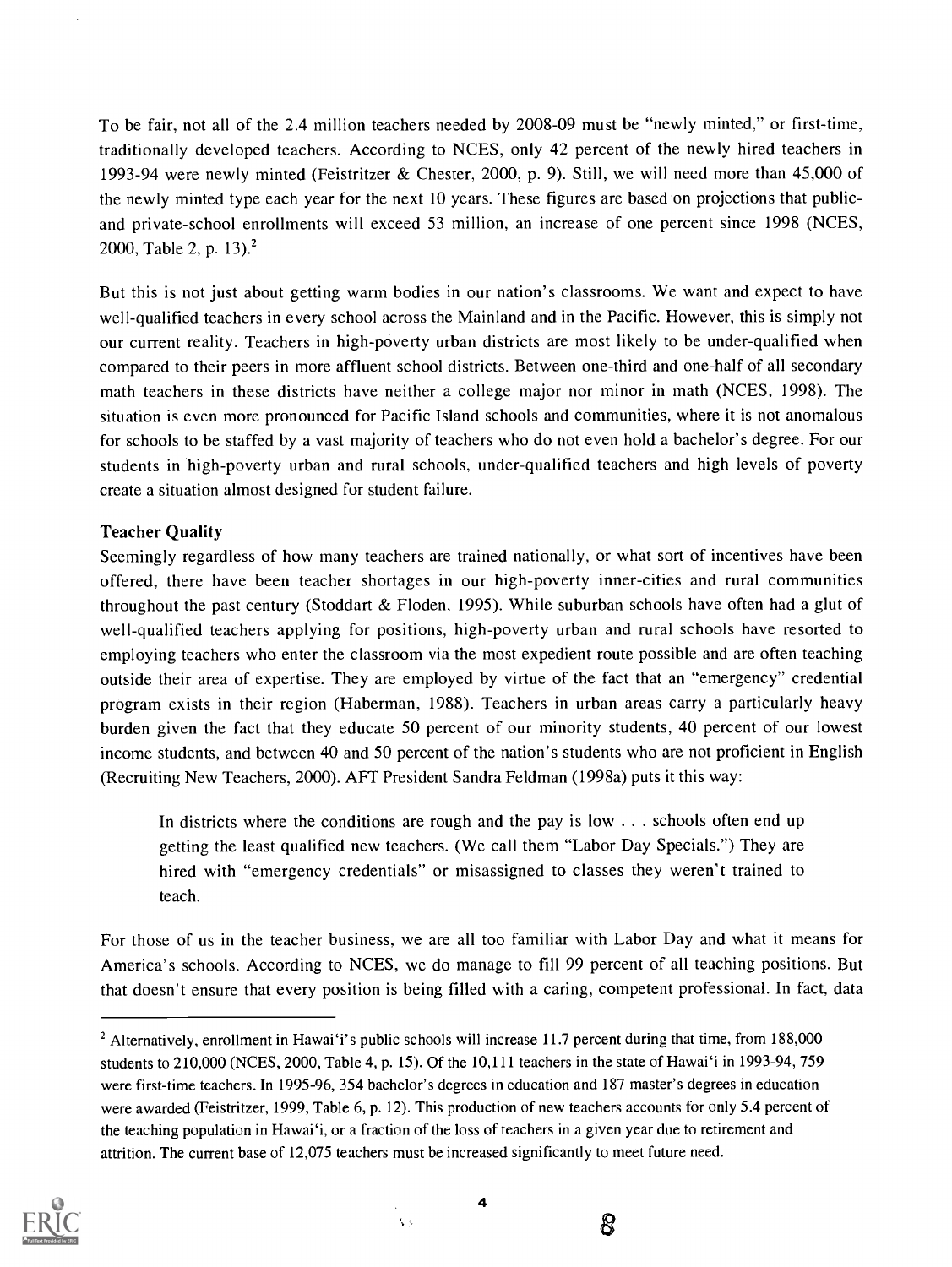corroborate the opposite. Many of our K-12 teachers are either uncertified or unprepared for effective classroom practice:

- Twenty-eight percent of teachers are certified in an area not associated with their teaching or do not have an undergraduate major or minor in their primary assignment field (NEA, 1999).
- Eighty percent of Great City School districts allow non-credentialed teachers to teach, 60 percent  $\bullet$ allow individuals to teach under emergency permits, and the same percentage allows long-term substitutes to teach (Recruiting New Teachers, 2000).
- Only 64 percent of teachers with three or fewer years of experience have full state certification; the corresponding figure for teachers with 10 or more years experience is 99 percent (NEA, 1999).

Why does this matter? Research supports the thesis that professionalization and standards of teaching are directly correlated with student achievement. Greenwald, Hedges, and Laine (1996) found that the money spent increasing teacher education has the greatest impact on student achievement as compared with lowering student/teacher ratios, increasing teacher salaries, or increasing teacher experience (see Exhibit 1). Certification is known to impact student achievement as well. A 1985 study by Hawk, Coble, and Swanson found that certification in mathematics had a direct impact on student learning as measured by an achievement test (Darling-Hammond, 1999).



#### Exhibit 1. Effects of Educational Investments on Student Achievement

SOURCE: Greenwald, Rob, Larry Hedges, & Richard Laine (1996). "The Effects of School Resources on<br>Student Achievement." *Review of Educational Research ,6*6 (3). pp. 361-396.

It isn't that we don't know what teachers should know. We do. For instance, the Interstate New Teacher Assessment and Support Consortium (INTASC) has developed a series of principles that define what a teacher should know and be able to do in the classroom (see Exhibit 2 & Appendix D). Through the work conducted by INTASC, the National Board for Professional Teaching Standards (NBPTS), and the National Council for Accreditation of Teacher Education (NCATE), we are quite knowledgeable about what makes good classroom practice and what makes a good teacher. Where there is great concern is in the area of alternate and emergency certification and the ability of those teachers to meet the levels defined by these national groups.



5 9 BEST COPY AVAILABLE

्<br>ब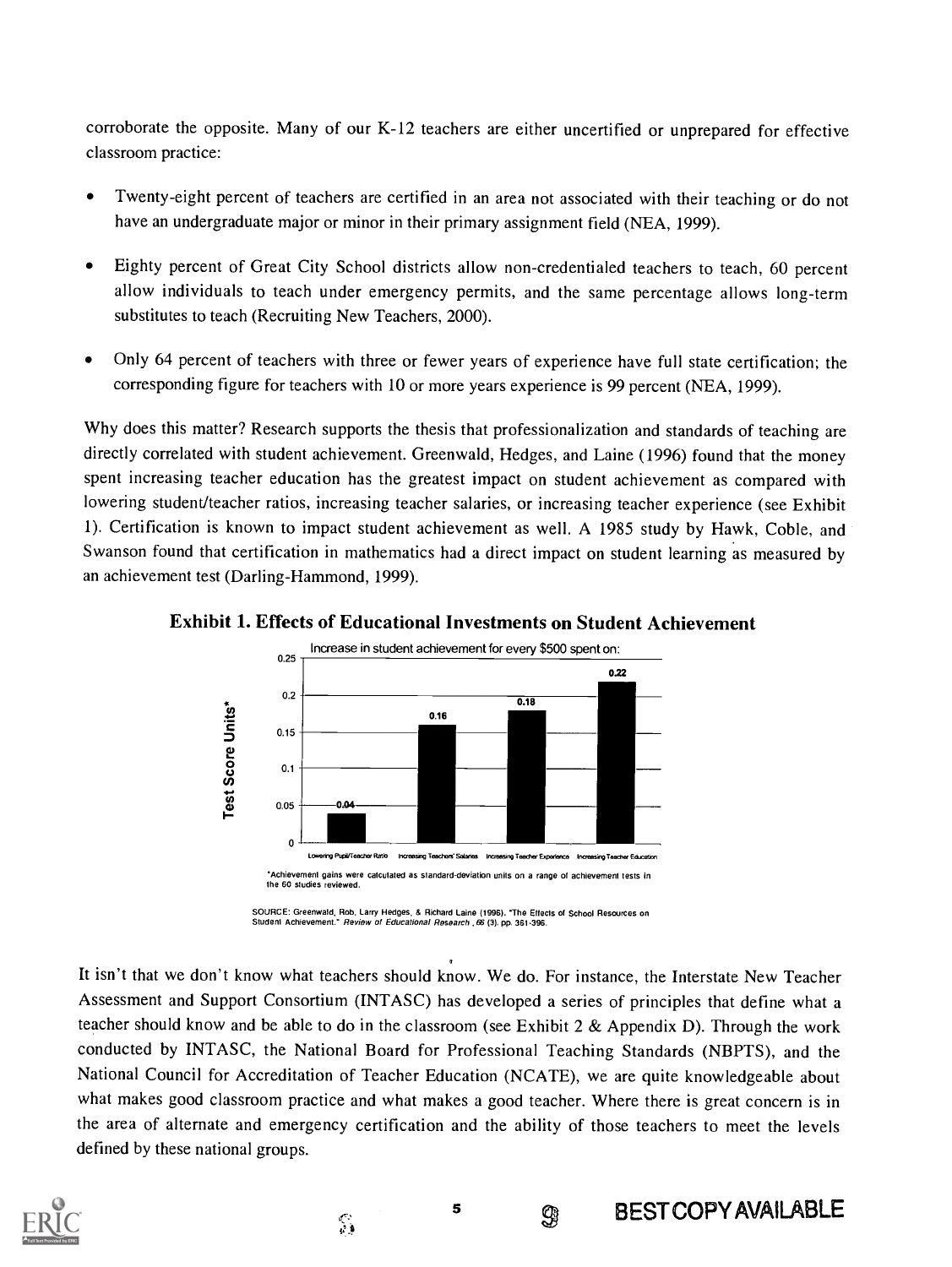### The Interstate New Teacher Assessment and Support Consortium (INTASC)

Model Standards for Beginning Teachers

| Principle 1        | The teacher understands the central concepts, tools of inquiry, and structures of the discipline(s) he or she teaches and can create<br>learning experiences that make these aspects of subject matter meaningful for students.                                    |  |
|--------------------|--------------------------------------------------------------------------------------------------------------------------------------------------------------------------------------------------------------------------------------------------------------------|--|
| <b>Principle 2</b> | The teacher understands how children leam and develop, and can provide learning opportunities that support their intellectual, social<br>and personal development.                                                                                                 |  |
| Principle 3        | The teacher understands how students differ in their approaches to leaming and creates instructional opportunities that are adapted to<br>diverse learners.                                                                                                        |  |
| Principle 4        | The teacher understands and uses a variety of instructional strategies to encourage students' development of critical thinking, problem<br>solving, and performance skills.                                                                                        |  |
| Principle 5        | The teacher uses an understanding of individual and group motivation and behavior to create a learning environment that encourages<br>positive social interaction, active engagement in learning, and self-motivation.                                             |  |
| Principle 6        | The teacher uses knowledge of effective verbal, nonverbal, and media communication techniques to foster active inquiry, collaboration,<br>and supportive interaction in the classroom.                                                                             |  |
| Principle 7        | The teacher plans instruction based upon knowledge of subject matter, students, the community, and curriculum goals.                                                                                                                                               |  |
| Principle 8        | The teacher understands and uses formal and informal assessment strategies to evaluate and ensure the continuous intellectual, social<br>and physical development of the learner.                                                                                  |  |
| <b>Principle 9</b> | The teacher is a reflective practitioner who continually evaluates the effects of his/her choices and actions on others (students, parents,<br>and other professionals in the learning community) and who actively seeks out opportunities to grow professionally. |  |
| Principle 10       | The teacher fosters relationships with school colleagues, parents, and agencies in the larger community to support students' learning<br>and well-being.                                                                                                           |  |

SOURCE: Council of Chief State School Officers (www.ccsso.org/intasc.html)

#### Meeting the Need

Why we are saddled with teacher shortages and quality issues is not in the purview of this paper. However, it appears that two major reasons people either don't enter the teaching force or leave it within a few years are teacher pay and teacher professionalism. Feldman (1998a) suggests that poor pay is an "embarrassing but accurate reflection of our society's priorities and our shameful neglect of children, especially our poor children." This relates to teacher professionalism, an issue noted by the public. The National Board of Professional Teaching Standards (NBPTS) (see Appendix B) was created in the wake of A Nation At Risk, which strongly suggested that "the key to success [in education] lies in creating a profession equal to the task" (NBPTS, 2000). The NBPTS was created in part to raise both the level of teacher practice and the perception of teaching as a profession on a level par to lawyers, doctors, and other certified professionals.

Regardless of the causes, school districts, states, and the U.S. Department of Education are getting quite creative about attracting teachers into the classroom. Their methods fall into three categories: recruitment, monetary incentives, and alternative pathways to teacher certification.

#### A. Recruitment Efforts

Clearly, the discussion of alternative or traditional methods of teacher certification is a purely academic one if there are no new teachers to certify. The great need for teachers in classrooms around the nation and across the Pacific has led to myriad approaches to teacher recruitment, two of which (Teach for America and CalTeach) are briefly profiled on the following page.



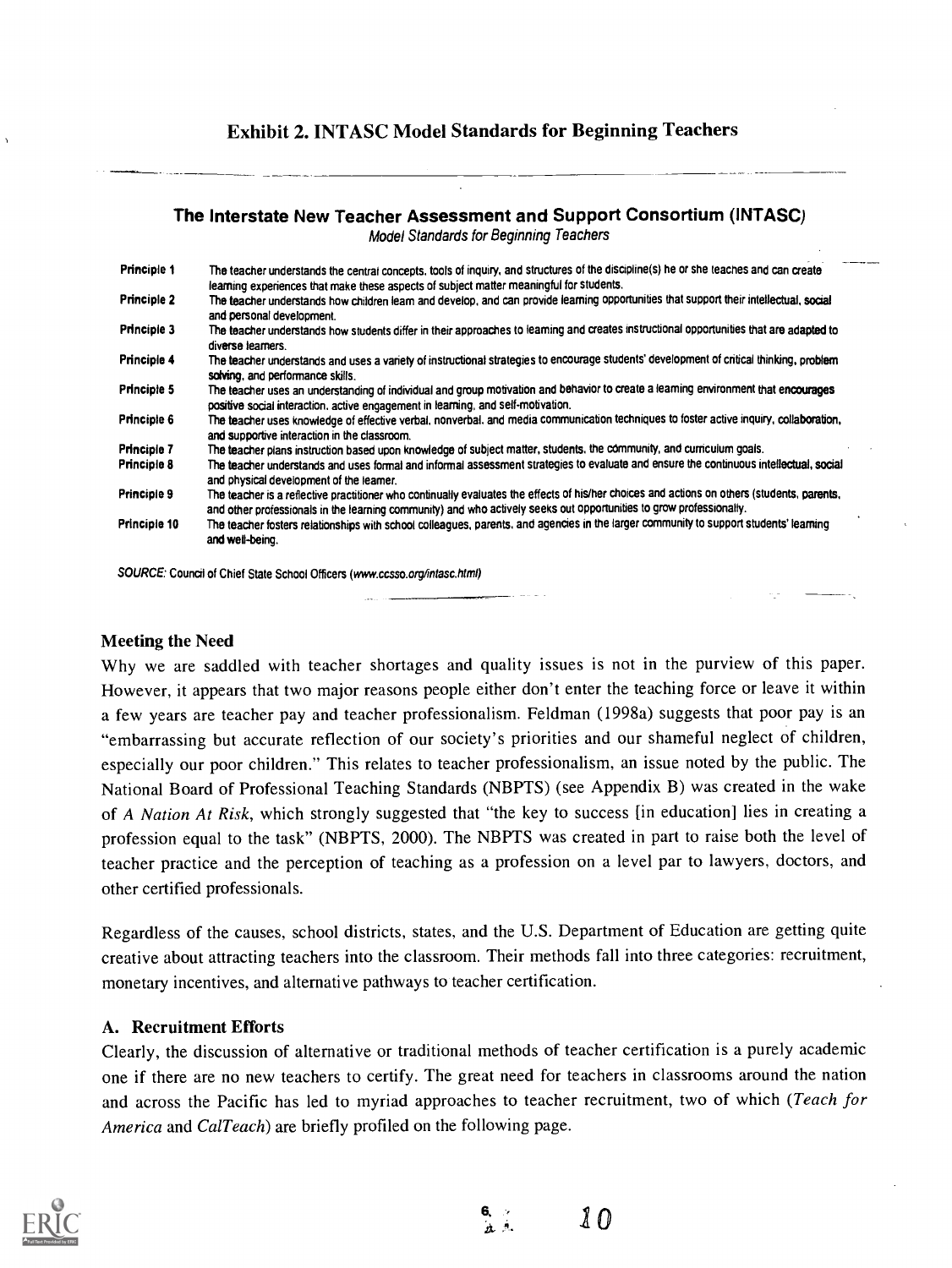The need to recruit individuals into the teaching profession is recognized by those at all levels of government. Both states and individual school districts routinely hold recruiting fairs at colleges and universities around the country and are increasingly targeting those who might wish to leave the corporate world for the greener pastures and rewards of academia. Interestingly, over half (55 percent) of the individuals admitted into teacher-preparation programs at the post-baccalaureate level are transitioning into teaching from an occupation outside of education, and nearly 3 in 10 individuals studying to be teachers began doing so after they had already received at least a B.A. (Feistritzer, 1999, p. 1).

#### Exhibit 3. Teach for America Program

#### Teach for America

Teach for America is a national corps of recent college graduates who commit two years to teach in high-poverty urban and rural public schools. There are fifteen geographic locations participating in the Teach for America program, and over 1.500 corps members serving more than 100,000 students each year.

Newly recruited Teach for America corps members participate in an intensive five-week training program facilitated by master teachers. The corps member then moves to one of the fifteen participating urban or rural sites and is placed in a classroom as a regular teacher. Teach for America operates local offices in each of its geographic areas to help corps members acclimate to their new surroundings and provide ongoing support.

In order to submit an application, a Teach for America candidate must have a cumulative undergraduate GPA of 2.50, a condition placed upon the corps members by the school districts involved in the program.

### Exhibit 4. Cal Teach Recruitment Program

#### CalTeach

Cal Teach is an outgrowth of the recommendations of the California Statewide Task Force on Teacher Recruitment, a broad-based group that studied the policies and issues surrounding teacher credentialing. The Task Force's recommendations became the basis for CalTeach's priorities:

- Develop and distribute statewide public-service announcements:
- Develop and distribute effective teacher-recruitment publications;
- Create a referral database for qualified teachers seeking employment in the public schools;
- Provide information to prospective teachers regarding requirements for obtaining a teaching credential and/or admission to and enrollment in conventional and alternative teacher-preparation programs;
- Develop and conduct outreach activities for high school and college students.

CalTeach is administered by the CSU Institute for Education Reform as an intersegmental program. Representatives from the California Department of Education, California Commission on Teacher Credentialing, University of California, California State University, California Community Colleges, and the Association of Independent California Colleges and Universities collaborate to guide the work and mission of CalTeach.

For the past three years, CalTeach has worked on these goals using a variety of methods, including an aggressive public-outreach program, sophisticated technology tools, and strong collaborative connections with other teacher-preparation advocates. Co-located on California State University campuses in Sacramento and Long Beach and funded primarily by the state, Cal Teach produces a quarterly newsletter, hosts an interactive website, sponsors a telephone hotline, and distributes a steady stream of advertisements. brochures, and videos. All are designed to make people aware of teaching as a valued, rewarding career vitally important to California's future.

Recent evidence points to the success of these programs in attracting individuals to a career in teaching. There has been a sharp rise in the number of individuals studying to be teachers in the United States: an increase of 49 percent (from 134.870 to 200.545) from 1983 to 1998 (Feistritzer. 1999. p. 1). This is quite

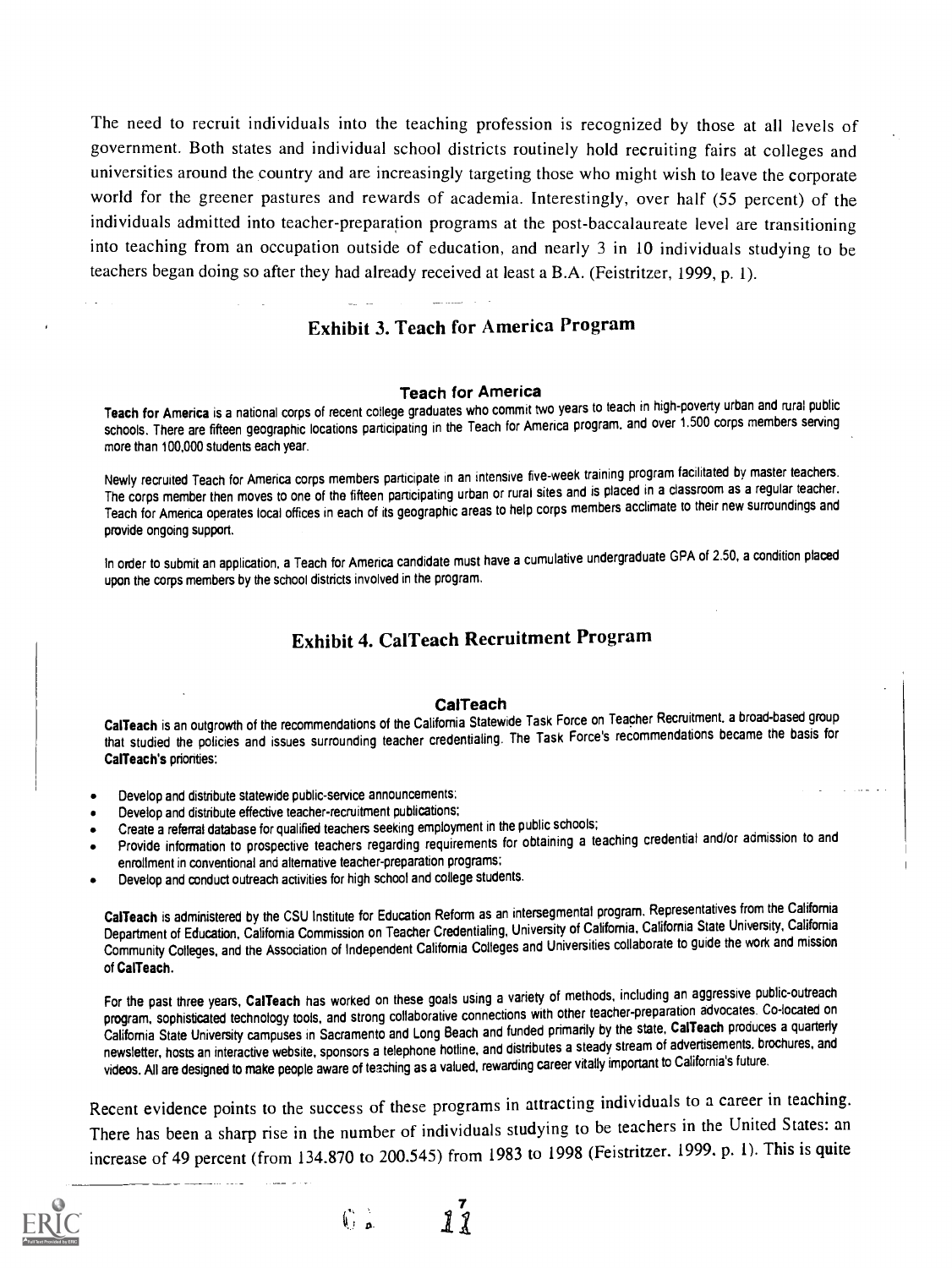important given the concomitant increase in the number of teachers needed in our schools over the next decade.

One of the major hurdles in recruiting teachers is assigning them to the sites of greatest need, which include rural and urban areas. Incentive programs designed to entice prospective teachers to these needy areas are in place, but it is a difficult task at best. According to Collins (1999), to recruit rural teachers:

Administrators must target candidates with rural backgrounds or with personal characteristics or educational experiences that predispose them to live in rural areas. The emphasis on background and experience is crucial for racially or culturally distinct communities . . . the degree to which a rural teacher becomes involved in community educational and cultural programs influences his or her decision to remain; therefore, retention requires a coordinated school-community effort.

#### B. Monetary Incentives

Incentive programs have received much press in the past few years, especially signing bonuses. Massachusetts made the biggest noise by offering \$20,000 over four years for the 100 top candidates. Detroit and Washington, D.C., have played the incentive game to a lesser degree. Baltimore showed a little more creativity by offering \$5,000 in real-estate closing costs for teachers willing to live in the city, plus \$1,200 moving expenses.

Critics of these programs suggest that these are only short-term fixes. All of these incentive programs require teachers to stay for a period of time before moving on or repay the incentive. However, critics argue that without permanent increases in teacher salaries, teachers will leave after the waiting period is over. Thus, the overall end effect will be negligible.

A number of state programs that provide either scholarships or forgivable loans are in operation around the country, as well as a major program housed at the U.S. Department of Education. The Delaware Higher Education Commission, which has been conducting a national study of teacher-based incentive programs, found that 23 states currently have teacher scholarship programs (see Appendix I). Most of these programs were created to deal with teacher shortages in rural or other areas, or in specific subject/content areas, such as special education, ESL, mathematics/science, and bilingual education. It is important to note that while the term "scholarship" is used widely, many of the programs are more accurately coined "forgivable" loan programs. That is, the state will convert the scholarship to a loan if the person leaves teaching within a pre-determined time period.

#### C. Alternative Pathways to Teacher Certification

Finally, states have developed a number of alternative pathways into teaching that allow individuals, usually those who have degrees already, to enter the teaching force without having to duplicate much of their study. In essence, these programs provide a short ladder to the classroom and are the primary focus of this paper. We will discuss them in much greater detail in Part II.

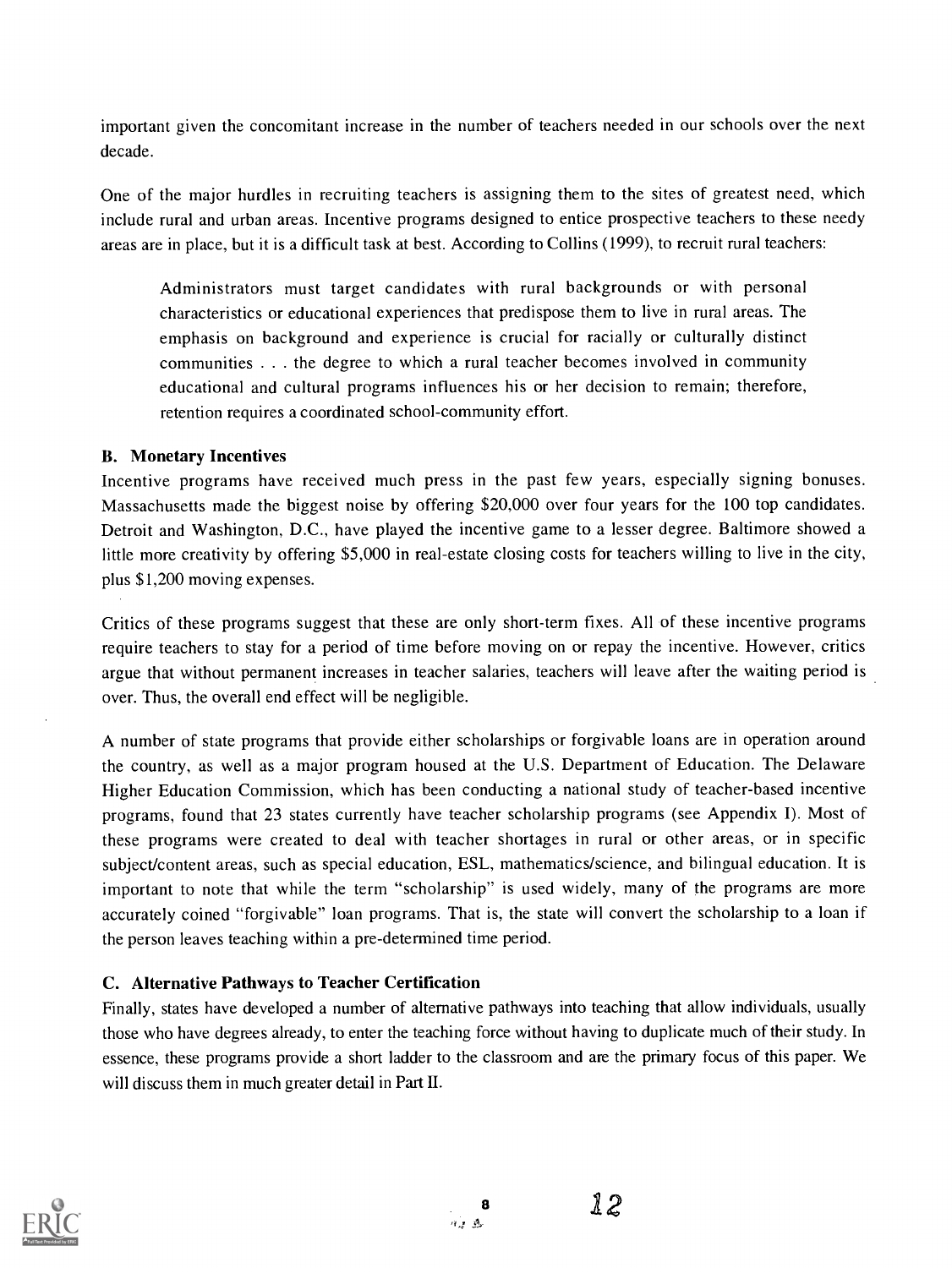### PART II: STANDARD, ALTERNATIVE, AND EMERGENCY CERTIFICATION MODELS

For the purposes of our discussion, the terms "teacher licensing" and "teacher certification" must be fully defined. The literature can often be confusing in relation to the terminology used to discuss teacher preparedness, with one author using one set of terms and another an entirely different lexicon. We will try to reduce the complexity of our explanation in an attempt to create a document that can be of use to the professional educator and the layperson alike. Simply put, "Certification is the process of deciding that an individual meets the minimum standards of competence in a profession. Licensing is the legal process of permitting a person to practice a trade or profession once he or she has met certification standards" (Cronin, 1983, p. 175). Licensing is conducted by each state, and states license teachereducation institutions that meet their guidelines. When a student completes the course work at an institution authorized by the state (including student teaching and other expectations of the institution), the teacher becomes certified and subsequently licensed to teach in that state.

Because each state is responsible for its own licensing and certification rules, it is true that teachers certified and licensed in one state may not necessarily teach in another state. However, many states have developed reciprocity agreements to allow teachers to teach across states. The National Association of State Directors of Teacher Education and Certification (NASDTEC) administers a contract for forty-one states (in addition to the District of Columbia, Guam, and Puerto Rico). In addition, there are regional compacts that practice reciprocity among their members,<sup>3</sup> while many states accept teachers who have completed their education at member institutions of NCATE.

The professional licensing of teachers in the United States dates back to the late 1600s, and the purpose of the licensure system was to ensure a minimum level of quality on behalf of the teacher. Like physicians or attorneys, teachers are required to procure a license so that the "consumer" may somehow be assured of the quality of the "product" being provided. In the case of the teacher, licensure provides yet another criterion by which the quality of a child's education may be judged and the perceived efficacy of an educational system assured.

Licensure requirements and certification vary from state to state. Despite the differences, most authorities agree that teacher candidates should:

- Have at least a bachelor's degree; some states require a fifth year or master's degree;
- Complete an approved, accredited education program;
- Have a major or minor in education (for elementary education);

 $\frac{1}{2}$ 

Have a major in the subject area in which they plan to teach (for middle- or high-school teaching);

<sup>&</sup>lt;sup>3</sup> Northeast Regional Credential (NERC) is a northeastern U.S. compact of New York, Connecticut, Maine, Massachusetts, New Hampshire, Rhode Island, and Vermont. MOINKSA is a Midwestern compact of Missouri, Oklahoma, Iowa, Nebraska, Kansas, South Dakota, and Arkansas (hence the name).

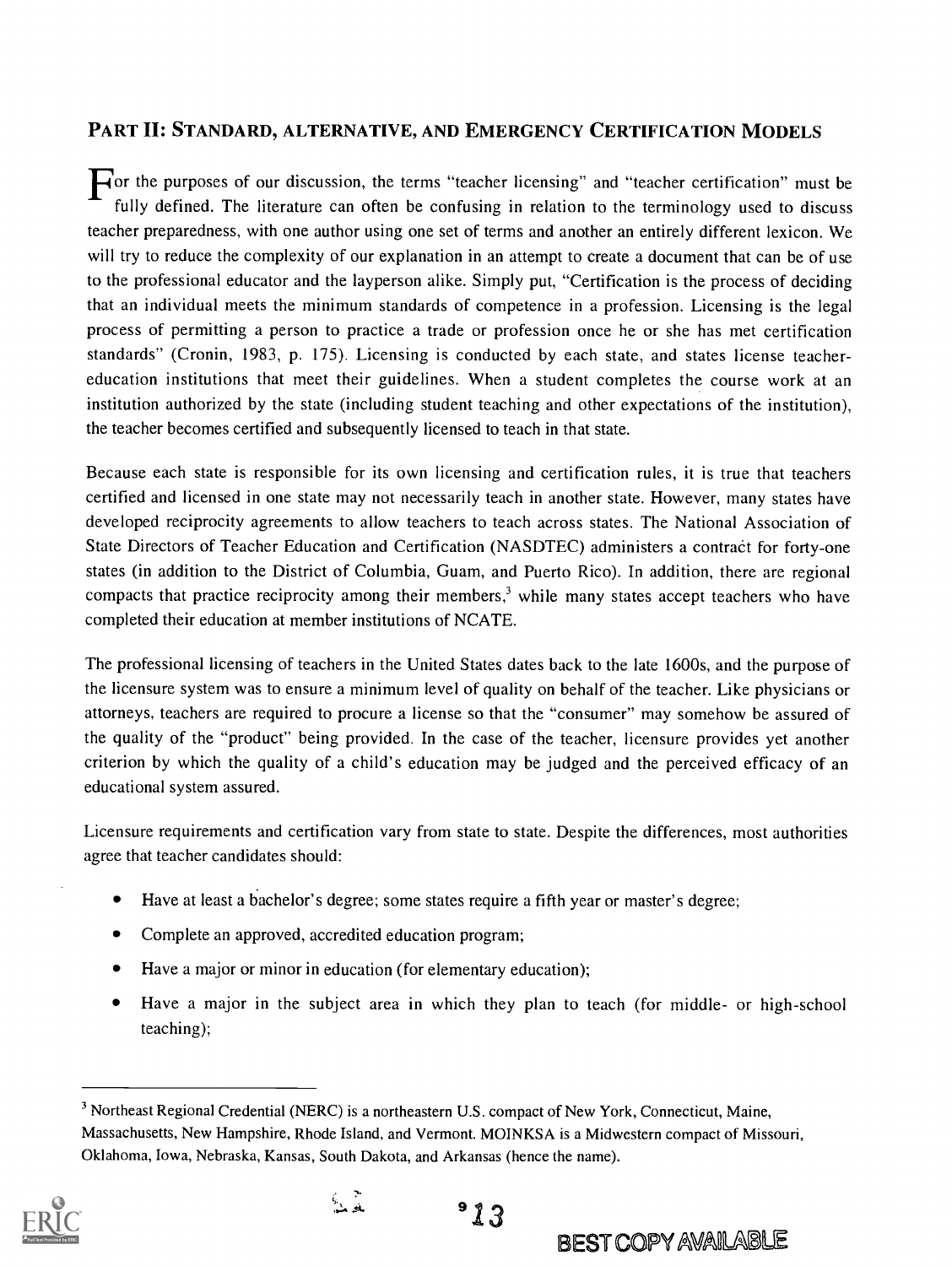- Have a strong liberal-arts foundation;
- Pass either a state test, the widely used PRAXIS exam, or another exam.

Thus, traveling the traditional route to teacher certification requires, at a minimum, a bachelor's degree and a proficiency exam of some type.

However, the efficacy of traditional systems of teacher preparation and licensure has received considerable criticism. This is evidenced by the proliferation of programs designed to provide alternative methods of teacher certification to those traditionally employed by institutions of higher education. From emergency-credential programs to internship programs to university-partnership programs, there are myriad different pathways to a state teacher license. Each and every one of the alternative programs that exist across the United States is designed to provide an easier or more accessible route to the classroom for prospective teachers. And while the success of these programs is a matter of intense ongoing debate, there is no doubt that alternative methods of teacher preparation are integral elements of the educational universe.

The United States is one of the few industrialized countries that does not require teachers to pass a uniform test for licensure (NEA, 1999). This inconsistency is a consequence of our decentralized system of education, where states are the legislating authority across the country. For almost one hundred years, institutions of higher education were uniquely endowed with the authority to both educate prospective teachers and certify to state authorities that "newly minted" teachers were qualified to teach. However, in response to an overwhelming need, over the past twenty years there has been a significant increase in the number of states allowing alternative methods of certification. In 1983, only eight states allowed for alternative certification, whereas today, 40 states and the District of Columbia have embraced alternative certification programs (Stoddart & Floden, 1995; Feistritzer & Chester, 2000). Clearly, the "emergencies" have become routine, and the obvious need suggests that alternative methods of certification will become the means of ensuring that enough well-qualified teachers are available for all our students (Hart, 1996). "Both inner-cities and rural areas rely on alternative certification programs to provide instructors for communities where it's hard to keep a well-paid physician, let alone \$25,000-a-year teachers" (Kierstan, 1988, p. 2).

The trend toward de-standardization of teacher credentialing ironically is coupled with a steady increase in the number of states that are adopting or developing standards for teacher licensure. According to the Council of Chief State School Officers, 31 states have state standards for teacher licensure. Of these, 17 are based on the standards developed by the Interstate New Teacher Assessment and Standards Consortium, or INTASC (CCSSO, 1998).<sup>4</sup> The opposition between a movement away from standardized pathways to certification and a greater standardization of state licensure processes is intriguing, potential proof that the quality of the teaching is far more important than the method by which the individual became credentialed.

 $\frac{1}{2} \frac{1}{2} \frac{1}{2} \frac{1}{2}$ 



<sup>&</sup>lt;sup>4</sup> As of December 1998, Hawai'i was in the process of developing licensure standards based on INTASC recommendations.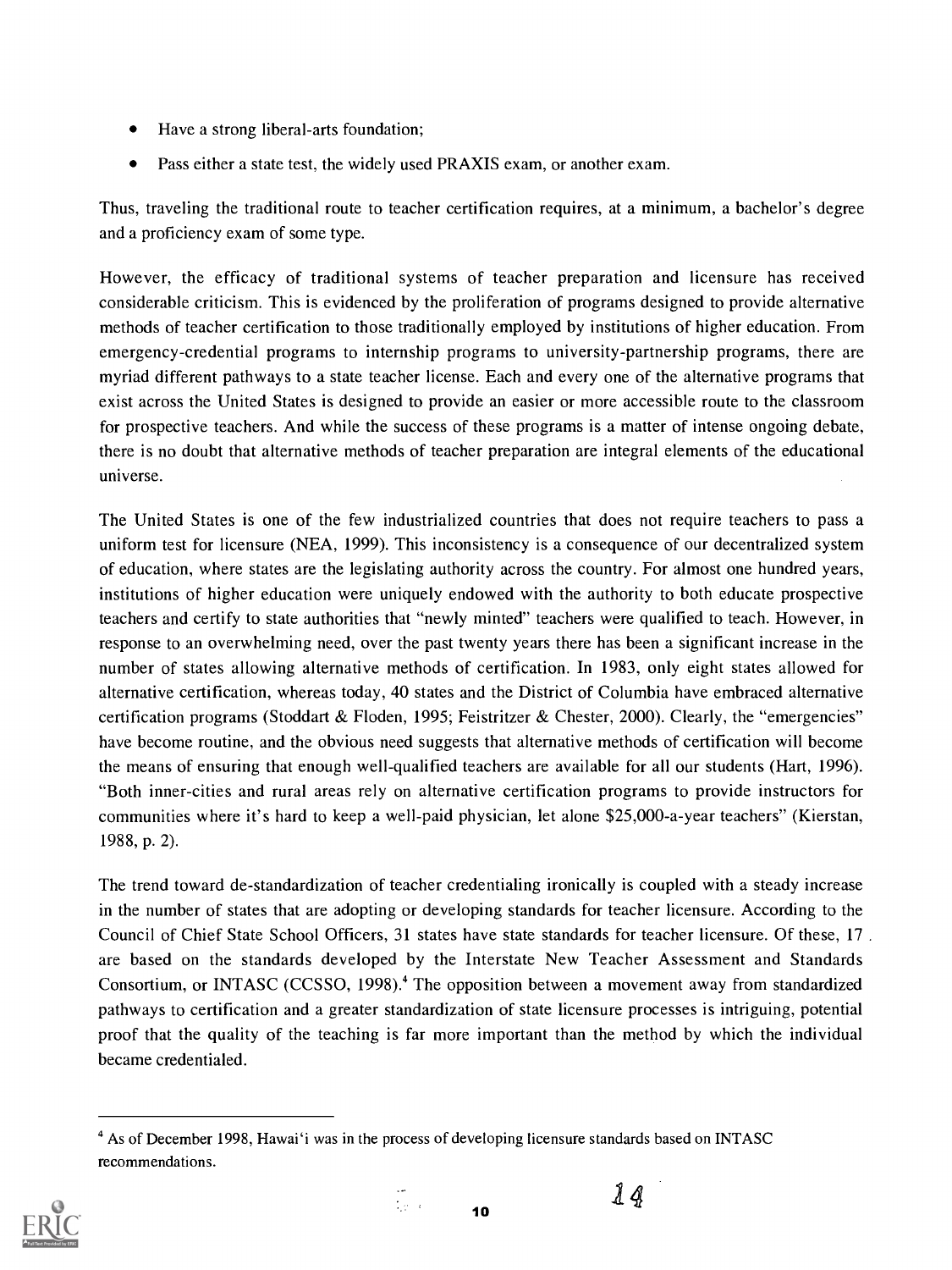To implement alternative methods of teacher certification is to bring a new breed of teacher into the classroom. Alternatively certified teachers are by-in-large more diverse, older, and have significant professional experience that may have had nothing to do with education (Stoddart & Floden, 1995). They are individuals who most probably would not become teachers but for the availability of alternate certification—a pathway with far fewer opportunity costs than the traditional university-based approach.

#### Institutions of Higher Education and Teacher Preparation

The number of individuals studying to become teachers in the U.S. has increased 49 percent, from 134,870 to 200,545 between 1983 and 1998. Similarly, the number of teacher preparation institutions has increased. In 1999, 1,354 institutions of higher education (IHE) were involved in the preparation of teachers. Of these, 60 percent are independent nonprofit institutions, 37 percent are public, and 3 percent are proprietary. Almost two-thirds of the institutions are accredited by a professional accrediting body. Of these, 44 percent were accredited by NCATE and 14 percent by a regional accreditation body (Feistritzer, 1999).

While most undergraduate programs require students to complete 120 credit hours, undergraduate teacher-preparation programs require about 134 credit hours. Students typically spend 14.5 weeks in their student teaching practicum. By 1998, virtually all IHEs preparing teachers required passage of a contentarea test for completion of their programs, compared to only 5 percent in 1983 (Feistritzer, 1999).

While the majority of teachers are prepared as undergraduates through these programs, a growing number of teachers are beginning their teaching careers later in life. They enter the traditional teacher-preparation funnel as post-baccalaureate students. In fact, 28 percent of all individuals studying to be teachers had at least one degree. Of this group, 79 percent held degrees in non-education fields, and 55 percent were transitioning into education from another field. Thirty-six percent of the post-baccalaureate students had some teaching experience, either as a substitute, a teacher's aide, or a school paraprofessional. About twothirds of IHEs surveyed by the National Center for Education Information (NCEI) have programs specially designed for post-baccalaureate students who want to enter the teaching force (Feistritzer, 1999).

The ability of these institutions to provide a good education for prospective teachers depends partly on how one defines "good education." However, like K-12 education, teacher-education facilities are also adhering more closely to nationally recognized standards. The 1,354 teacher-training IHEs identified by NCEI will be required to meet new and rigorous performance-based standards in order to receive accreditation by NCATE in the year 2001, and these NCATE-accredited institutions will be publicly acknowledged by the U.S. Department of Education (NCATE, 2000). Arthur Wise, president of NCATE, states that "encouraging schools of education to attain national professional accreditation will increase the supply of well-qualified teacher candidates who can improve student achievement" (NCATE, 2000).

Of course, what happens after teacher certification in terms of professional development is equally important to the quality of the education students receive in the classroom. When teachers first start teaching, school districts often provide special programs to help them acclimate to the classroom and to the burden of ramping-up their curriculum. These "induction" programs are considered an important part



36 音

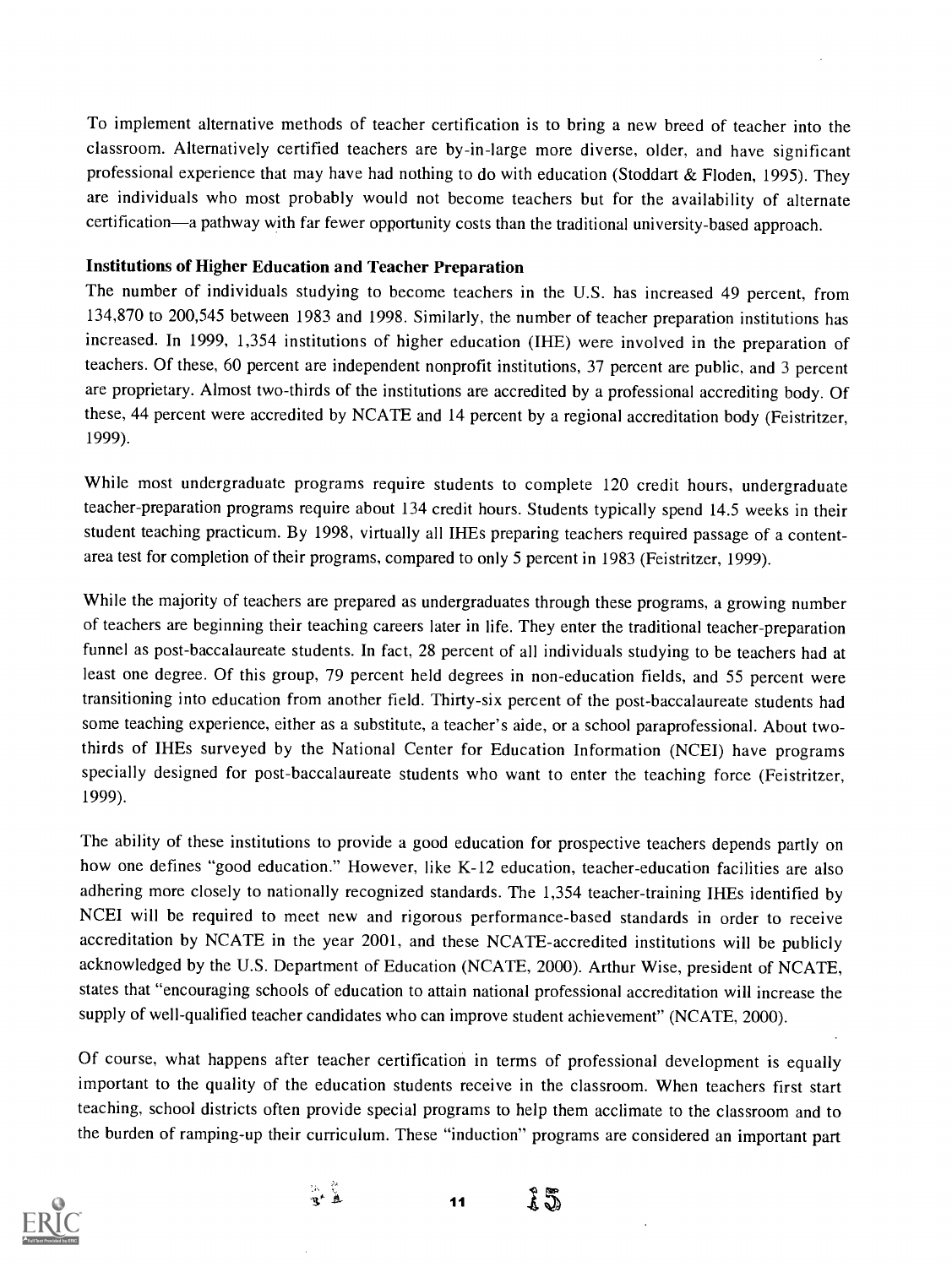of helping teachers out, considering that the first year is often the most difficult year that a teacher will ever experience. Yet fewer than half the teachers hired during the last nine years participated in formal induction programs during their first year (NCES, 1999).

However, almost all states (47) have policies defining requirements for continuing professional development for licensing teachers (NASDTEC, 1998). These guidelines usually come in the form of a number of hours or credits earned over a five-year period. (Hawai'i was not one of the 47 states listed in the NASDTEC report.)

### Exhibit 5. Standard Certification Models

#### Standard Certification Models

Traditionally, teachers are licensed after completing a teacher-education program at a state-sanctioned college or university. These programs-usually expect a significant degree of commitment from prospective teachers, requiring physical attendance at the college or university for classes. For example, according to the California Commission on Teacher Credentialing, an individual interested in becoming a traditionally certified teacher must satisfy the following criteria to receive a Five Year Preliminary Credential:

- Bachelor's or higher degree
- Approved professional-preparation program including student teaching
- CBEST (California Basic Educational Skills Test)
- Completion of course work in the teaching of reading
- Course work in the teaching of the U.S. Constitution  $\bullet$
- Subject-matter competence (via program or exam)

A teacher must then satisfy the following additional criteria in order to be granted a Professional Clear Credential that can be renewed time and again:

 $\bullet$ 5th year of education course work and recommendation of California IHE with Commission-approved program. Included in the course work must be: course work on the teaching of health education, on special education (mainstreaming), and on computer education.

#### Alternative and Emergency Certification

In 1998-99, approximately 24,000 teachers were certified in 28 states through alternative routes (Feistritzer & Chester, 2000). The National Center for Education Information (NCEI), the organization that conducts the annual survey of alternative certification programs, estimates that over the past two decades, more than 125,000 teachers have been certified through alternative processes. The teachercertification process is designed to ensure that individuals seeking to enter teaching meet minimum standards for competence. Schools, colleges, and departments of education "certify" that their graduates have met such minimum standards, thus recommending them for licensure by the state.

The purpose of alternative certification is to provide a pathway for people to enter teaching that does not require the traditional undergraduate, four-year path. Although these pathways differ, "alternative" or "emergency" certification still involves the issuance of teaching licenses to individuals who have not





1ิ 6ิ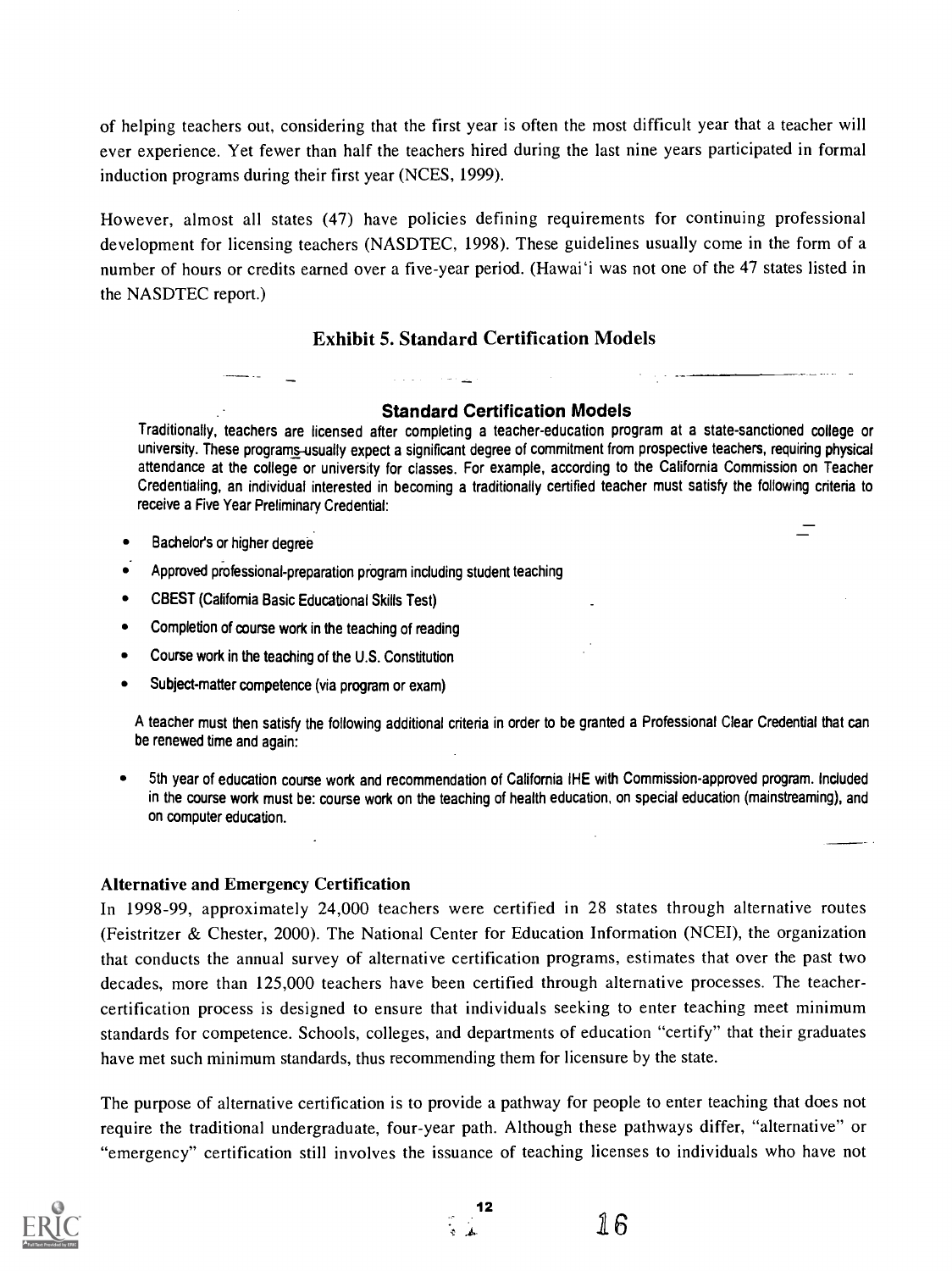completed a traditional college or university teacher-education program (Ashburn, 1984). "Alternative teacher education programs may differ in time, format, and locale, but they must assure that those who complete them meet demanding standards for admission into the profession" (American Association of Colleges for Teacher Education, 1999). Alternative methods of certification tend to produce teachers who are able to teach in areas with context-specific needs, while traditional certification places more emphasis on expanding a prospective teacher's grasp of effective pedagogy (Stoddart & Floden, 1995).

Recurring interest in alternative certification programs seems to be rooted in three major issues: a need to address declining numbers of available teachers; a concern with the quality of individuals who do choose teaching as a career; and a desire on the part of the general public to allow entry into teaching by individuals perceived to have skills needed by the schools. (Bradshaw, 1998, p. 5)

Kwiatkowski (1999) identifies four distinct models of alternative certification programs in the field. These include programs designed to:

- a) increase the number of teachers available in specific subject areas,
- b) increase the numbers of teachers from underrepresented backgrounds,
- c) bring more teachers to rural or inner-city areas,
- d) decrease the need for emergency certification (Kwiatkowski, 1999).

According to the NCEI, New Jersey was the first state to enact legislation authorizing alternative routes to teacher certification (Feistritzer & Chester, 2000). Fifteen years later, the state has used the program to train and hire over 7,000 teachers. Interestingly enough, New Jersey enacted the legislation to reduce the use of emergency certification. Since 1985, New Jersey has not issued a single emergency certificate in any of the teaching areas falling under the program, nor has it moved people outside their teaching fields without the appropriate certification (Klagholz, 2000). Part of the success of the program is credited to the parallel reform agenda in the state for public education and the enhancement of teacher quality. That effort resulted in reducing the pedagogical courses in undergraduate programs, replacing them with more liberal arts and subject-area course work. According to Klagholz, "reform of the 'traditional route' paved the way for the 'alternate route' program because it fundamentally redefined the 'well-prepared teacher' as someone with a liberal-arts degree who acquires teaching skill mainly through actual classroom practice." The New Jersey program puts prospective teachers in the classroom immediately (following an emergency pathway) but has strict certification practice that teachers must complete concurrently with their teaching. Approximately one-fifth of all New Jersey teachers are certified in this manner.

In their annual survey of alternative methods of teacher certification in the U.S., NCEI found that most of the alternative programs in operation focused on middle-career transition, recent liberal-arts graduates, reentering teachers needing upgraded credentials, or transitioning military personnel (see Exhibit 6). For instance, 29 states offer programs for recent liberal-arts graduates. Many of these consist of a fifth-year program to provide a teaching certificate. Twenty-seven states offer programs for retiring military



 $13 \t 17$ 

 $\mathbb{R}^n$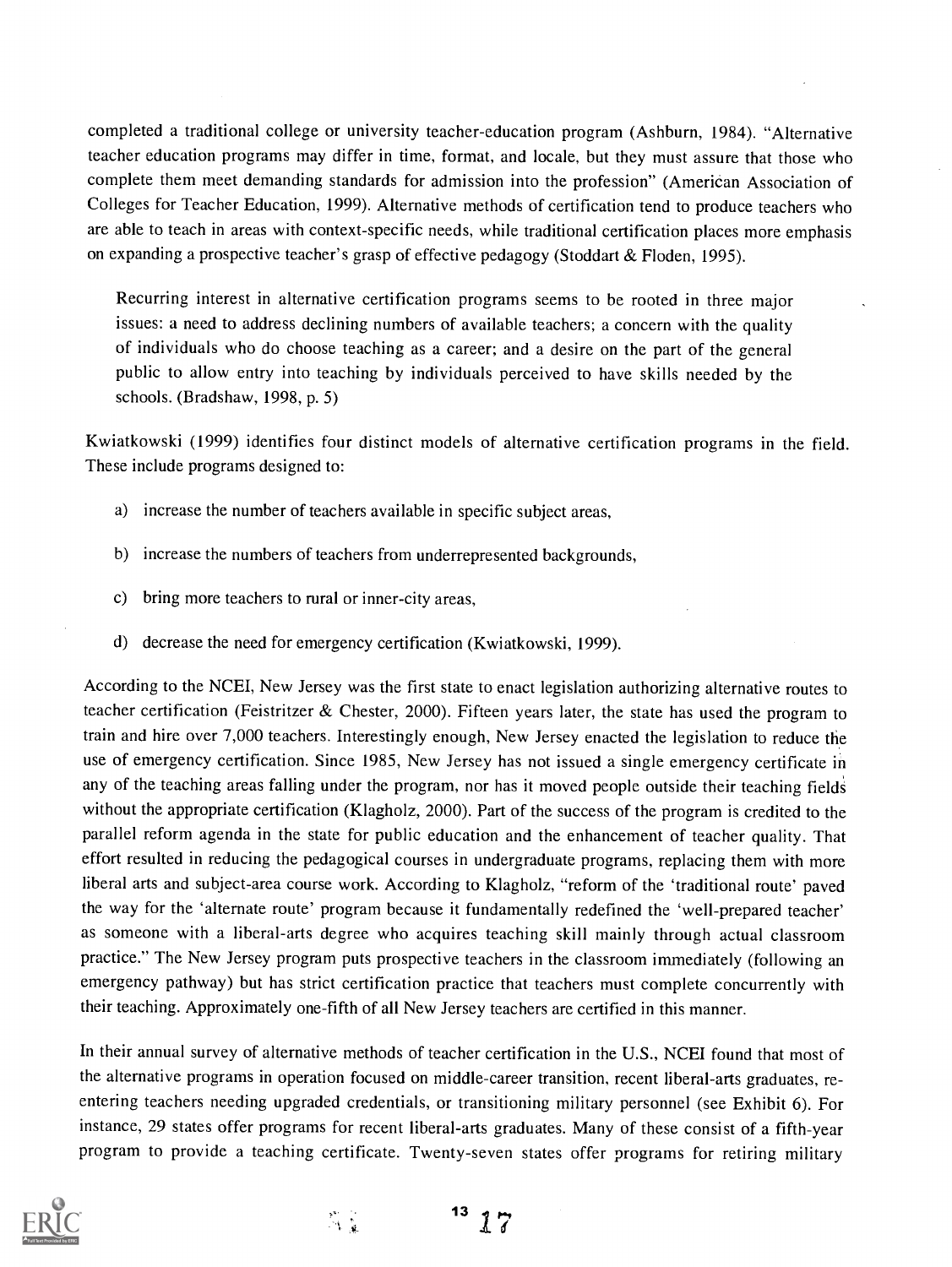personnel. Because many military personnel retire after 20 years, they can essentially begin their second career as a teacher by the time they are 40 years old. Other programs provided by states focus on midcareer changers (26 states), returning peace-corps members (18 states), and upgrade programs for reentering teachers (15 states).



### Exhibit 6. States with Special Teacher Certification Programs

#### What Makes an Effective Alternative Certification Program?

Due to the scope of the issue and the sheer number of programs in existence, it is difficult to provide a complete model of what these programs look like. However, the National Center for Education Information has developed a hierarchy of criteria that define an "exemplary program." These include the following six conditions:

- 1. The program has been specifically designed to recruit, prepare, and license for teaching those talented individuals who already have at least a bachelor's degree.
- 2. Candidates for these programs pass a rigorous screening process, such as passing entry tests, interviews, and demonstrating mastery of content.
- 3. The programs are field-based.
- 4. The programs include coursework or equivalent experiences in professional education studies before and while teaching.
- 5. Candidates for teaching work closely with trained mentor teachers.
- 6. Candidates must meet high performance standards for completion of the programs (Feistritzer & Chester, 2000).





Feistritzer, C. Emily & David T. Chester (2000). <u>Alternative Teacher Certification. A State-by-State Analysis.</u> Washington, DC:<br>National Center for Education Information.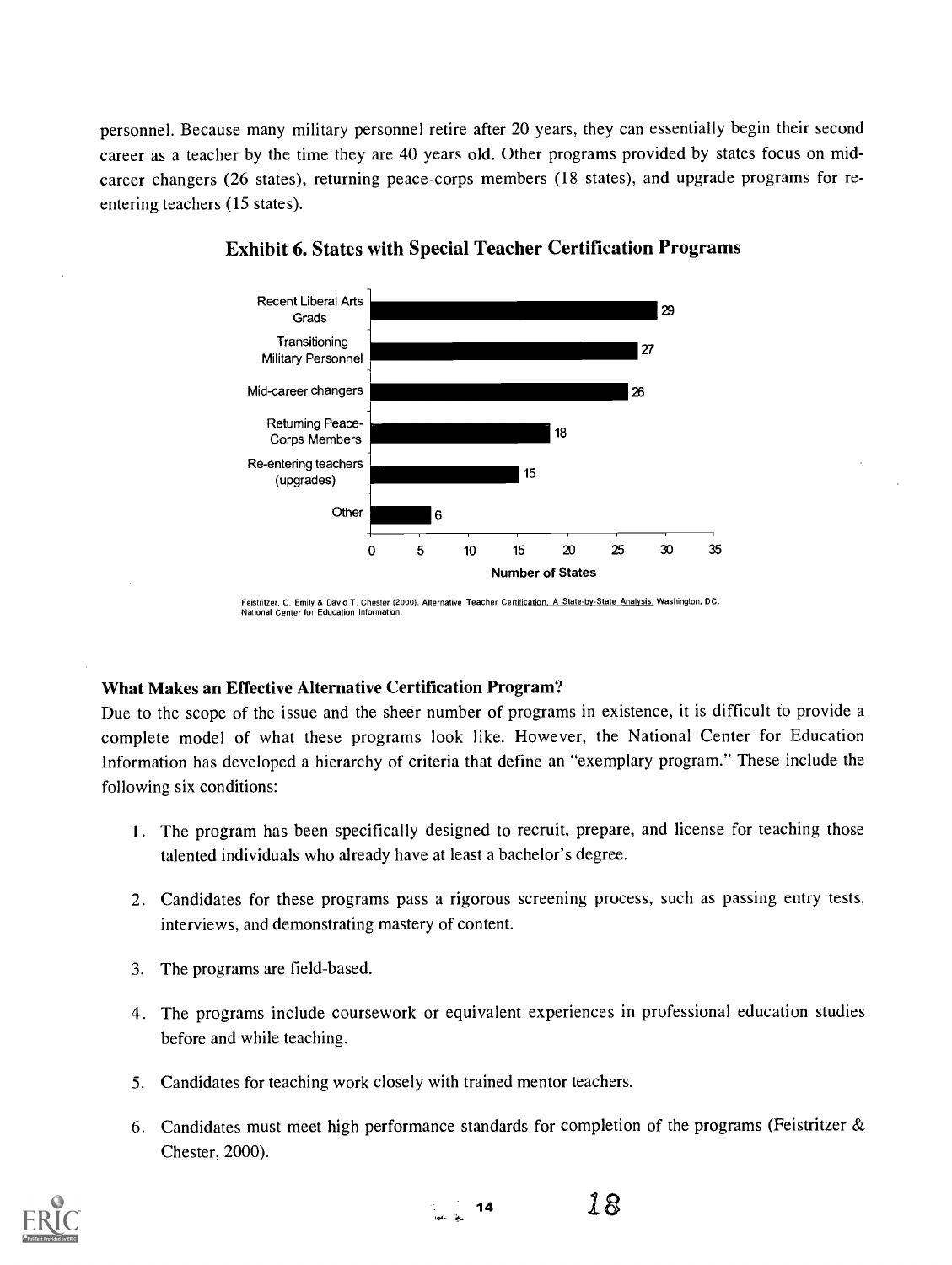| <b>State</b>      | Name of Exemplary Alternative Teacher                                                   | Year first started<br>implementing<br>alternative routes for<br>certifying teachers | Number of individuals<br>certified to teach through<br>alternative route programs | State has passed<br>or introduced<br>legislation or<br>made changes in |                                            |
|-------------------|-----------------------------------------------------------------------------------------|-------------------------------------------------------------------------------------|-----------------------------------------------------------------------------------|------------------------------------------------------------------------|--------------------------------------------|
|                   | Certification Route Program(s)                                                          | Year                                                                                | Total<br>number<br>certified                                                      | Number<br>certified in<br>1998-99                                      | alternative<br>certification since<br>1997 |
| Arkansas          | <b>Alternative Certification</b>                                                        | 1988                                                                                | 1.000                                                                             | 400                                                                    |                                            |
| California        | University Intern: District Intern                                                      | 1967.1983                                                                           | $-35.000$                                                                         | 4.573                                                                  |                                            |
| Colorado          | Alternative Teacher Program                                                             | 1991                                                                                | 618                                                                               | 194                                                                    |                                            |
| Connecticut       | Alternate Route to Teacher Certification                                                | 1988                                                                                | 1.489                                                                             | 159                                                                    |                                            |
| Delaware          | Delaware Alternative Route to<br>Certification/Secondary Education                      | 1986; 1997                                                                          | 278                                                                               | 45                                                                     | x                                          |
| <b>Illinois</b>   | Teachers for Chicago; GATE: Golden Apple<br><b>Teacher Education</b>                    | New programs                                                                        |                                                                                   |                                                                        | x                                          |
| Kentucky          | Local District Certification Option: Exceptional<br>Work Expenence Certification Option | New programs                                                                        |                                                                                   |                                                                        | x                                          |
| Maryland          | <b>Resident Teacher Certificate</b>                                                     | 1991                                                                                | 365                                                                               | 55                                                                     |                                            |
| New Jersey        | Provisional Teacher Program                                                             | 1985                                                                                | 6.925                                                                             | 1.223                                                                  |                                            |
| <b>New Mexico</b> | Alternative Certification Program                                                       | New program                                                                         |                                                                                   |                                                                        | x                                          |
| Pennsylvania      | Alternative Candidate Certification                                                     | New program                                                                         |                                                                                   | ų,                                                                     | $\cdot$ X<br>$\ddotsc$                     |
| Texas             | Alternative Teacher Certification                                                       | 1985                                                                                | 29.730                                                                            | 2.728                                                                  |                                            |
| <b>TOTALS</b>     | ٠                                                                                       |                                                                                     | 75,405                                                                            | 9.377                                                                  |                                            |

### Exhibit 7. States That Have Exemplary Alternative Teacher Certification Programs: 2000

SOURCE: Feistritzer, C. Emily & David T. Chester (2000). Alternative Teacher Certification. A State-by-State Analysis. Washington, DC: National Center for Education Information.

In essence, the six criteria developed by NCEI mirror traditional programs in many ways. In exemplary traditional and alternative programming, prospective teachers require an earned B.A., some type of screening or testing, field-based practice, association with a mentor/teacher, and standards of high performance. Thus, the exemplary programs identified by NCEI are in fact following a high standard not unlike the traditional process. It is not a short cut, per se.

As can be seen from Exhibit 7, programs from 12 states make the list of exemplary programs as prescribed by the criteria above. Interestingly enough, almost half of these programs originated in the past few years. California, New Jersey, and Texas are represented on this list and are the pathfinders in alternative certification.

Klagholz (2000), building from his experience in designing and implementing the New Jersey program in the 1980s, suggests that the key in developing an effective alternative certification program is the coexistence of large-scale reform, the elimination of emergency certification, educating the public, and forceful recruitment strategies (see Exhibit 8). An interesting note is that Klagholz suggests that it is important not to make alternative routes legally contingent on college participation. While this may appear to end the monopoly of the four-year institution in licensing and certification, in reality, all teachers in New Jersey still must have a B.A. in order to teach.



 $\sim$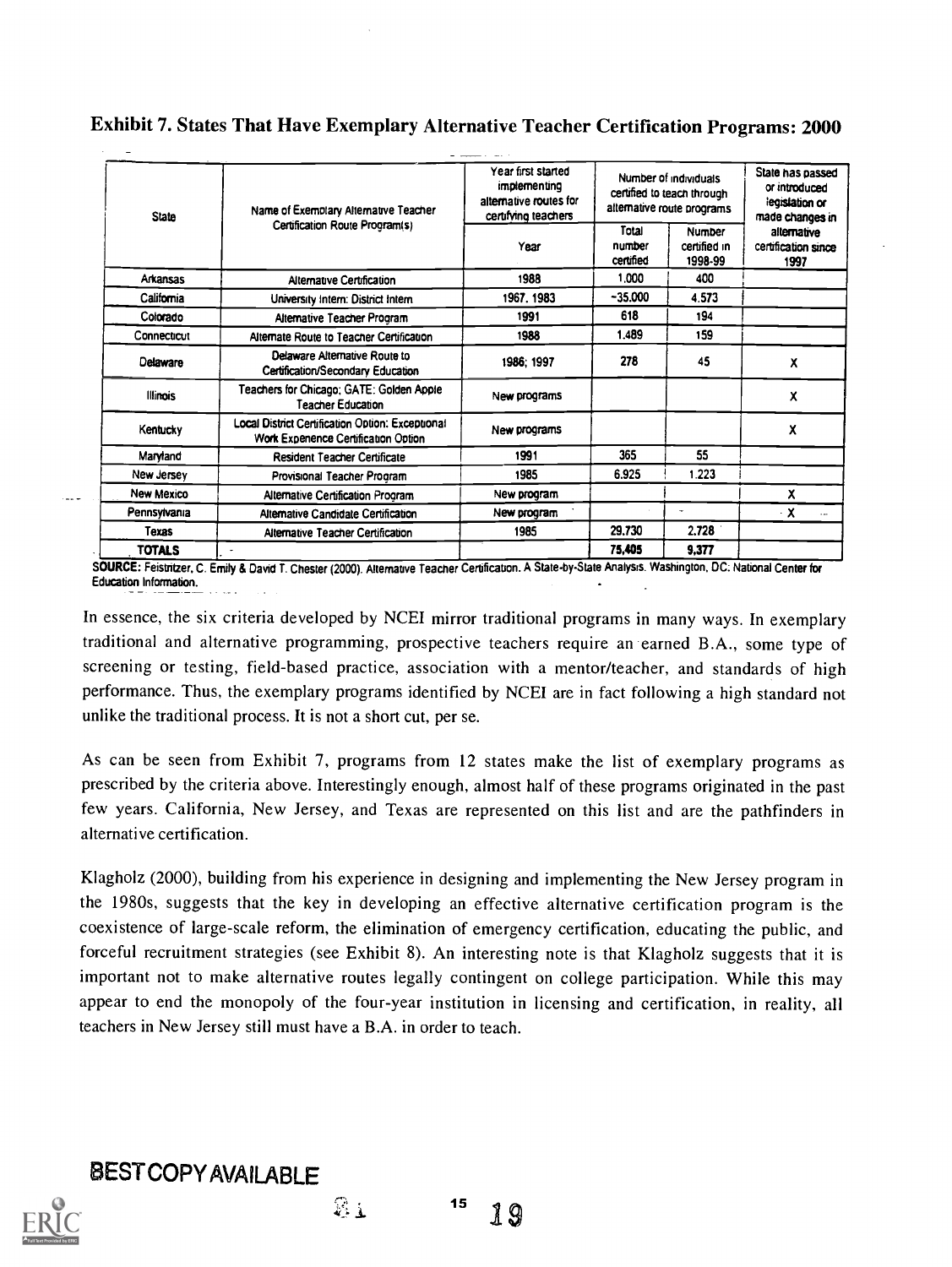### Exhibit 8. Characteristics of Effective Alternative Certification Programs

### Characteristics of an Effective Alternate Route Program

1. Reform traditional teacher preparation by eliminating artificial and unnecessary requirements: thereby laying the groundwork for an alternative program that is equivalent and parallel. If an "alternate route" program is simply appended to an unchanged traditional system, then opponents can portray the excessive course requirements of the traditional program as "state standards" and the streamlined requirements of the alternative program as a "lowering of standards." While the argument is false, the state will be trapped by its own inattention to basic reform and the "lessee' alternative program will be consigned to use only as a "fallback measure" for hiring "substandard" candidates in "emergencies."

2. Balance workability with a firm commitment to meaningful support and training. If the program is cumbersome and bureaucratic, districts will not use it and capable candidates will not tolerate it. If merely a "shortcut," it will not have public or professional credibility, and districts' free use of it to attract quality people into teaching will not have support or acceptance.

3. Eliminate emergency certification and disallow the employment and reassignment of teachers to teach subjects in which they have little formal education. The state's commitment to quality is underscored and the justification for the "alternate route" strengthened if the program is a replacement for "emergency" employment and out-of-field teaching.

4. Educate the public and the profession. Any attempt to reform will generate opposition and rhetoric about 'lowering standards." If state officials lack the courage to make the necessary counterarguments, they will be backed into creating a bobtailed "alternate route" program that is limited or unworkable. Such a program will fail to produce the desired results and is not worth the effort required to put it on the regulatory books.

5. Do not make operation of the "alternate route" program legally contingent on college participation. New Jersey's non-collegiate regional centers are not only crucial to the program's workability, they also were-ironically-the main stimulus for college involvement. Had college participation been guaranteed in regulation, most colleges would have resisted making the needed changes in practice or refused outright to participate. The threat of being left out, created by the state-run regional centers, accounted in no small measure for colleges' willingness to participate in the "alternate route" Program.

6. Recruit, recruit, recruit. Under New Jersey's dual system, a school district with a job opening canhire any graduate of any college, of recent or past years, who has a degree in the subject field, an appropriate mix of personal qualities and experience, and the ability to pass the relevant subject test. If not unlimited, this national-even international-pool is substantially larger and more diverse than any pool of teacher education graduates. Yet the best candidates are not going to arrive automatically on school doorsteps. Districts need sophisticated recruitment programs, yet few have them. The worst-case scenario is the district that passively selects its new staff from among the student teachers placed in its schools each year by the local college. After properly defining eligibility requirements, the development of effective means of searching out talent from diverse sources is the second most important thing a state can do to move away from worrying about shortages and toward achieving high levels of quality.

Klagholz, Leo (2000). Growing Better Teachers in the Garden State: New Jersey's "Alternate Route" to Teacher Certification. Washington, DC: Thomas B. Fordham Foundation.



أأرجاه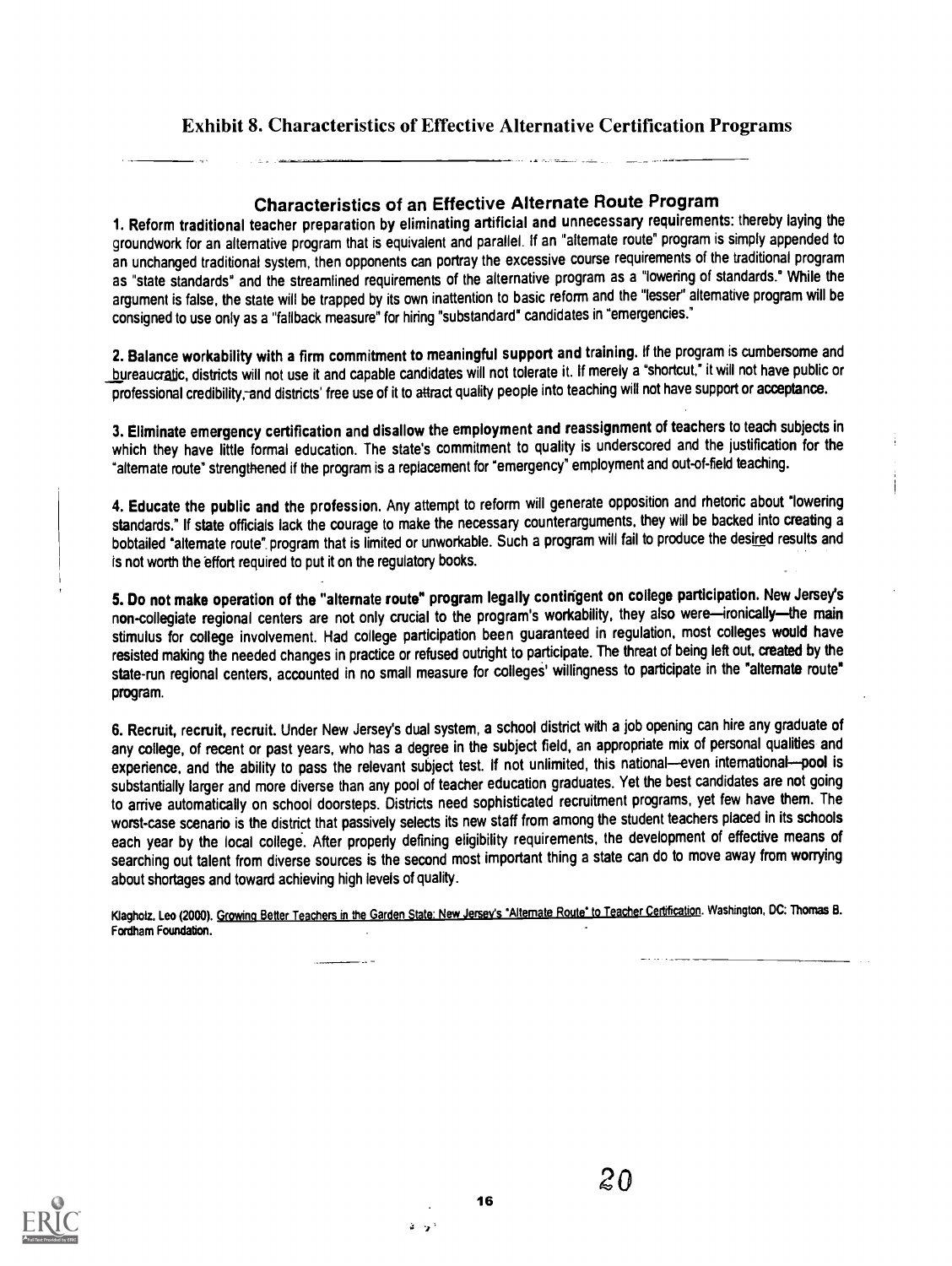#### Emergency Certification

Emergency certification is a type of alternative certification that is used in specific and "emergency" situations such as teacher shortages. Emergency certification is typically granted on a temporary basis, and the expectation is that the teacher will obtain the necessary credentials to become fully certified or will eventually be replaced by a regularly certified instructor. When the teacher completes the necessary requirements, the "emergency" notation is removed from the teacher's certificate.

There are those in education who would like to see emergency certification done away with due to the negative impact it could have on the profession as a whole. Williamson et al. (1984) have identified three of the major implications of emergency certification for the profession:

- 1. A reduction of the profession's ability to maintain teacher standards and improve standards for professional training. Emergency certification may cause a dual system-those who are traditionally certified, and those who are not.
- 2. A decrease in the number of qualified teachers. Qualified candidates may be discouraged from seeking employment because the positions are filled with unqualified teachers, or may not seek professional training because they see it as unnecessary.
- 3. A detrimental effect on the process of turning research into effective practice. Use of emergency certification procedures could potentially undercut what we know about sound instructional practice.

California is perhaps the most definitive case study of emergency certification. According to the Center for the Future of Teaching and Learning (2000), a California-based think tank, "there are more than one million California students attending schools with so many underqualified teachers as to make these schools dysfunctional." Over the past decade, the number of teachers with emergency permits has tripled. In 1998-99, 28,500 teachers, or more than 10 percent of the California teaching force, were employed on the basis of emergency permits.



### Exhibit 9. Growth of Teachers on Emergency Permits in California

SOURCE: The Center for the Future of Teaching and Learning (2000).

 $21$ 

.<br>اسم : ا

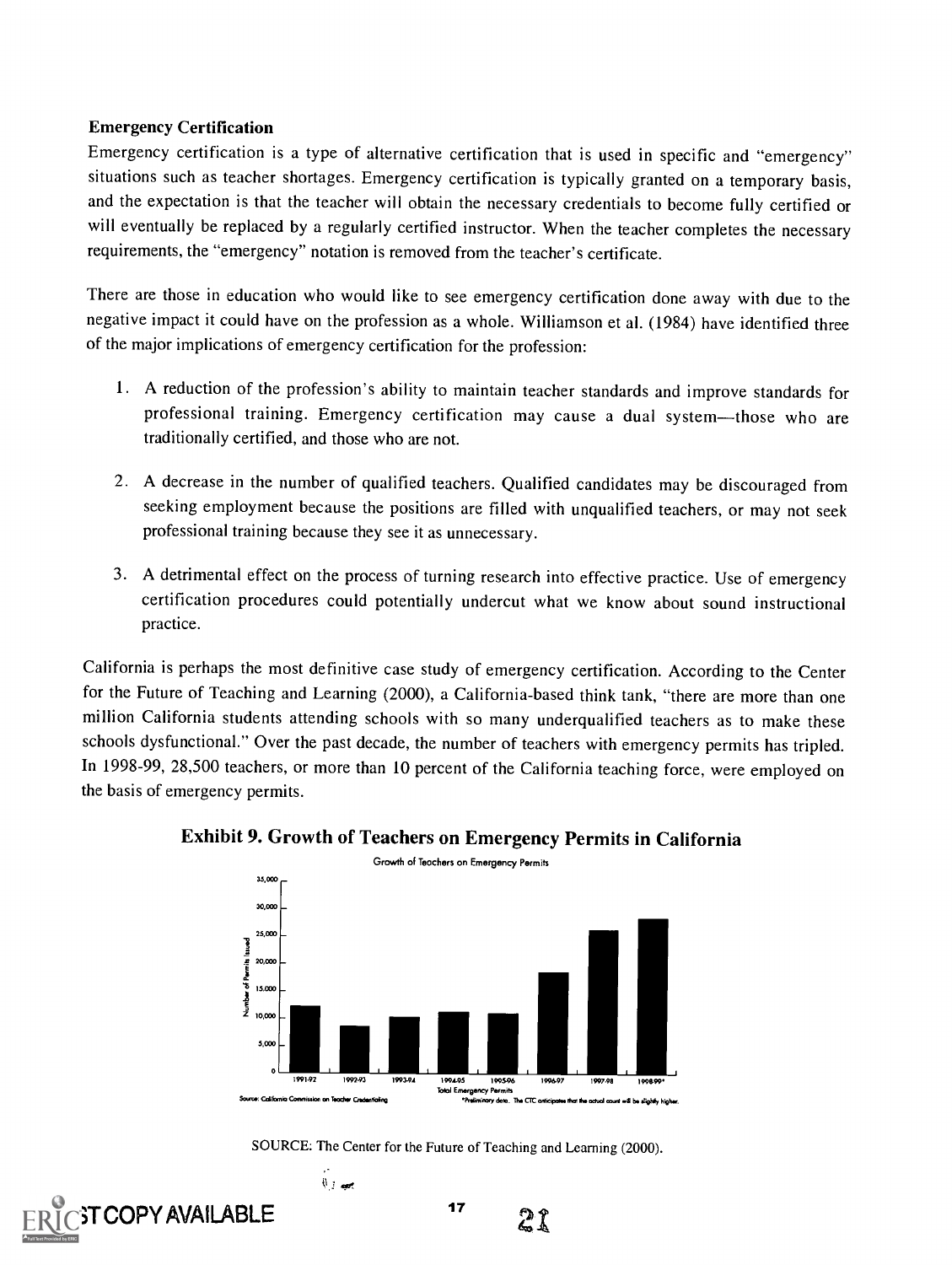The size and scope of the emergency-certification issue is difficult to quantify on a national basis. What we do know is that it is pervasive throughout the nation, and each fall we read in the newspapers about the number of unqualified teachers in our systems. The prevailing opinion is that emergency certification is a cop-out and it belies what we know about teaching and learning. The standards movement in teaching and learning is the result of rigorous research over the years. Emergency certification is not a silver-bullet approach to remedying teacher shortages if those teachers do not become fully certified. In that case, it may only exacerbate the problem.

Arthur Wise, president of NCATE, staunchly opposes emergency credentialing. He claims that emergency credentialing keeps teaching a quasi-profession, a low-level job one can "fall back on" if no better employment is available. As the world grows smaller and technology plays an increasingly important role in our lives, our children need more and better education. They need to be taught by professionals who are knowledgeable in their fields, who are dedicated to teaching, and who care about their students. They need fully licensed teachers who have demonstrated that they are entitled to their licenses.

#### Exhibit 10. California Emergency Permits

### California Emergency Permits

In order to attain an Emergency Permit to teach in a California school, an individual must possess a baccalaureate degree or higher from a regionally accredited college or university and must pass the California Basic Educational Skills Test (CBEST). These are, in total, the requirements for a basic emergency credential.

The school district that decides to employ an emergency credentialed teacher must provide 'orientation, guidance, and assistance" to the emergency-certified teacher and ensure that the teacher has at least a working grasp of the curriculum that an emergency permit teacher is expected to teach, along with an understanding of 'effective techniques of classroom instruction and effective techniques of classroom management." (California Teacher Credentialing Commission, 2000).

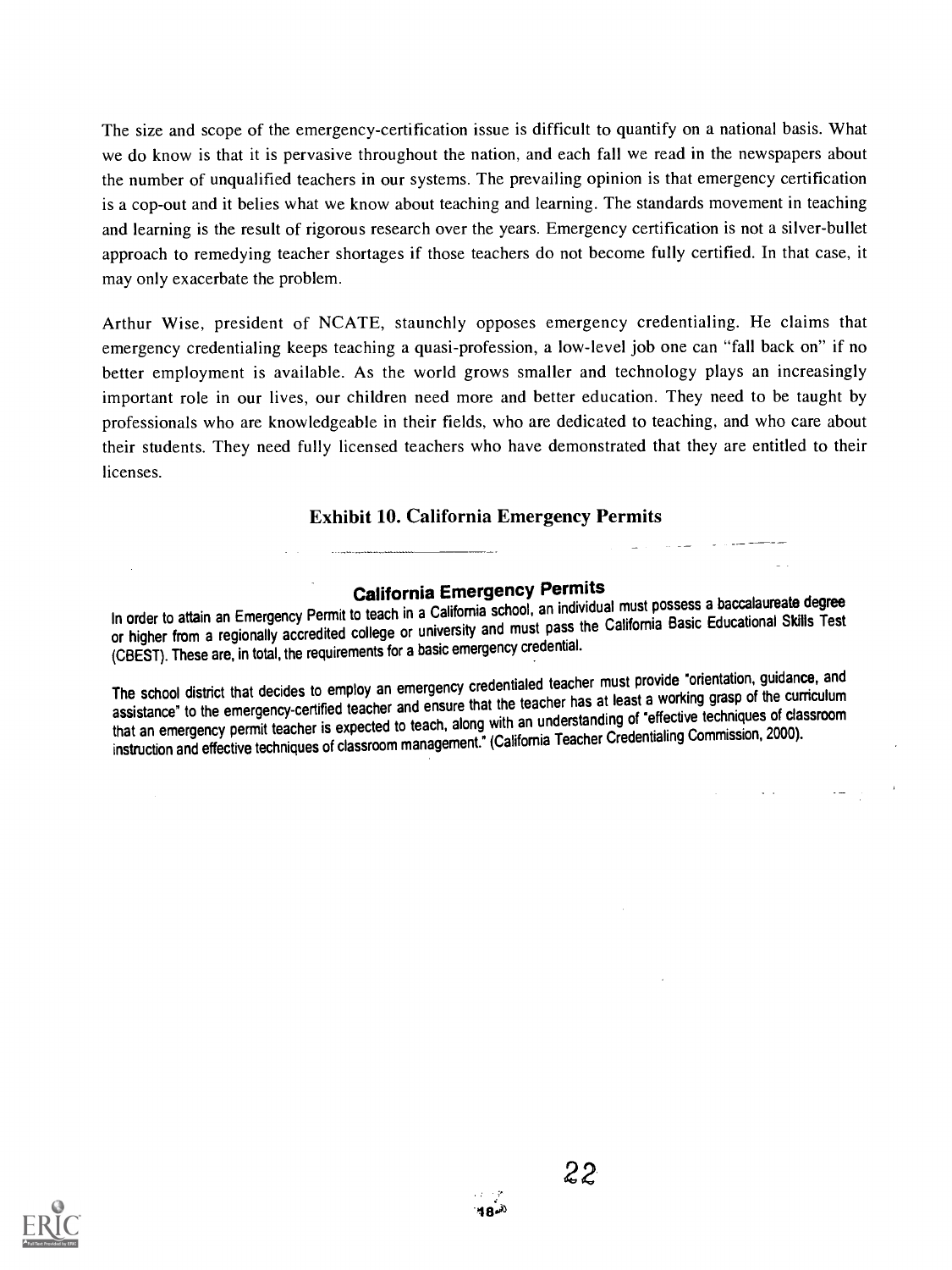### PART III: DISCUSSION

Good teachers are critical. The research is clear—the single most important thing that a school can provide to ensure the success of students is a skilled and knowledgeable teacher. Good teachers-those who know what to teach and how to teach it-produce successful students. But teachers who are underqualified or ill-equipped do not produce successful students. (Center for the Future of Teaching and Learning, 2000)

Few educational issues have sparked such an emotional and bifurcated debate as has the one surrounding the preparation of our children's teachers. In an era of increasing demand for—but limited supply  $of$ —teachers in underserved, high-poverty urban and rural areas, the methods by which our teachers are certified for licensure is of paramount significance. While some posit that traditional methods of teacher preparation are the only viable ways to ensure that students will successfully progress through the educational pipeline, others argue that the implementation of alternative methods is the only reasonable strategy to fill the desperate need for teachers that exists in our most troubled schools. Still others opine that an artful combination of the two will provide the desired results.

Those that argue the merits of traditional, college- or university-based teacher-education programs believe strongly in the checks and balances associated with a rigorous, time-tested and standards-based approach to teacher education. Advocates for traditional methods of preparation decry the benefits associated with more expedient methods of teacher preparation as myopic and dangerous to the educational success of our young people. "Teaching appears to be the only profession in which the solution to the problems of short personnel supply is to open the doors to the unprepared and the underqualified" (Williamson et al., 1984, p. 2).

In a paper presented at the 1998 American Educational Research Association (AERA) conference, Bradshaw identifies the following contradictions that emerge when alternative pathways to certification are implemented:

- $\bullet$ Across the nation, standards are being raised for traditional, university-based teacherpreparation programs at the same time standards for alternative routes to teaching are being relaxed. (It is also important to note that national attention is being given to creating and implementing rigorous curricular and testing standards for students.)
- Nationally, colleges and universities are held accountable for the quality of teachereducation programs through increased accreditation requirements, while monitoring to hold school districts accountable for the preparation of alternative-certification candidates is less stringent if it exists at all.
- Teaching is becoming more complex and requires more extensive training than ever before, but alternatively certified teachers enter the classroom with little or no training.

وأنقبت معاليل

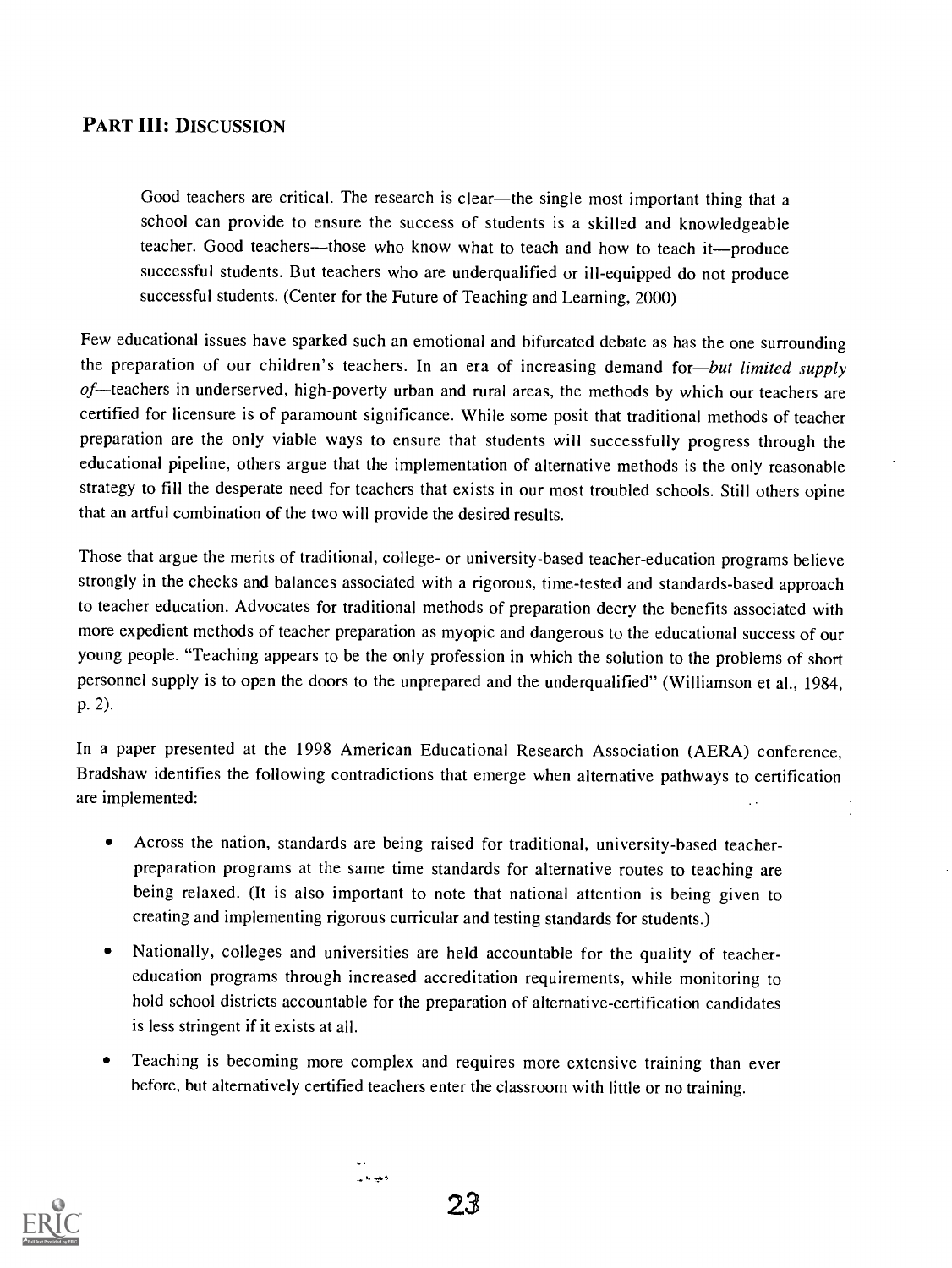$\bullet$ The strength of teachers who enter through alternative routes is their strong content knowledge, but research suggests that strong content knowledge does not ensure teaching effectiveness.

The movement away from uniform rigorous requirements for all teachers in public schools that alternative-certification models represent is of great significance to those who argue against it. According to Sandra Feldman, president of the American Federation of Teachers, "Advocates of 'alternative certification' say the solution is easy. We should get rid of teacher standards altogether because the `bureaucratic red tape' involved in certification turns off many qualified people." Feldman continues, "In districts where attracting new teachers is already a chronic problem, 'alternative' means 'emergency.' It means lowering standards, allowing any warm body to teach" (1998, August).

Further proof for those advocating traditional methods of teacher preparation can be found in the performance of alternatively certified teachers versus traditionally certified teachers on state-licensing exams. According to Leibbrand (2000, p. 7), a recent study of 270,000 PRAXIS II test takers by the Educational Testing Service (ETS) indicated that graduates of NCATE-accredited institutions pass ETS content examinations for teacher licensing at a higher rate (91 percent) than graduates of unaccredited colleges (84 percent) or those who never entered a teacher-preparation program at all (73 percent). Leibbrand insists:

Those who take state licensing exams with no prior teacher preparation have a significantly higher failure rate on the content-oriented licensing exams than those who are fully prepared. This explodes the misconception that "the best and the brightest" would only teach if those bothersome standards were not applied. (p. 6)

Of course, the most important measure of the success of teacher preparation programs is the academic success of the students. Leibbrand (2000) offers several examples of the positive impact of fully licensed teachers on student outcomes: A 1996-97 study conducted by UT-Austin showed that Texas students performed better on state exams when their instructors were fully licensed in the subjects they teach. Seventy-five percent of third graders passed all parts of the 1997 state assessment when taught by fully licensed teachers in their field, but only 63 percent of students passed the exam when fewer than 85 percent of their third-grade teachers were licensed. A study conducted by Hawk, Coble, and Swanson (Darling-Hammond, 1999) found that student test scores in mathematics and algebra increased significantly when taught by a certified teacher compared to a non-certified teacher (see Exhibit 11).

Additionally, a 1996 report by the National Commission on Teaching and America's Future indicated that "fully prepared teachers are more highly rated and more effective with students than those whose background lacks one or more of the elements of formal teacher education—subject matter preparation, knowledge about teaching and learning, and guided clinical experience" (NEA, 1999).

The proponents of alternative methods of teacher certification are no less vociferous than are the detractors and cite both the enormous need for teachers along with the large numbers of individuals who would pursue teaching if provided with an alternative to traditional college or university programs. "The



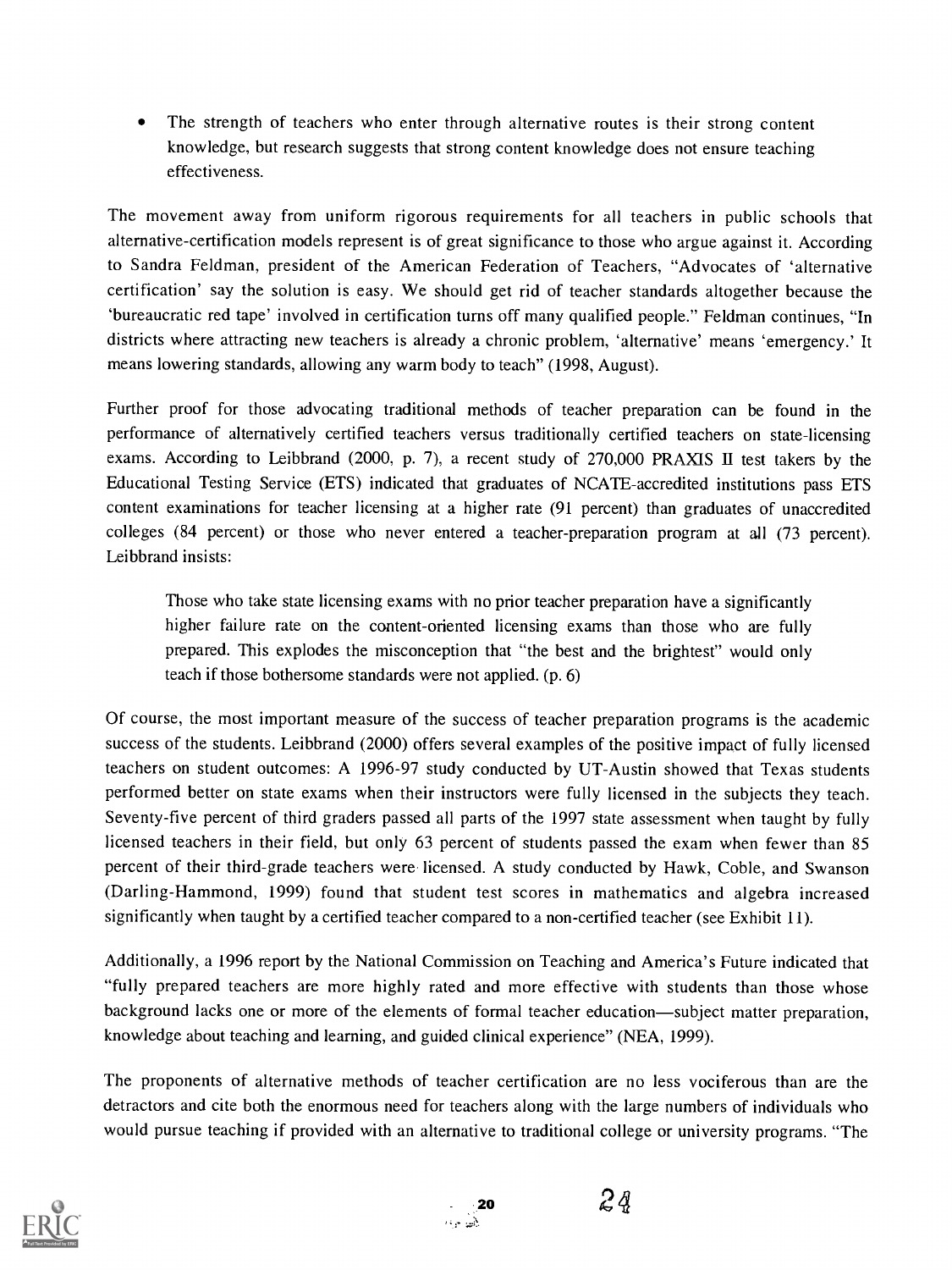choice between a traditional program and an alternate route is not a choice between some professional preparation and no such preparation. It is, instead, a decision about the timing and institutional context for teacher preparation and about the mix of professional knowledge and skills to be acquired" (Stoddart & Floden, 1995, p. 7).

Many of those who cite the tremendous need and benefits of alternative methods of certification look directly to school-district personnel to offer proof of alternatively credentialed teachers' success. Dale Ballou (1999) writes:

Any of the staunchest supporters of alternative certification are found in urban school systems. Administrators and educators familiar with the needs of these students are adamant in insisting that the great majority of the graduates of teacher education programs are ill prepared to work in these systems and that alternate routes are a vital source of supply. Most studies show no difference between alternate route and conventionally trained instructors; where there is a difference, it tends to favor teachers who entered through the alternate programs. (pp. 15-16)





SOUHCE: Darling-Hammond, Linda (1999). Solving the Dilemmas of Teacher Supply, Demand, and Standards: How We Can Ensure A Competent, Caring, and Qualifi<br>Teacher for Every Child. New York, NY: National Commission on Teachin

One final point worth addressing is the cost of alternative programs and the retention of teachers who go through various teacher certification/preparation programs. First, the retention of teachers from five-year master-in-education programs, four-year traditional-education programs, and short-term alternativecertification programs differs significantly (see Exhibit 12). According to Darling-Hammond (1999), over 80 percent of teachers who go through a rigorous five-year education program enter the teaching profession and are still employed as teachers after three years. Those who go through four-year programs enter and remain at a rate of slightly over 50 percent. But only one-third of the teachers prepared through a short-term alternative program are still teaching three years later. The costs associated with these programs also differ significantly. Once costs associated with recruitment, induction, and replacement due



**BEST COPY AVAILABLE** 

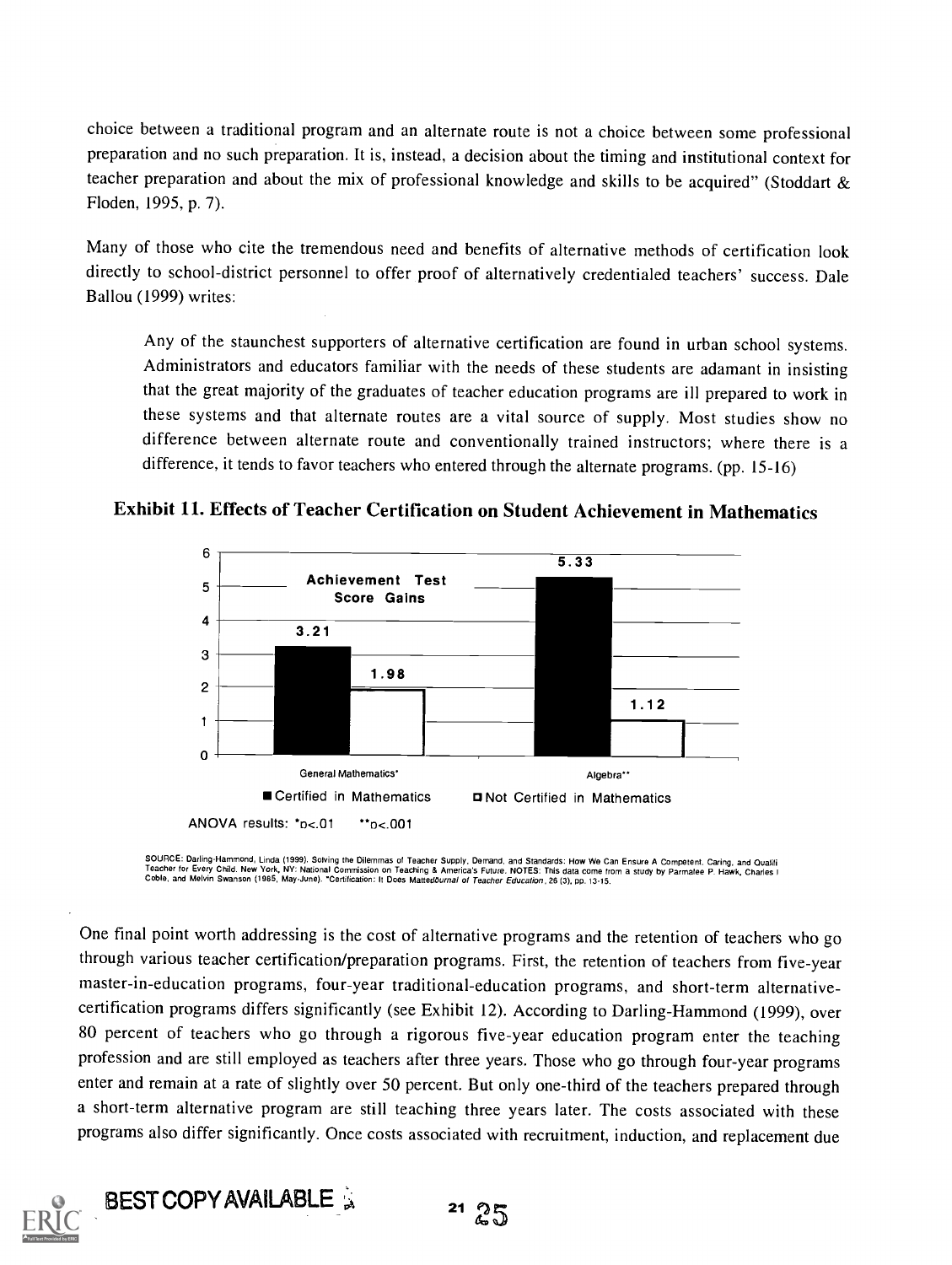to attrition are taken into consideration, the relative cost to states, universities, and school districts is less for the more rigorous, well-designed programs. As Exhibit 12 shows, costs for short-term certification programs average \$9,400 more than costs for five-year master's-level programs.

Thus, alternative certification has implications for both cost and quality. Research shows that alternatively trained teachers are less likely to stay in the classroom, have less academic impact on their students, and are trained at a greater cost to society.



Exhibit 12. Average Retention Rates for Different Pathways Into Teaching

SOURCE: Darling-Hammond, Linda(1999) Solving the Dilemmas of Teacher Supply, Demand, and Standards: How We Can Ensure A Competent, Caring and Qualified Teacher for Every Child. New York, NY: National Commission on Teaching & America's Future.

#### Observations and Conclusions

Although there are intense differences of opinion among proponents on both sides of the teacherpreparation continuum, they agree that the different modes of teacher preparation attract definable types of individuals. Generally, college- and university-based traditional teacher-education programs attract those who have planned to teach since early in their educational careers and those who have the necessary time to become certified teachers. Conversely, alternative programs generally attract older individuals with career experience in other fields as well as individuals who do not have time for or interest in completing a college- or university-based teacher-training program.

For the latter individuals, the opportunity cost of pursuing an alternative method of teacher certification is relatively low and therefore more attractive than traditional teacher-education programs. Those individuals who are already engaged in careers or who have vocational responsibilities that prevent them from returning to school full-time often can afford neither the necessary time nor the reduction in income that would result from enrolling in an IHE teacher-education program. However, many of the alternative-



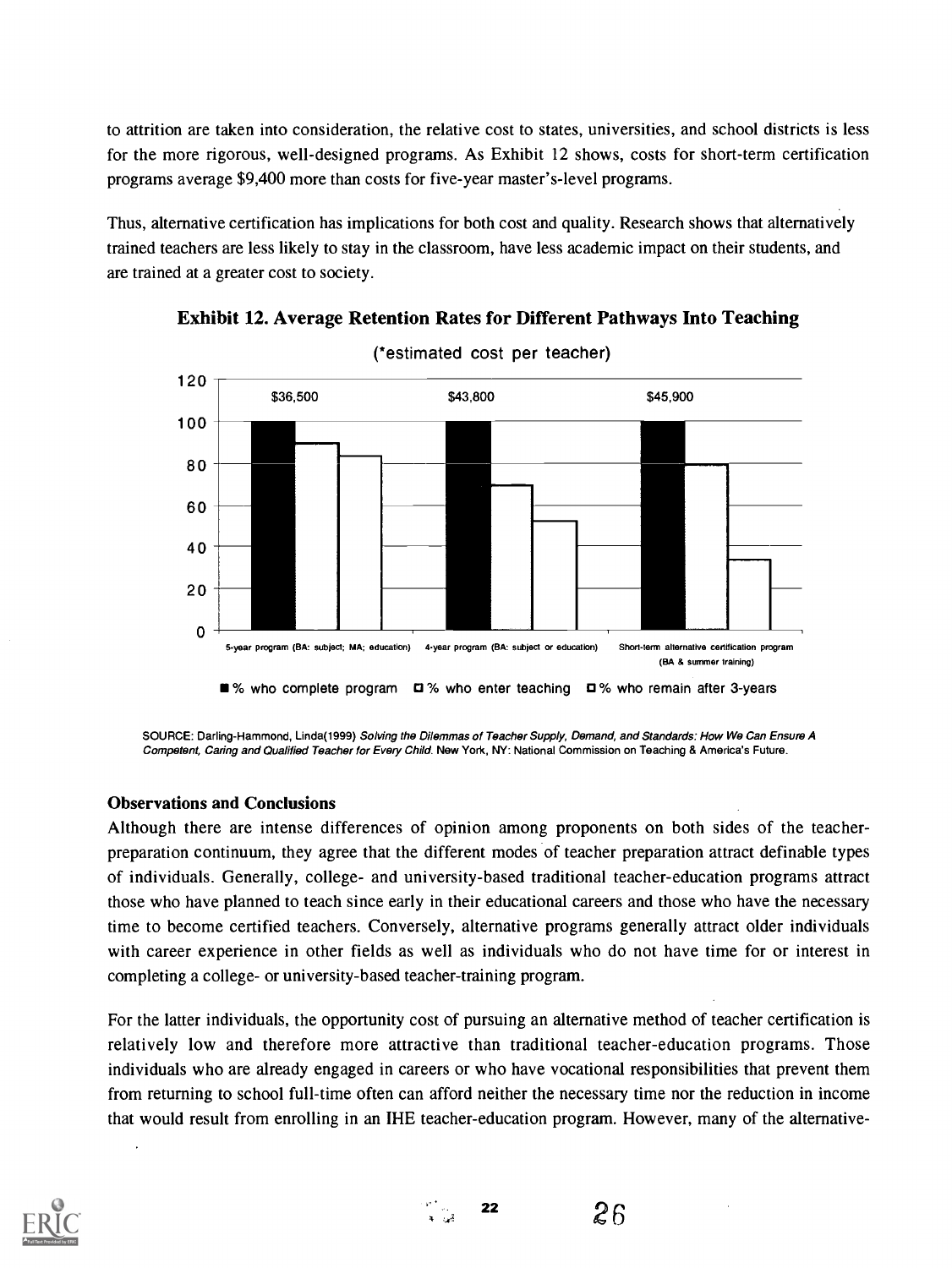certification models we have examined allow for a flexible time commitment that presents the already employed individual an opportunity to seamlessly transition into a career as a teacher.

Institutions of higher education stand at the crossroads of the divergent pathways toward teacher certification. While IHEs have historically been responsible for training teachers, their monopoly has been disrupted and their market share decreased by the emergence of local- and district-based alternative teacher-preparation programs that often divert current and prospective students from more traditional programs.

In response to the great demand by potential teachers for certification programs that allow greater flexibility than traditional certification models, many IHEs now offer alternative programs for teacher certification in addition to their more traditional classroom-based programs. This responsiveness to the demands of potential teachers and to the needs of understaffed schools represents an interesting and remarkable reaction on the part of the very institutions that have epitomized the paradigm of traditional teacher education.

### Implications for Hawai'i and the Pacific Entities

The development of teacher-training programs is driven by policy considerations, and the specific social, economic, and cultural contexts of Hawai'i and the Pacific must be carefully considered. The islands of the Pacific cover a territory of almost 5 million square miles made up of unique, complex, and widely divergent communities and cultures. Clearly, young people and their families will encounter dramatically dissimilar educational and social experiences dependent upon where they reside in the Pacific. While the experience of students living and attending school in Hawai'i may be similar to that of students living on the U.S. Mainland, the experience of a family in Palau or in the Republic of the Marshall Islands is likely to be very different.

One of the most distressing dissimilarities between residents of Hawai'i and residents of the other Pacific Islands relates to relative prosperity. The following exhibit illustrates the great disparity between the economic conditions for a sampling of different Pacific entities:

| <b>Entity</b>  | <b>Percent Below Poverty Level</b> |
|----------------|------------------------------------|
| US             | 13%                                |
| Hawai'i        | 8%                                 |
| American Samoa | 57%                                |
| <b>CNMI</b>    | 32%                                |
| Palau          | 70%                                |

### Exhibit 13. Persons Below the Poverty Level in Selected Pacific Entities

Source: PREL, 2000

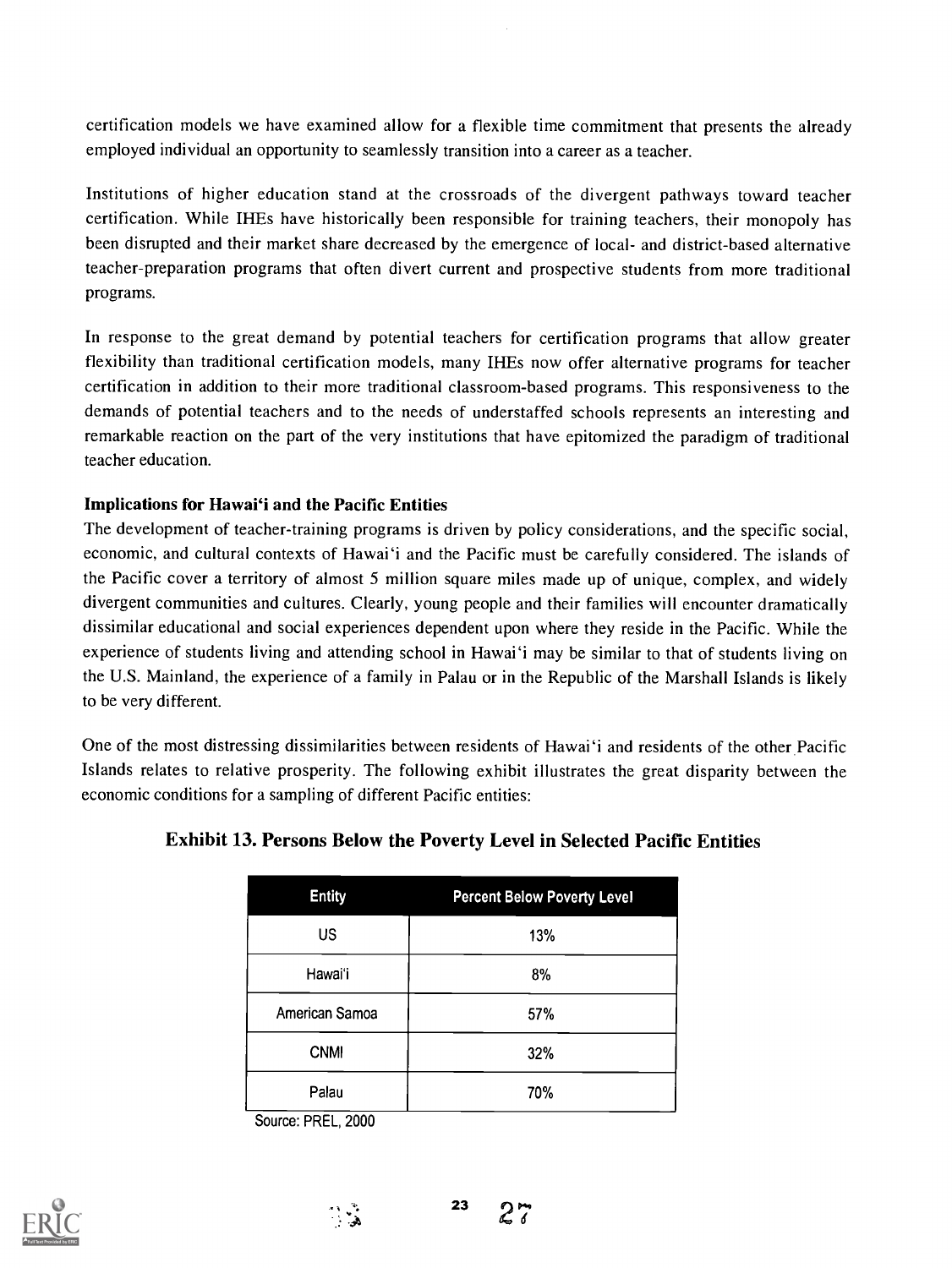The economic condition in which many Pacific Island entities find themselves only exacerbates the already existing crisis in resource distribution. For an entity struggling to ensure subsistence, the thorough and comprehensive training of teachers and other educational professionals presents formidable challenges. For example, only 58 percent of teachers in Yap State and only 9 percent of those in the Republic of the Marshall Islands hold at least a bachelor's degree. This is a situation that almost ensures that students attending public school in these entities will not achieve educational success, at least not according to the standards applied to students in the U.S. (PREL, 2000).

The specific social and economic conditions of each Pacific entity require action that takes into account the prevalent need for well-qualified teachers, along with the entity-specific need for teachers who are sensitive and responsive to the respective social and cultural attributes of the Region's students.

#### Recommendations

It appears to us that alternative-certification procedures present an opportunity to meet the unique needs of the Pacific entities. The melange of great geographic distances and rural contexts, the complexity of the Pacific's cultural map, the tremendous shortage of well-qualified teachers, and the relative scarcity of higher-education opportunities provide a compelling argument for the implementation of strategies designed to recruit and train teachers outside traditional higher-education settings.

However, we believe that it is of paramount importance that any and all alternative teacher-preparation models implemented in the Pacific be designed with meticulous attention to two factors: the effectiveness of the teaching-pedagogy program and rigorous standards for teaching excellence.

The research unambiguously posits that alternative programs of certification are effective only if they do not attempt to short-circuit the lessons that Feistritzer & Chester (2000), Darling-Hammond (1999), Leibbrand (2000), INTASC, and so many others have imparted. Simply stated, the route to certification may be alternative, but the procedure must take a traditional approach to pedagogical efficacy and to experiential, field-based training.

In the context of the Pacific, however, an important difference emerges when one deconstructs the definition of "traditional approach to pedagogy." In our analysis of teacher certification and licensing requirements across the United States, we found absolutely no evidence that states permit the licensing (emergency, alternative, or traditional) of an individual who does not possess at least a bachelor's degree from an accredited or state-approved institution. The consensus is that any individual who becomes a teacher must be endowed with the practical and philosophical content imparted by the higher-education process. It would be hard to find many arguments against this contention, and we wholeheartedly agree that the most effective teacher-education programs build upon the solid base of knowledge imparted by higher education. It is also important to consider the philosophical and symbolic implications of requiring a bachelor's degree for our teachers, since it is the teachers who, as role models for our young people, provide them with living, breathing examples of what it takes to become a success.

The benefits of a teaching force minimally endowed with a bachelor's degree notwithstanding, we do believe that it is possible to design an alternative-certification program that does not require a bachelor's

 $\sim$  24 28  $^{11}$ 

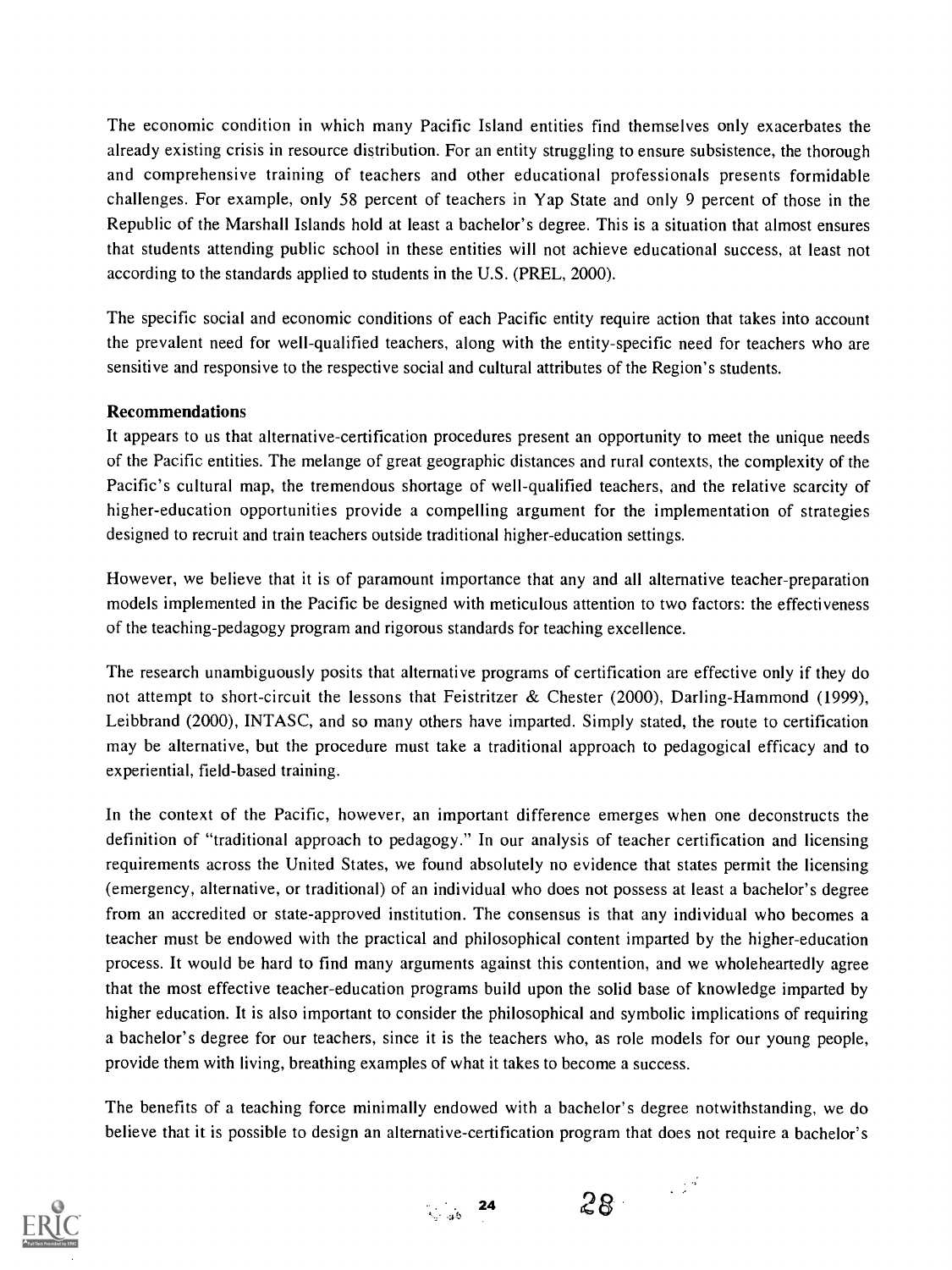degree as a prerequisite. It may very well be that a four- or five-year degree is the path of least resistance, but it is arguable—at least in theory—that it is possible to establish an appropriate and suitable teacherpreparation and certification program using an alternative-education model. The adoption of the standards developed by INTASC (Model Standards for Beginning Teachers), Feistritzer & Chester (exemplary alternative-certification programs), and other accreditation and certification organizations is central to the design, implementation, and success of such a program. As the research shows, only high standards for teachers result in high standards for children. Simply put, less is less. If a substandard education is assumed, a substandard education will almost certainly result.

Regardless of the method by which a teacher is prepared and certified, we believe that in order to ensure the academic success of those young people with whom a teacher will come in contact, any and all teachers must be rigorously trained in content mastery, effective pedagogy, classroom management, and cultural understanding. Therefore, we believe that prospective teachers must invariably be endowed with the following:

- 1. a firm grasp of situation-specific and level-specific content;
- 2. a research-based understanding of child development and effective classroom management;
- 3. a firm understanding of pedagogy that has historically proved effective;
- 4. training in cultural context and sensitivity;
- 5. knowledge of the world of higher education and career experience beyond secondary school.

It is also our opinion that "on the job training," per se, is not a sufficient substitute for field-based training under the tutelage of an expert or master teacher. This is to say that while there may be a great desire to quickly move prospective teachers from the lecture hall into their own classrooms, simply ensuring that there is a "warm, live body" in the role of instructor may be the most pernicious of all the alternatives. As with the whole of the human educational experience, prospective teachers need to learn from those who have successfully gone before them, and providing all teachers with sufficient mentoring is of paramount importance. Emergency-certification processes that allow teachers to move rapidly into classrooms should be avoided and replaced by programs that exhibit the educationally sound attributes we have previously detailed.

Given our review of literature and programming, we close with a list of recommendations for the Pacific region in dealing with the complex issues of teacher preparation and certification.

- Raise the status of and standards for teaching. Teachers are only accorded esteem when it is deserved. The Pacific region is no different in this respect than any other entity in the world. If teaching is perceived as a substandard occupation, often poorly paid, people will not flock to it. If the best potential teachers are to enter the profession, steps must be taken to raise both standards and expectations.
- Work with all sectors of the postsecondary continuum to develop original model programs  $\bullet$ for preparation and certification. The Pacific region is vastly different from the mainland U.S.



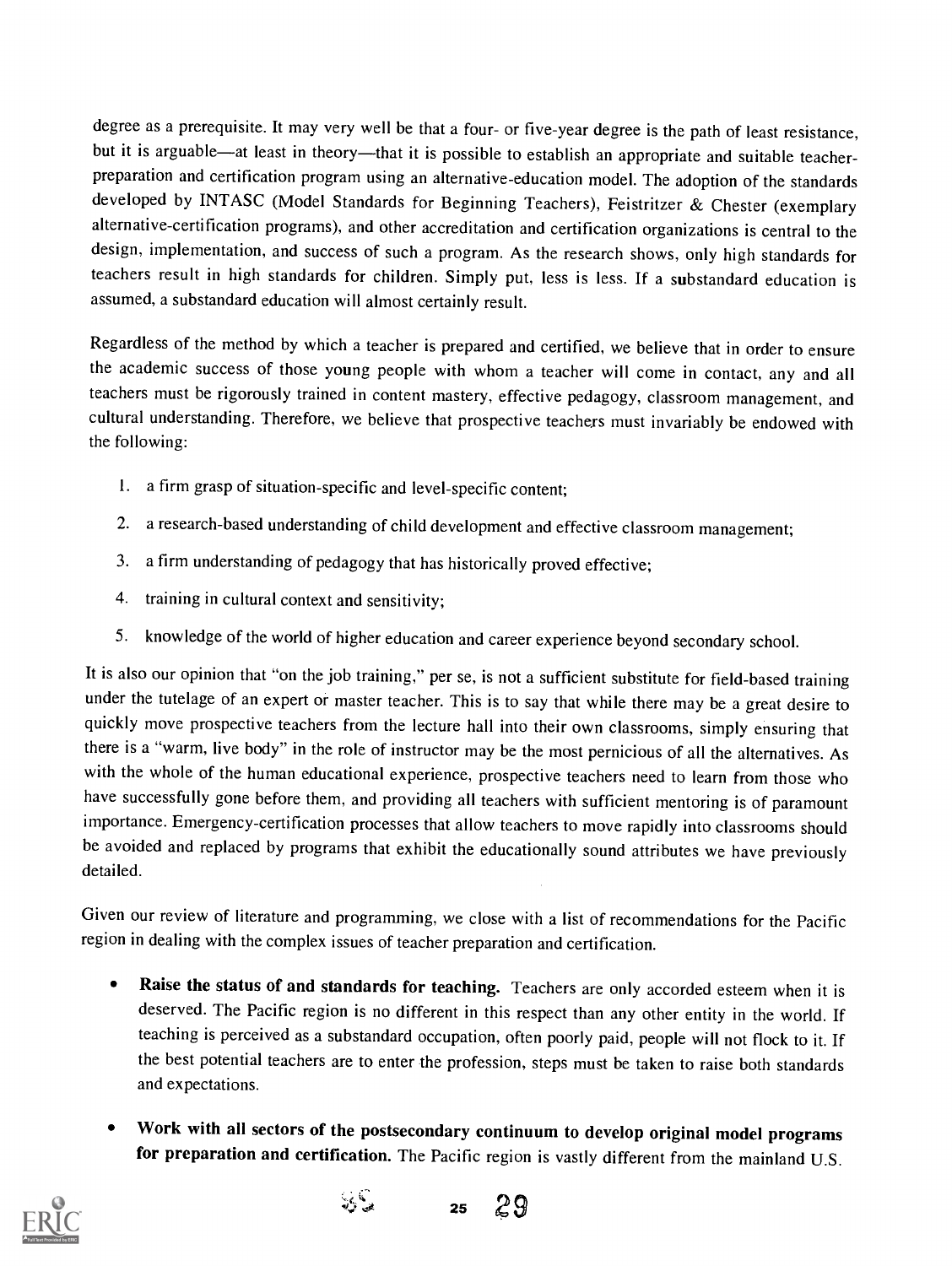in almost every respect. This difference supports the notion of developing an alternative model of teacher preparation, primarily because the situation itself is unique. On the U.S. Mainland, an estimated 50 percent of all teachers have a community-college background. Perhaps the community-college system could be more fully tapped as a major resource with respect to teacher preparation in the Pacific. For example, a two-plus-two type program (most common in vocational disciplines) could be developed. Areas with severe teacher shortages could move teachers into the classroom after a two-year stint at a community college with the remaining two years to be articulated and carried out through four-year institutions or through distance learning.

- Establish an online network for teacher preparation and ongoing professional development.  $\bullet$ While online access is still an expensive proposition for many of the islands in the Pacific region, costs might still be less than for other options, which require travel, lodging, and displacement. In any event, costs for online access and distance education will drop dramatically over the next few years, even in the most remote areas. A recent study by Hirtle, McGrew-Zoubi, and Lowery-Moore (1999) looked at the use of online education for teacher certification. The online alternative-certification process was actually more attractive to teachers because of the flexibility possible through the asynchronous format. Although the study focused on post-baccalaureate students, there is no reason to think that the same process couldn't be employed to serve the needs of sub-baccalaureate students. Moreover, there is no reason to think that use of online networks will stop once a teacher is licensed and certified. The continued use of the professional network after certification would also help establish teaching as a true profession.
- Initiate new recruitment programs. Whether based on incentive programs (such as the teacher- $\bullet$ scholarship programs identified in Appendix I) or public-service campaigns, areas or regions with teacher shortages must be creative in attracting talented individuals into the disciplines and geographic areas where they are needed. This connects with the previous point about teaching professionalism and the need to raise the teachers' status in general. All of this is important in attracting talent. However, specific targeted-recruitment programs have worked very effectively on the U.S. Mainland.
- Focus on the areas of highest need. No system can be revamped in an afternoon. If steps are to  $\bullet$ be taken to improve conditions and train better teachers, it is best to start with the biggest problem areas and work from there. Because children are on the receiving end in the education system, the areas of greatest need should be identified and acted upon quickly. Of course, no steps should be taken until a complete plan of action is in place. In New Jersey, the main reason the alternative program worked was because it was on a parallel and synchronized track with full-scale education reform in that state.
- Eliminate all emergency-certification programs. Even the staunchest proponents of alternative  $\bullet$ certification oppose the use of emergency certificates. These don't solve the problem; instead, they prolong it. The New Jersey example is again an appropriate model to cite here: The state's alternative program was carefully developed with the intent of eliminating emergencycertification programs. New Jersey succeeded in doing this in less than two years.



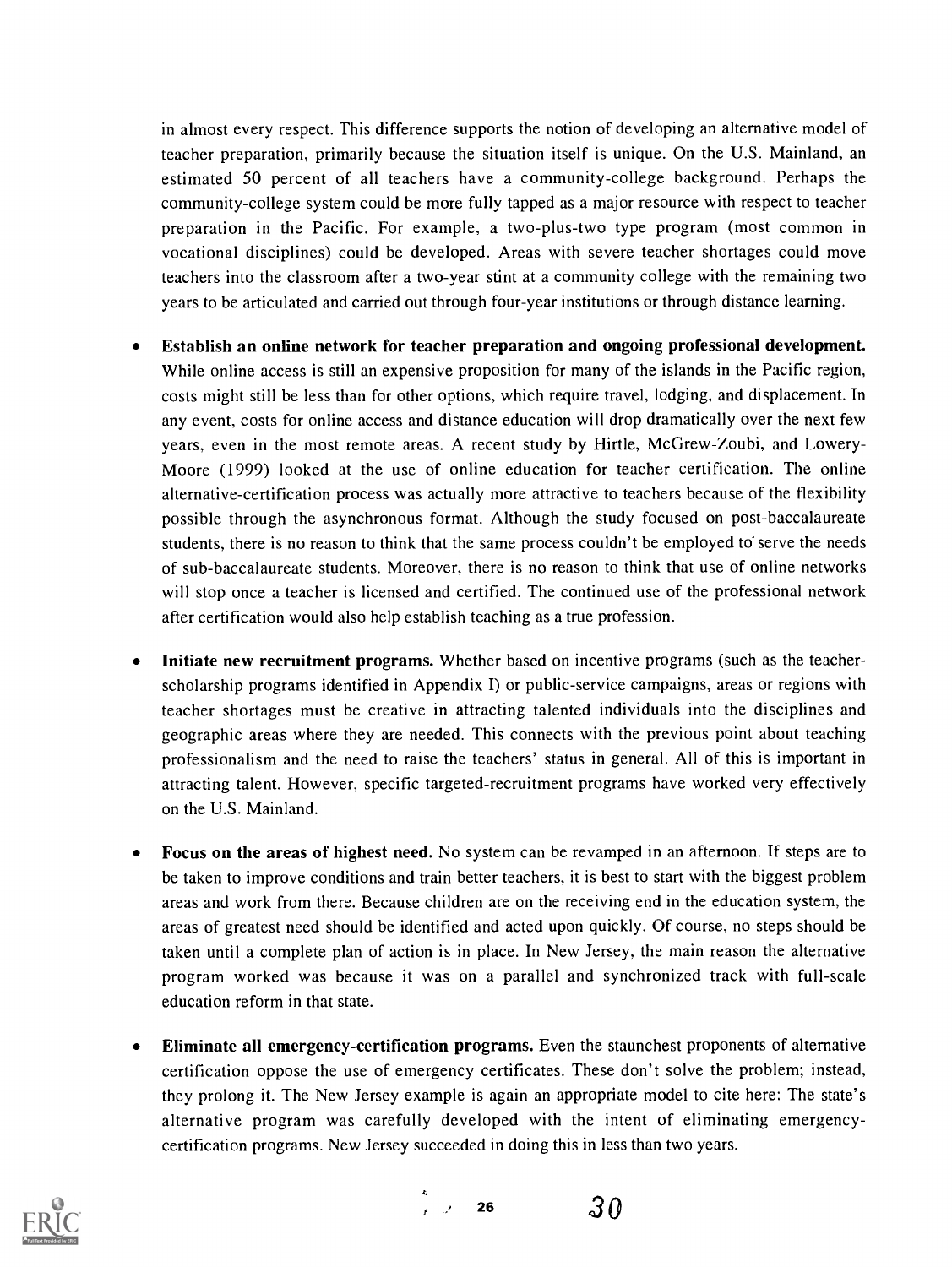$\bullet$ Future research. In this paper, we have used available research and data to develop a discussion on the current state of teacher credentialing in the United States and its potential ramifications for student learning. In short, we know that effective training is integrally connected to effective teaching, and that effective teacher training involves, among other things, structured programming, field-based study, mentoring, and appropriate knowledge about student learning and pedagogical practice.

While the research points us in the right direction, we still need to know more. Collection of current data on teacher preparation and certification in the Pacific region, with specific emphasis on the use of emergency-credentialing and teacher-education programs, is a prerequisite to further investigation and development of suitable pathways to excellence.

#### Standards and Alternative Certification Programs in Hawai'i

#### Hawai'i and Teacher Standards

In 1998-99, 12,075 teachers were employed in the state of Hawai'i. A total of 1,008 were newly-hired teachers, of whom 54% had completed an approved college teacher-preparation plan (standard certification route), 26% held temporary licenses, and 20% were on an alternative or special-certification route(Feistritzer & Chester, 2000, p. 146).

Hawai'i is one of 38 states that require a teacher assessment at some point in the certification and licensure of new teachers. According to a survey by the Council of Chief State School Officers (CCSSO), Hawai'i uses the Praxis series to assess basic skills, professional knowledge of teaching, and subject-matter knowledge (CCSSO, 1998). The CCSSO report also shows that Hawai'i meets many of the national standards for teaching and learning, but falls short in other ways. For instance, CCSSO reports that (as of December 1998) Hawai'i does not have content standards in core subject areas (considered "under revision"), nor do they have a state-mandated textbook or curriculum selection/recommendation process. Hawai'i does have standard assessment programs in reading, writing, and mathematics, but not in science or social studies.

#### Alternative Certification in Hawai'i

Hawai'i first started implementing alternative routes for certification in 1990, and started a new program in 1996, the Alternative Program for Shortage Areas. Alternatively certified teachers in Hawai'i are employed by a school district (both full-time and part-time status) while participating in the program. According to the National Center for Education Information (NCEI), Hawai'i does not offer any tuition-assistance programs for prospective teachers except those certifying in special education. The programs identified by NCEI operating in Hawai'i include the following:

Alternative Program for Shortage Areas (1996). Operated by the Brigham Young University-Hawai'i (BYUH), the APSA is designed to reduce the shortage of teachers in selected teaching fields or in geographic areas that are difficult to staff.

Respecialization in Special Education (RISE) Program-Alternative Certification Program for Special Education (1990). Operated by the Hawaii State Department of Education, the RISE program is a one-year, on-the-job training program designed to provide teachers with the knowledge and skills necessary to provide appropriate services to students.

Alternative Licensing Program in Special Education (ABC-SE) Program (1991). Operated by the Hawai'i State Department of Education with Chaminade University of Honolulu, the ABC-SE program is a two-year, integrated, on-the-job program consisting of formal course work and field experiences.

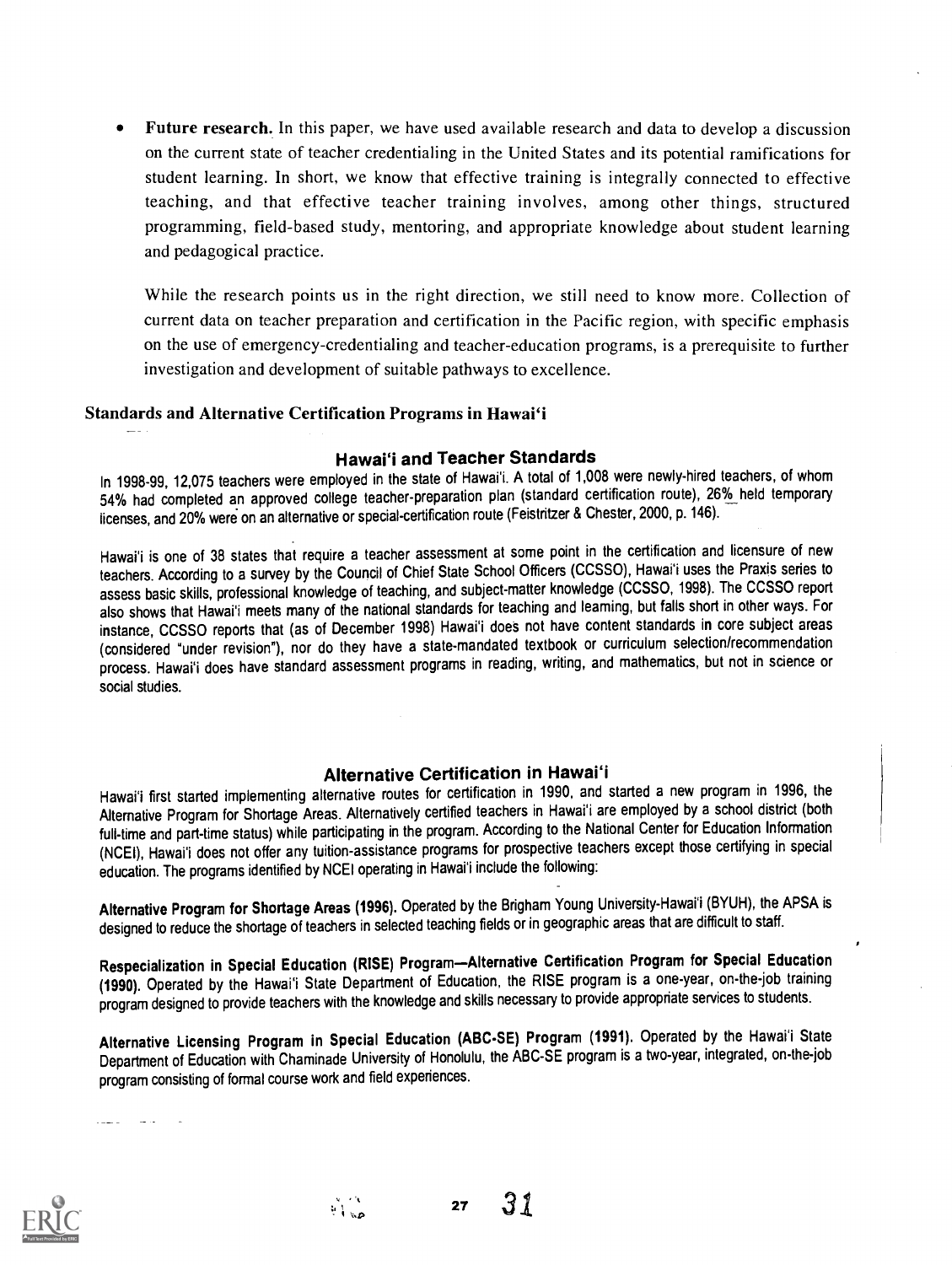### **REFERENCES**

- American Association of Colleges for Teacher Education. (1999, September). Alternative preparation for licensure: A policy statement. Washington, DC: Author.
- American Association of State Colleges and Universities. (2000). An opportunity to teach. Meeting Title II teacher education reporting requirements (Executive summary). Washington, DC: Author.
- Ashburn, E. A. (1984). Emergency teacher certification. ERIC Digest. Washington, DC: ERIC Clearinghouse on Teacher Education. (ERIC Document Reproduction Service No. ED248244)
- Ballou, D., & Podgursky, M. (1999). Teacher training and licensure: A layman's guide. In M. Kanstoroom & C. E. Finn, (Eds.), *Better teachers, better schools*. Washington, DC: Thomas B. Fordham Foundation.
- Bradshaw, L. K. (1998, April). Policy, politics, and contradictions of alternative teacher certification. Paper presented at the Annual Conference of the American Educational Research Association, San Diego, CA. (ERIC Document Reproduction Service No. ED422388)
- Center for the Future of Teaching and Learning. (2000). Status of the teaching profession. Santa Cruz, CA: Author.
- Council of Chief State School Officers. (1998). Key state education policies on K-12 key state education policies on K-12 education. A 50-state report. Washington, DC: Author.
- Collins, T. (1999). Attracting and retaining teachers in rural areas. ERIC Digest. Washington, DC: ERIC Clearinghouse on Rural Education and Small Schools. (ERIC Document Reproduction Service No. RC-99-7)
- Cronin, J. (1983). State regulation of teacher preparation. In Shulman & Sykes (Eds.), Handbook of teaching and policy. New York: Longman, Inc.
- Darling-Hammond, L. (1999). Solving the dilemmas of teacher supply, demand, and standards. New York: National Commission on Teaching & America's Future.
- Feistritzer, C. E. (1999). The making of a teacher: A report on teacher preparation in the U.S. Washington, DC: National Center for Education Information.
- Feistritzer, C. E., & Chester, D. T. (2000). Alternative teacher certification. A state-by-state analysis. Washington, DC: National Center for Education Information.
- Feldman, S. (1998, August). Ignoring standards. Where we stand [Online]. Washington, DC: American Federation of Teachers. Available: http://www.aft.org/stand/previous/1998/0898.html



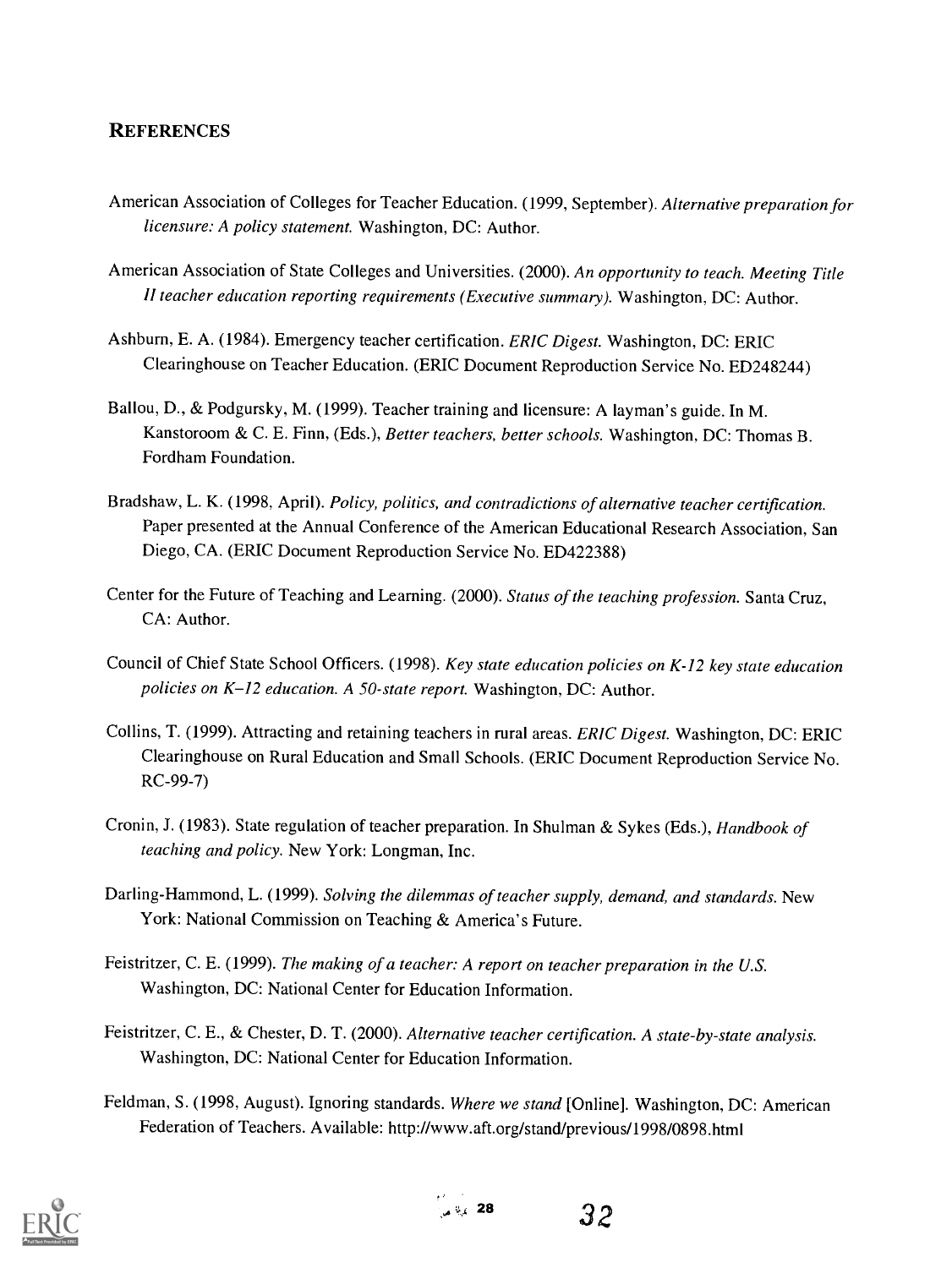- Feldman, S. (1998, October). Two million teachers. Where we stand [Online]. Washington, DC: American Federation of Teachers. Available: http://www.aft.org/stand/previous/1998/1098.html
- Gitomer, D. H., Latham, A. S., & Ziomek, R. (1999). The academic quality of prospective teachers: The impact of admissions and licensure testing. Princeton, NJ: Educational Testing Services.
- Greenwald, R., Hedges, L., & Laine, R. (1996). The effects of school resources on student achievement. Review of Educational Research, 66(3), 361-396.
- Hart, G., & Burr, S. (1996). A state of emergency . . . in a state of emergency teachers. Sacramento, CA: CSU Institute for Education Reform.
- Hirtle, J. S., McGrew-Zoubi, R., & Lowery-Moore, H. (1999). Conducting education methods on-line to teachers on emergency certification. (ERIC Document Reproduction Service No. ED432228)
- Imig, D. G. (1996, June 7). Not everyone can teach. USA Today, p. 14A.
- Kierstan, G. (1998). License to teach. Governing, 11(8).
- Klagholz, L. (2000). Growing better teachers in the Garden State: New Jersey's "Alternate Route" to teacher certification. Washington, DC: Thomas B. Fordham Foundation.
- Kwiatkowski, M. (1999). Debating alternative teacher certification: A trial by achievement. In M. Kanstoroom & C. E. Finn (Eds.), Better teachers, better schools. Washington, DC: Thomas B. Fordham Foundation.
- Leibbrand, J. (2000, Spring). High quality routes to teaching: Our children are worth it. Quality Teaching, 9(2), 6-7. Washington, DC: National Council for Accreditation of Teacher Education (NCATE).
- National Board for Professional Teaching Standards. (2000). About the National Board. Information from the NBPTS website (http://www.nbpts.org). Washington, DC: Author.
- National Center for Education Statistics. (1999, Winter). Predicting the need for newly hired teachers in the U.S. to 2008-09. Education Statistics Quarterly, 1(4). Washington, DC: U.S. Department of Education.
- National Center for Education Statistics. (1998). Condition of education 1998. Washington, DC: U.S. Department of Education.
- National Center for Education Statistics. (2000). Projections of education statistics to 2010. Washington, DC: U.S. Department of Education.
- National Council for Accreditation of Teacher Education (NCATE). (2000, May 15). Groundbreaking teacher preparation standards to be used beginning next year [Online press release]. Available: http://www.ncate.org/2000/pressrelease.htm





### **BEST COPY AVAILABLE**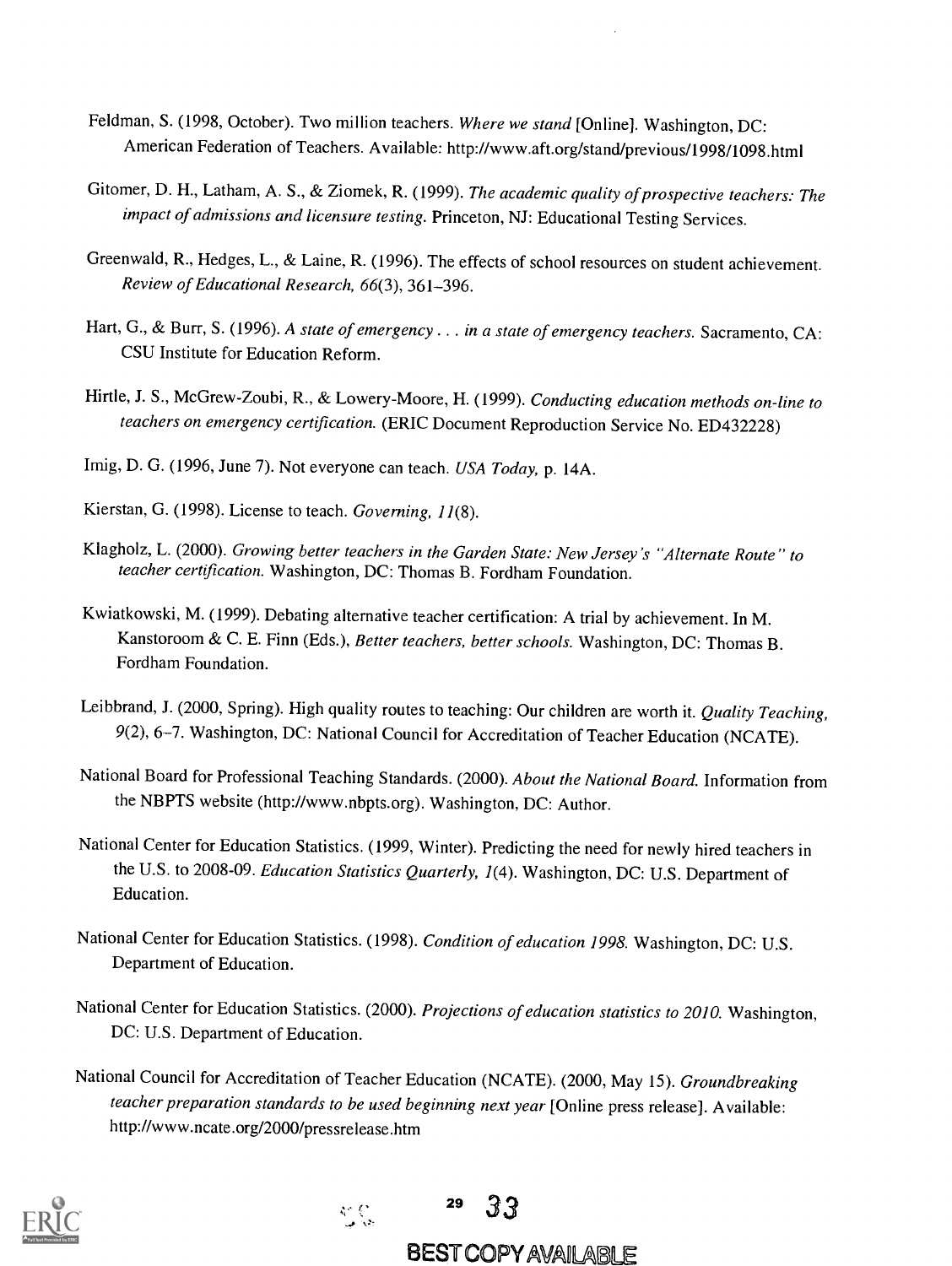- National Education Association. (1999). Teacher quality. Legislative action center [Online]. Available: http://www.nea.org/lac/papers/quality.html
- Newman, C., & Thomas, K. (1999). Alternative teacher certification. In the millennial ESA: Focusing on the consumer. Arlington, VA: American Association of Educational Service Agencies.
- Pacific Resources for Education and Learning (PREL). (2000). Pacific region poverty and education data provided by PREL staff. Honolulu, HI: Author.
- Recruiting New Teachers. (2000). The urban teacher challenge: Teacher demand and supply in the Great City Schools. Belmont, MA: Author (in association with the Council of the Great City Schools and the Council of the Great City Colleges of Education).
- Stoddart, T., & Floden, R. (1995). Traditional and alternate routes to teacher certification: Issues, assumptions, and misconceptions. Washington, DC: The National Center for Research on Teacher Learning.
- Williamson, J. L., Backman, C., Guy, M., Kay, P., & Turley, J. (1984). Emergency teacher certification. Washington, DC: American Association of Colleges for Teacher Education. (ERIC Document Reproduction Service No. ED241485)
- Wise, Arthur. (2000). Standards or no standards? Teacher quality in the 21<sup>st</sup> century. Washington, DC: National Council for Accreditation of Teacher Education (NCATE).
- Wright, S. P., Horn, S. P., & Sanders, W. (1997). Teacher and classroom context effects on student achievement: Implications for teacher evaluation. Journal of Personnel Evaluation in Education. (Vol. 11). Boston: Kluwer Academic.

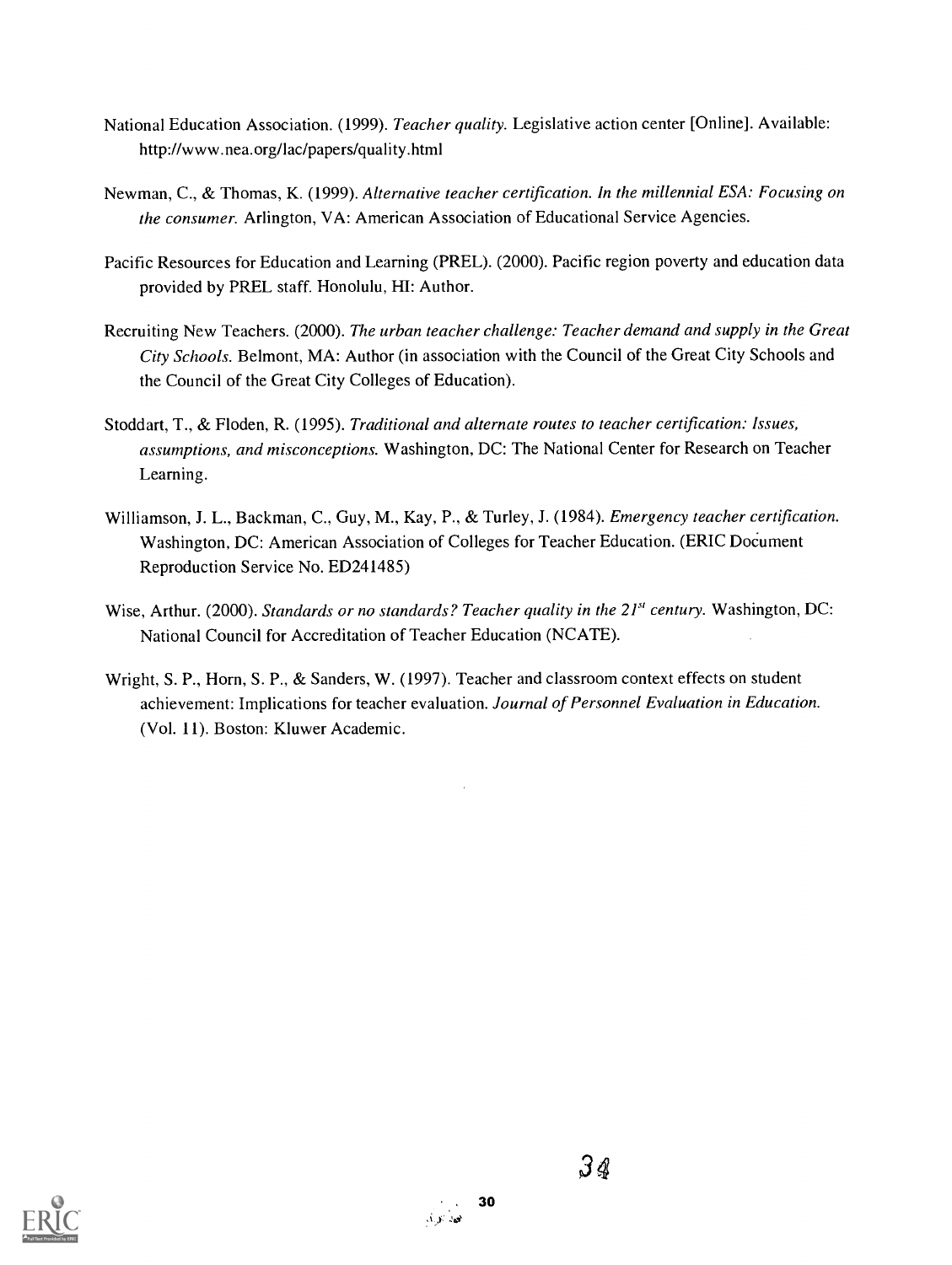### $APPENDIX A - WEB LINKS$

#### National Partnership for Excellence and Accountability in Teaching (NPEAT)

#### www.npeat.org

NPEAT is a voluntary association of 29, national organizations and several major research universities dedicated to research-based action that results in teaching excellence to raise student performance.

#### National Education Association (NEA)

#### www.nea.org

The National Education Association is the largest teacher union in the United States. Their website provides discussion and statistics on a variety of elementary, secondary, and postsecondary education issues.

#### Education Commission of the States (ECS)

#### http://www.ecs.org/ecs/ecsweb.nsf

The mission of the Education Commission of the States is to help state leaders identify, develop and implement public policy for education that addresses current and future needs of a learning society. The website provides information on K-12 and postsecondary issues through their information clearinghouse, including policy notes and briefs about activities in the 50 states, key issue packets in high interest areas, and promising practices that show evidence of success in improving student achievement.

#### American Federation of Teachers (AFT)

#### www.aft.org

The site for the nation's second-largest teachers union, AFT, contains discussion and statistics on a variety of elementary, secondary, and postsecondary education issues.

#### National Council for Accreditation of Teacher Education (NCATE)

#### www.ncate.org

NCATE is a coalition of 33 specialty professional associations of teachers, teacher educators, content specialists, and local and state policy makers. NCATE provides accreditation to schools, colleges, and departments of education.

### National Commission on Teaching and America's Future

#### www.tc.columbia.edu/~teachcomm/nay.htm

The National Commission on Teaching and America's Future, funded by the Rockefeller Foundation and Carnegie Corporation of New York and housed at Teachers College, Columbia University, is a blueribbon group of 26 public officials, business and community leaders, and educators who are broadly knowledgeable about education, school reform, and teaching. In 1996, the Commission released What Matters Most, a comprehensive document about teacher quality in America. That document may be found on the Commission's website.

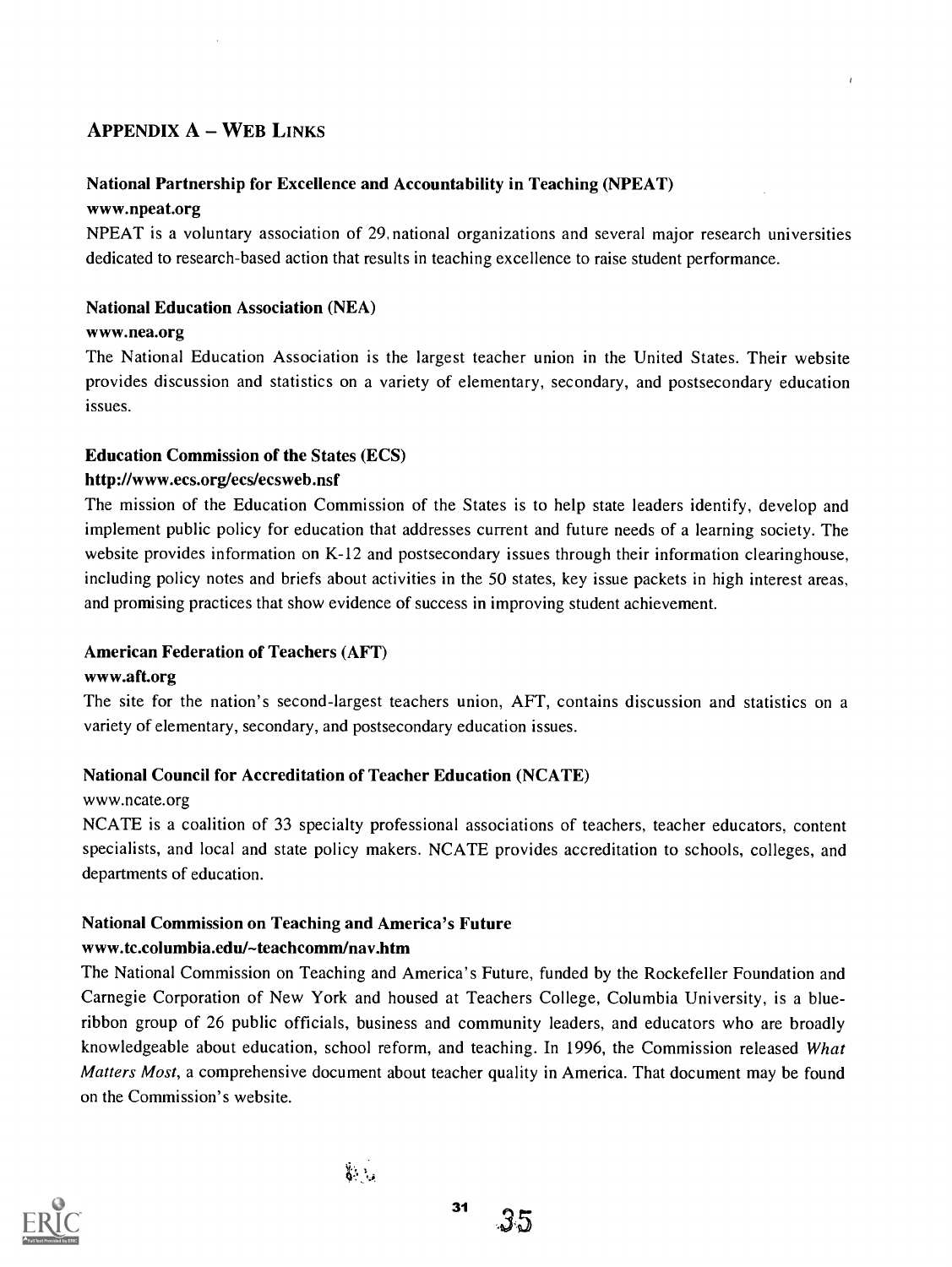#### Recruiting New Teachers, Inc.

### www.rnt.org

Recruiting New Teachers, Inc., is a national nonprofit organization founded in 1986 that focuses on expanding the pool of prospective teachers and improving the nation's teacher recruitment, development, and diversity policies and practices.

### The Council of Great City Schools

### www.cgcs.org

The Council of Great City Schools represents 57 large-city school districts, with a mission to promote the cause of urban schools and to advocate for inner-city students through legislation, research, and media relations. In January 2000, CGCS and Recruiting New Teachers, Inc., released The Urban Teacher Challenge, a report on teacher supply and demand in the great city schools.

# Interstate New Teacher Assessment and Support Consortium (INTASC)

### http://www.ccsso.org/intasc.html

INTASC is a consortium of state education agencies, higher education institutions, and national educational organizations dedicated to the reform of the education, licensing, and ongoing professional development in teachers. The INTASC model core standards for licensing teachers represent those principles which should be present in all teaching regardless of the subject or grade level taught and serve as a framework for the systemic reform of teacher preparation and professional development.

### The Council of Chief State School Officers (CCSSO)

#### www.ccsso.org

The Council of Chief State School Officers (CCSSO) is a nationwide, nonprofit organization composed of the public officials who head departments of elementary and secondary education in the states, the District of Columbia, the Department of Defense Education Activity, and five extra-state jurisdictions. CCSSO seeks its members' consensus on major educational issues and expresses their view to civic and professional organizations, federal agencies, Congress, and the public. Through its structure of standing and special committees, the Council responds to a broad range of concerns about education and provides leadership on major education issues.

### RAND

#### www.rand.org

RAND is a research think-tank that provides high-quality, objective research on issues that include national defense, education and training, health care, criminal and civil justice, labor and population, science and technology, community development, international relations, and regional studies. RAND Education's staff includes over 40 experts who focus research on assessment and accountability, evaluation of school reform, and teachers and teaching.



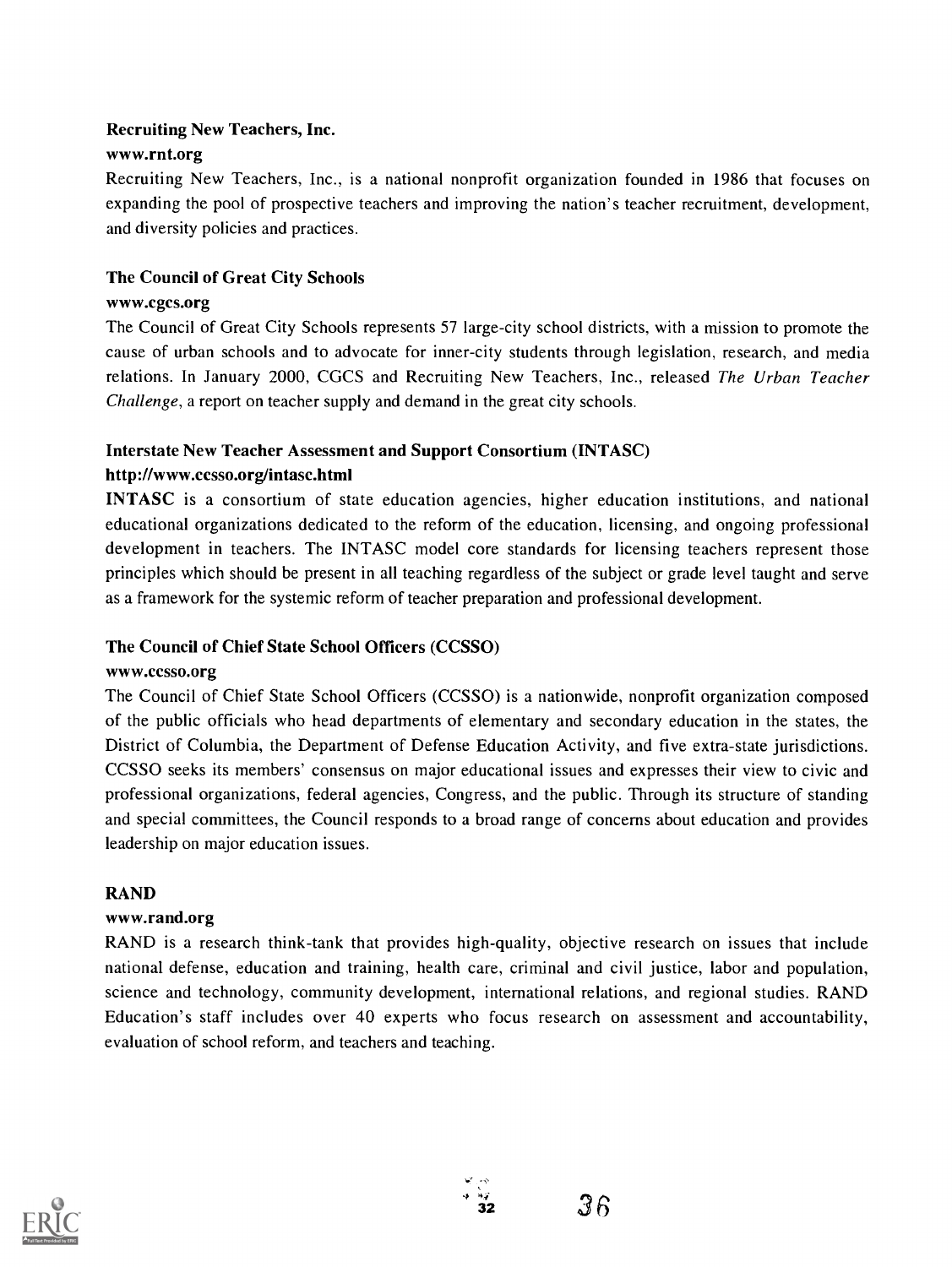### The Milwaukee Teacher Education Center

### http://www.mteconline.org

The Milwaukee Teacher Education Center is a nonprofit, innovative, alternative teacher-certification program whose goal is to provide the finest teachers for the children of Milwaukee's public schools. Participants from all walks of life and previous professional experience are carefully selected for a yearlong program designed specifically to help them become a teacher in the Milwaukee Public School system. Individuals must possess a minimum of a baccalaureate degree to be selected for this program.

### University of Kentucky - College of Education

### http://www.uky.edu/Education/TEP/usacert.html

The UK College of Education is attempting to collect the teacher certification requirements for the 50 states. This page provides links to all states and is intended to help individuals gather planning information on states of your choice.

### National Center for Education Information

#### www.ncei.com

The National Center for Education Information (NCEI) is a private, non-partisan research organization in Washington, D.C. specializing in survey research and data analysis. NCEI is the authoritative source of information about alternative teacher preparation and certification. The Center publishes annual data reports on teacher preparation and alternative certification.

# National Center for Research on Teacher Learning (NCRTL)

#### http://ncrtl.msu.edu

Originally called the National Center for Research on Teacher Education, NCRTL was founded at Michigan State University's College of Education in 1985 with a grant from the Office of Education Research and Improvement, U.S. Department of Education. The center was renamed in 1991 to reflect its new emphasis on teacher learning and the center's desire to provide leadership in defining this new area of research. The center examines various approaches to teacher education including preservice, inservice, alternative route, and induction programs to further knowledge and understanding of the purpose of teacher education, the character and quality of teacher education, and the role of teacher education in teacher learning.

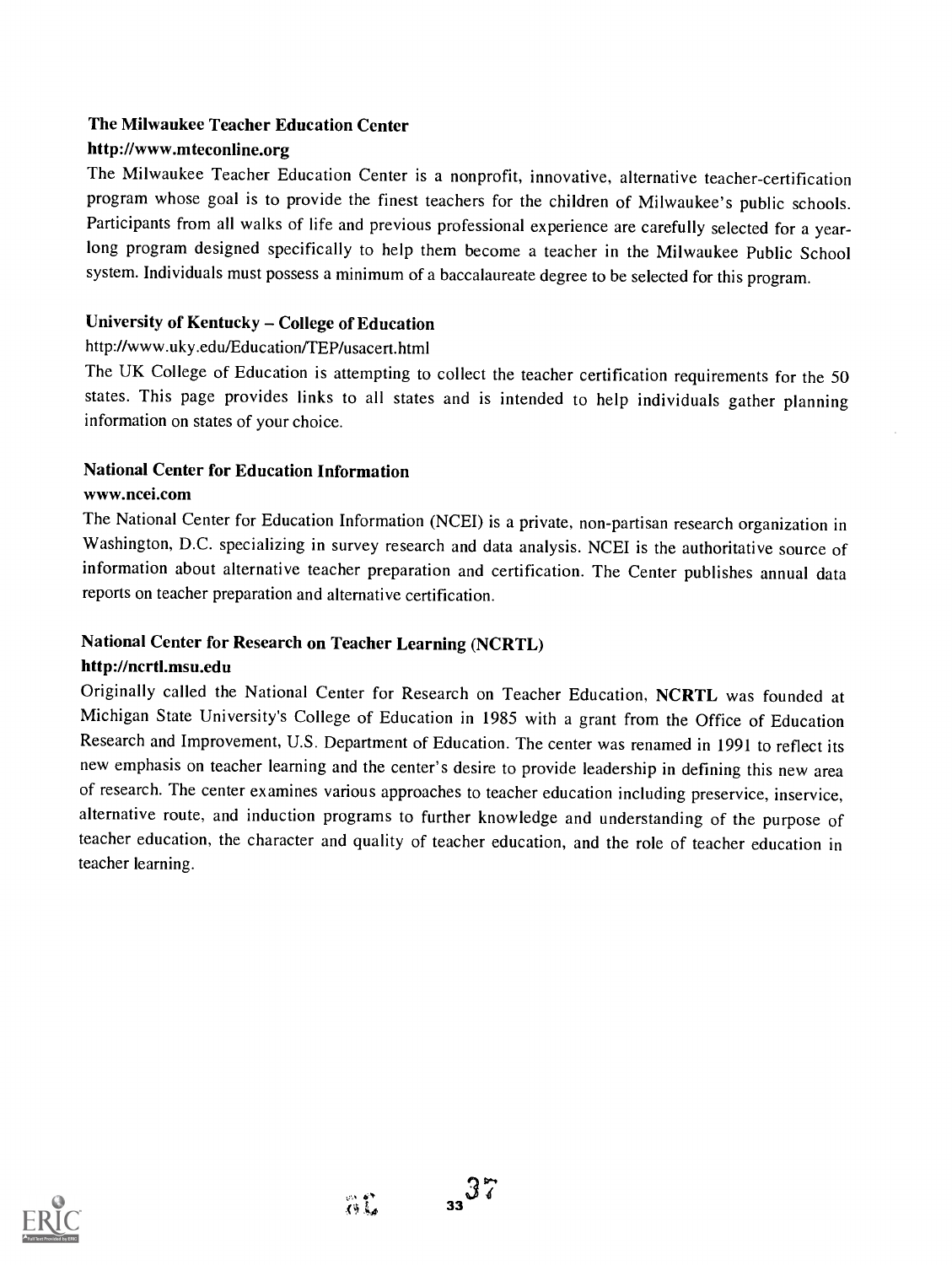### APPENDIX B - LICENSING AND CERTIFICATION ORGANIZATIONS

#### National Council for Accreditation of Teacher Education (NCATE)

2010 Massachusetts, Ave., NW, Suite 500, Washington, DC 20036-1023 Phone: (202) 466-7496; Fax: (202) 296-6620 www.ncate.org

Founded in 1954, the National Council for Accreditation of Teacher Education (NCATE) is a voluntary accrediting body, recognized by the U.S. Department of Education, that evaluates and accredits institutions for the preparation of elementary and secondary school teachers, school service personnel, and administrators. NCATE standards focus on the overall quality of the professional education unit. The unit may be the institution or college, school, department, or other administrative body within the institution that is primarily responsible for the initial and continuing preparation of teachers and other professional personnel (NCATE Standards Book, 1997). Standards are currently organized within four categories: (1) design of professional education—curriculum, delivery, and community; (2) candidates in professional education; (3) professional-education faculty; and (4) the unit for professional education. Themes throughout the standards include the conceptual framework, diversity, intellectual vitality, technology, professional community, evaluation, and performance assessment. Performance-based standards are key for NCATE 2000, which will emphasize candidate performance (Wise, 1998).

NCATE membership includes public and student representatives and representatives from teachereducation institutions, teachers, policy makers, administrators, and specialists as well as subject-specific, child-centered, and technology organizations. Over 30 organizations, including the National Board for Professional Teaching Standards, comprise NCATE, and 46 states plus the District of Columbia participate in partnerships with NCATE.

NCATE sponsors several projects, including the Historically Black Colleges and Universities Technical Support Network, Professional Development School Standards Project, NCATE/NBPTS Partnership for Graduate Programs, and Technology Initiatives.

#### Teacher Education Accreditation Council (TEAC)

One Dupont Circle, Suite 320, Washington, DC 20036-0110 Phone: (202) 466-7230; Fax: (202) 466-7238 www.teac.org

The Teacher Education Accreditation Council (TEAC) was developed in 1998 in response to a concern of the Council of Independent Colleges (CIC) that NCATE is the only national teacher education accreditation association, and it accredits less than half of the 1,260 institutions of higher education that offer teacher education programs (Basinger, 1998). TEAC was formally incorporated in 1997 and has petitioned the U.S. Department of Education for recognition.

The TEAC mission is to promote professional education programs in colleges and universities by recognizing those of the highest quality. It plans to develop an alternative accreditation process that relies on a continuing institutional self-examination reinforced by external audits. Four principles of quality are identified by TEAC: (1) student learning; (2) assessment of student learning; (3) institutional learning;





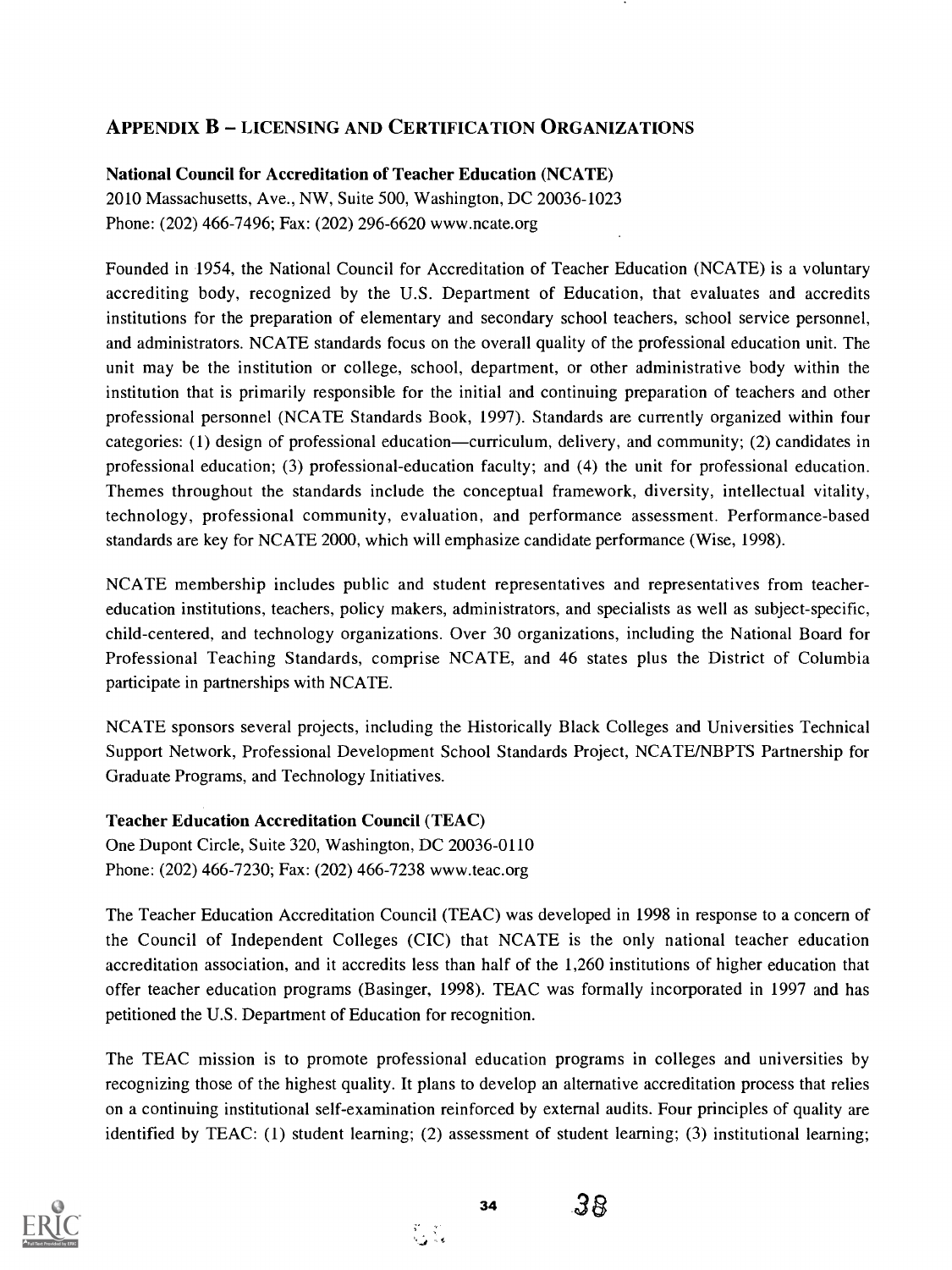and (4) institutional commitment. TEAC will audit the institutions' internal processes for assessing student learning and assist institutions in the continuous improvement of their teacher education programs. The institution will choose which standards it will use, and the academic audit will serve as an evaluation tool.

The governance of TEAC differs from that of NCATE. Rather than having professional associations appoint individuals to the governing board, individuals are elected by the member institutions. There are 51 candidate member institutions and 18 affiliate members (www.teac.org/members.html, 1999). About half of the members of the Board of Directors are either college presidents or deans or directors of teacher education programs. The other half are teachers, public officials who oversee education, representatives of national associations, and members of the general public.

#### National Board for Professional Teaching Standards (NBPTS)

26555 Evergreen Road, Suite 400, Southfield, MI 48076 Phone: (248) 351-4444; Fax: (248) 351-4170 www.nbpts.org

The National Board for Professional Teaching Standards (NBPTS) was created in 1987. Its membership includes teachers and state and local officials in the field of elementary and secondary education, and leaders from the business community and higher education. It seeks to strengthen the profession of teaching and thereby raise the quality of education. Its mission is to establish high and rigorous standards for what accomplished teachers should know and be able to do; to develop and operate a national, voluntary system to assess and certify teachers who meet these standards; and to advance related education reforms for the purpose of improving student learning in American schools.

NBPTS hopes that advanced certification will act as a catalyst to transform teaching as a career by enabling states and schools to recognize outstanding teaching professionals, offer them better compensation, provide them with increased responsibilities, and place important decisions about teaching policy and practices in their hands. NBPTS is also concerned with education policy and reform issues such as teacher preparation recruitment (particularly among minorities) and the role NBPTS-certified teachers will play in schools. The standards grow out of a central policy statement: What Teachers Should Know and Be Able to Do. The five core propositions of NBPTS are: (1) teachers are committed to students and their learning; (2) teachers know the subjects they teach and how to teach those subjects to students; (3) teachers are responsible for managing and monitoring student learning; (4) teachers think systematically about their practice and learn from experience; and (5) teachers are members of learning communities (NBPTS, 1994). Key components of this certification process are that candidates complete portfolios and participate in on-demand tasks at assessment centers.

#### Interstate New Teacher Assessment and Support Consortium (INTASC)

One Massachusetts Ave., NW, #700, Washington, DC 20001-1431 Phone: (202) 336-7048; Fax: (202) 408-8072 http://www.ccsso.org/intasc.html

The Interstate New Teacher Assessment and Support Consortium (INTASC) was established in 1987 by the Council of Chief State School Officers to enhance collaboration among states interested in rethinking

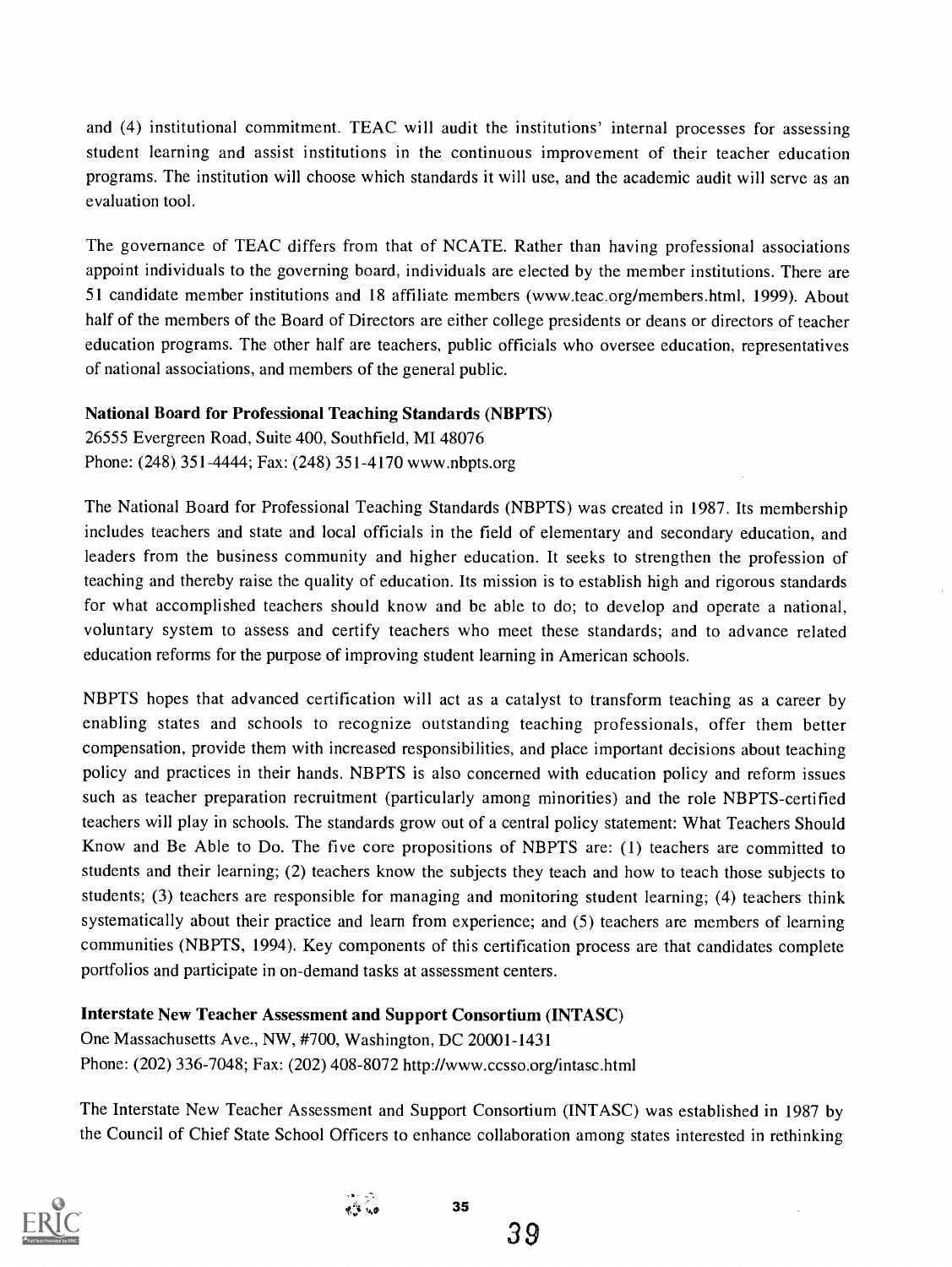teacher licensing and assessment for education professionals. In 1993, the consortium proposed model standards that described what beginning teachers should know and be able to do. These standards were drafted by representatives of the teaching profession and personnel from 17 education agencies. (www.ccsso.org, 1999). Currently 33 states are members of INTASC. The standards, applicable for beginning teachers of all disciplines and all levels, are compatible with the national teacher certification standards proposed by the National Board for Professional Teaching Standards and are organized around 10 principles. An important attribute of the standards is that they are performance-based; according to the consortium, more emphasis is placed upon the abilities teachers develop rather than the hours they spend completing course work. These performance-based standards should enable states to have greater innovation and diversity in how teacher education programs operate by assessing outcomes rather than inputs or procedures.

Besides these model standards, which address the knowledge, dispositions, and performance of all teachers, INTASC is also developing subject-area standards for new teachers. These standards currently include English/language arts, mathematics, and science, with elementary art, social studies, and special education in the development stage. The assessments that can be used to evaluate a new teacher's performance against these standards are being developed through the Performance Assessment Development Project, a program designed for the licensing of beginning teachers, and include the use of portfolios to determine licensing of candidates. INTASC is also developing a cadre of teachers, teacher educators, and state education staff who can implement the assessments in their states.

In addition, INTASC has contracted with Educational Testing Services (ETS) to develop the Test for Teaching Knowledge (TTK), which is based on the model standards. The TTK is a constructed-response test based on authentic situations facing beginning teachers. Pilot sessions were conducted in the spring of 1999. A field test will be conducted in 2000 (www.ccsso.org, 1999).

#### Interstate School Leaders Licensure Consortium (ISLLC)

Council of Chief State School Officers One Massachusetts Ave., NW, Suite 700, Washington, DC 20001-1431 Phone: (202) 408-5505; Fax: (202) 408-8072 www.ccsso.org/isllc.html

Established in 1995, the Interstate School Leaders Licensure Consortium (ISLLC) was organized by the Council of Chief State School Officers and operates in partnership with the National Board for Educational Administration. Similar to INTASC, it is a consortium of states and associations formed to develop model standards and assessments for school leaders. Membership includes representatives of state agencies/departments of education, professional standards boards, and major educational leadership associations.

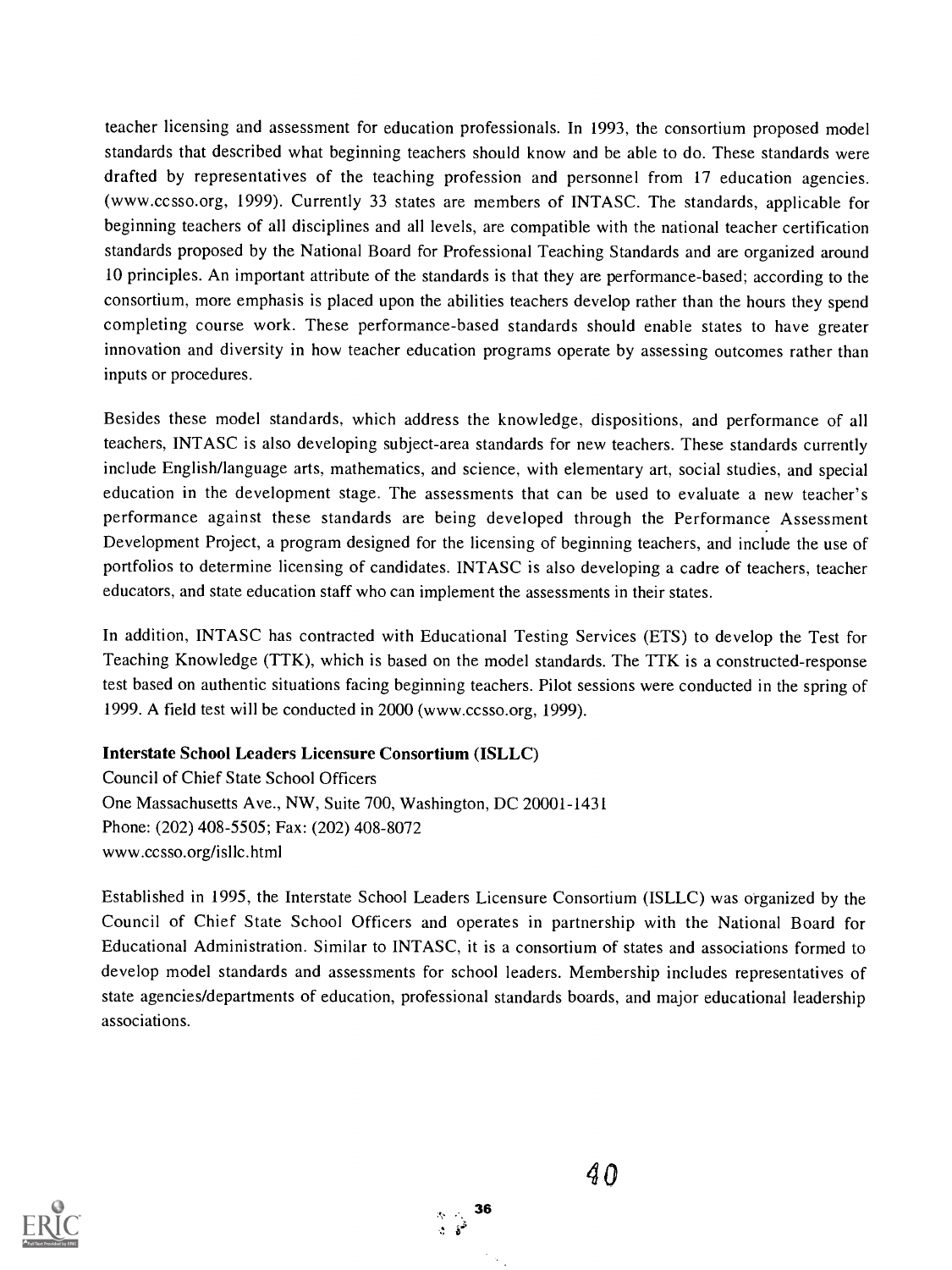# APPENDIX C - TITLE II TEACHER QUALITY LEGISLATION (SEC. 207)

1998 Amendments to Higher Education Act of 1965

P.L. 105-244

#### TITLE II-TEACHER QUALITY SEC. 207. ACCOUNTABILITY FOR PROGRAMS THAT PREPARE TEACHERS.

(a) DEVELOPMENT OF DEFINITIONS AND REPORTING METHODS- Within 9 months of the date of enactment of the Higher<br>Education Amendments of 1998, the Commissioner of the National Center for Education Statistics, in consultation w institutions of higher education, shall develop key definitions for terms, and uniform reporting methods (including the key definitions for the consistent reporting of pass rates), related to the performance of elementary school and secondary school teacher<br>preparation programs.

(b) STATE REPORT CARD ON THE QUALITY OF TEACHER PREPARATION- Each State that receives funds under this Act shall provide to the Secretary, within 2 years of the date of enactment of the Higher Education Amendments of 1998, and annually thereafter, in a uniform and comprehensible manner that conforms with the definitions and methods established in subsection (a), a<br>State report card on the quality of teacher preparation in the State, which shall include a

(1) A description of the teacher certification and licensure assessments, and any other certification and licensure requirements, used by the State.

(2) The standards and criteria that prospective teachers must meet in order to attain initialteacher certification or licensure and to be certified or licensed to teach particular subjects or in particular grades within the State.

(3) A description of the extent to which the assessments and requirements described in paragraph (1) are aligned with the<br>State's standards and assessments for students.

(4) The percentage of teaching candidates who passed each of the assessments used by the State for teacher certification and licensure, and the passing score on each assessment that determines whether a candidate has passed that assessment.

(5) The percentage of teaching candidates who passed each of the assessments used by the Statefor teacher certification and licensure, disaggregated and ranked, by the teacher preparation program in that State from which the teacher candidate received the candidate's most recent degree, which shall be made available widely and publicly.

(6) Information on the extent to which teachers in the State are given waivers of State certification or licensure requirements, including the proportion of such teachers distributed across high- and low-poverty school districtsand across subject areas.

(7) A description of each State's alternative routes to teacher certification, ifany, and the percentage of teachers certified through alternative certification routes who pass State teacher certification or licensure assessments.

(8) For each State, a description of proposed criteria for assessing the performance of teacher preparation programs<br>within institutions of higher education in the State, including indicators of teacher candidate knowledge

(9) Information on the extent to which teachers or prospective teachers in each State are required to take examinations or other assessments of their subject matter knowledge in the area or areas in which the teachers provide instruction, the standards established for passing any such assessments, and the extent to which teachers or prospective teachers are required to receive a passing score on such assessments in order to teach in specific subject areas or grade levels.

#### (c) INITIAL REPORT-

(1) IN GENERAL- Each State that receives funds under this Act, not later than 6 months of the date of enactment of the Higher Education Amendments of 1998 and in a uniform and comprehensible manner, shall submit to the Secretary the<br>information described in paragraphs (1), (5), and (6) of subsection (b). Such information shall be compiled Secretary and submitted to the Committee on Labor and Human Resources of the Senate and the Committee on Education and the Workforce of the House of Representatives not later than 9 months after the date of enactment of the Higher Education Amendments of 1998.

(2) CONSTRUCTION- Nothing in this subsection shall be construed to requirea State to gather information that is not in the possession of the State or the teacher preparation programs in the State, or readily available to the State or teacher preparation programs.

41

(d) REPORT OF THE SECRETARY ON THE QUALITY OF TEACHER PREPARATION-

 $\mathbb{R}^{n}$  .  $\mathbb{R}^{n}$  $\tilde{X}$ 



37

BEST COPY AVAILABLE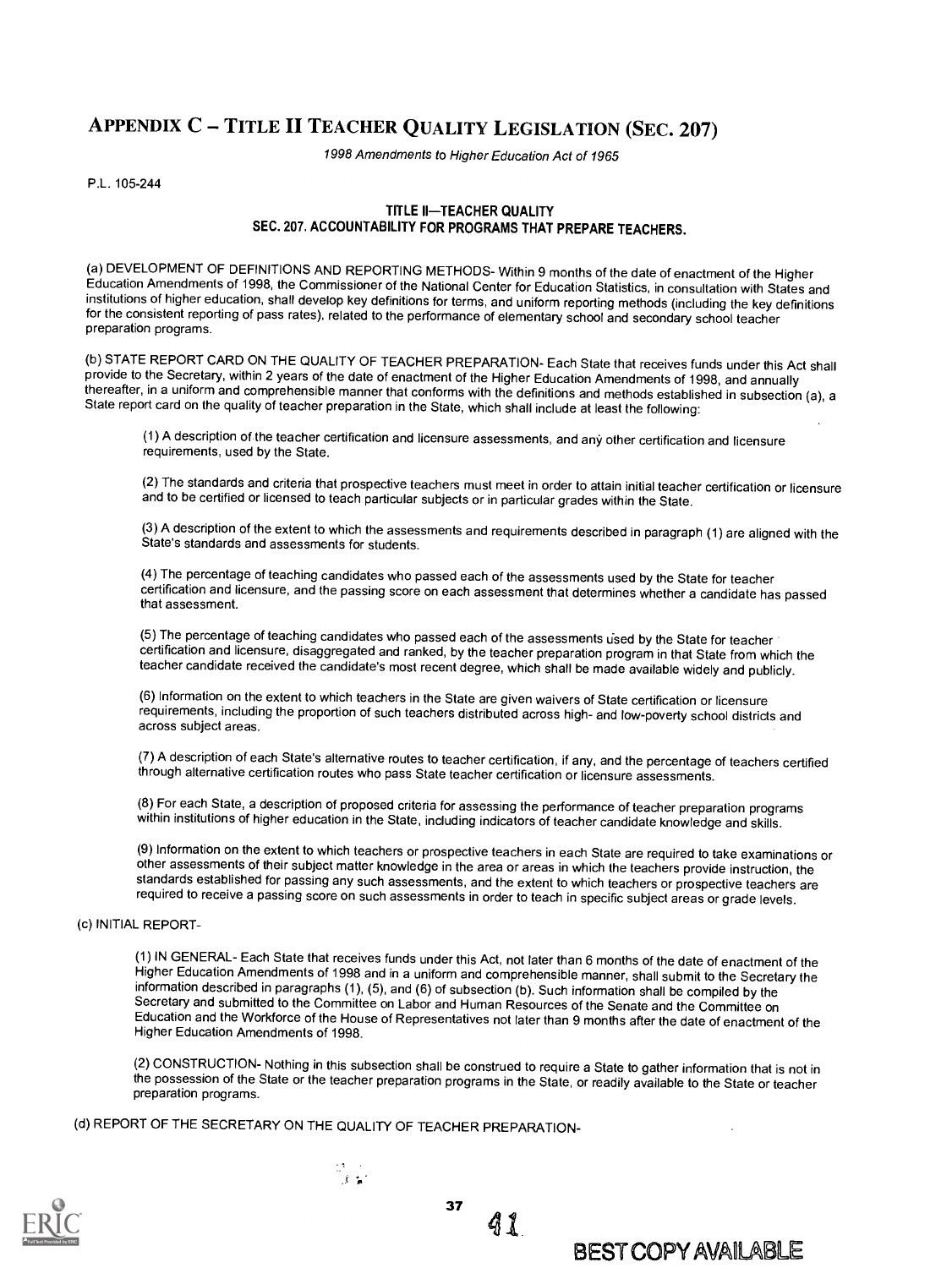(1) REPORT CARD- The Secretary shall provide to Congress, and publish and make widely available, a report card on teacher qualifications and preparation in the United States, including all the information reported in paragraphs (1) through (9) of subsection (b). Such report shall identify States for which eligible States and eligible partnerships received a grant under this title. Such report shall be so provided, published and made available not later than 2 years 6 months after the date of enactment of the Higher Education Amendments of 1998 and annually thereafter.

(2) REPORT TO CONGRESS- The Secretary shall report to Congress

(A) a comparison of States' efforts to improve teaching quality; and

(B) regarding the national mean and median scores on any standardized test that is used in more than 1 State for teacher certification or licensure.

(3) SPECIAL RULE- In the case of teacher preparation programs with fewer than 10 graduates taking any single initial teacher certification or licensure assessment during an academic year, the Secretary shall collect and publish information with respect to an average pass rate on State certification or licensure assessments taken over a 3-year period.

(e) COORDINATION- The Secretary, to the extent practicable, shall coordinate the information collected and published under this title among States for individuals who took State teacher certification or licensure assessments in a State other than the State in which the individual received the individual's most recent degree.

(f) INSTITUTIONAL REPORT CARDS ON THE QUALITY OF TEACHER PREPARATION-

(1) REPORT CARD- Each institution of higher education that conducts a teacher preparation program that enrolls students receiving Federal assistance under this Act, not later than 18 months after the date of enactment of the Higher Education Amendments of 1998 and annually thereafter, shall report to the State and the general public, in a uniform and comprehensible manner that conforms with the definitions and methods established under subsection (a), the following information:

(A) PASS RATE-

(i) For the most recent year for which the information is available, the pass rate of the institution's graduates on the teacher certification or licensure assessments of the State in which the institution is located, but only for those students who took those assessments within 3 years of completing the program.

(ii) A comparison of the program's pass rate with the average pass rate for programs in the State.

(iii) In the case of teacher preparation programs with fewer than 10 graduates taking any single initial teacher certification or licensure assessment during an academic year, the institution shall collect and publish information with respect to an average pass rate on State certification or licensure assessments taken over a 3-year period.

(B) PROGRAM INFORMATION- The number of students in the program, the average number of hours of supervised practice teaching required for those in the program, and the faculty-student ratio in supervised practice teaching.

(C) STATEMENT- In States that approve or accredit teacher education programs, a statement of whether the institution's program is so approved or accredited.

(D) DESIGNATION AS LOW-PERFORMING- Whether the program has been designated as low-performing by the State under section 208(a).

(2) REQUIREMENT- The information described in paragraph (1) shall be reported through publications such as school catalogs and promotional materials sent to potential applicants, secondary school guidance counselors, and prospective employers of the institution's program graduates.

(3) FINES- In addition to the actions authorized in section 487(c), the Secretary may impose a fine not to exceed \$25,000 on an institution of higher education for failure to provide the information described in this subsection in a timely or accurate manner.

#### SEC. 209. GENERAL PROVISIONS.

(a) METHODS- In complying with sections 207 and 208, the Secretary shall ensure that States and institutions of higher education use fair and equitable methods in reporting and that the reporting methods protect the privacy of individuals.

(b) SPECIAL RULE- For each State in which there are no State certification or licensure assessments, or for States that do not set minimum performance levels on those assessments







**BEST COPY AVAILABLE**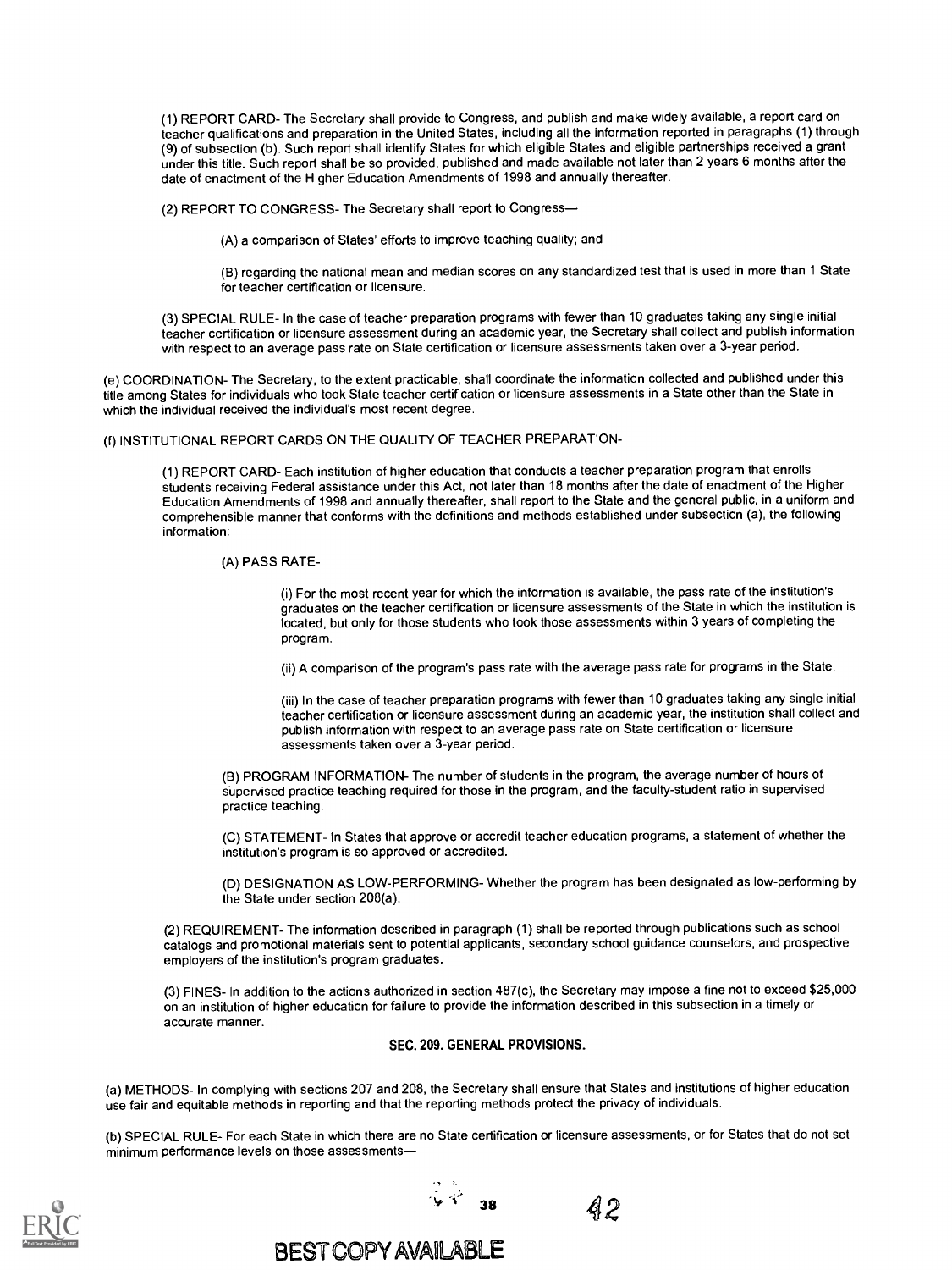(1) the Secretary shall, to the extent practicable, collect data comparable to the data required under this title from States, local educational agencies, institutions of higher education, or other entities that administer such assessments to teachers or prospective teachers; and

(2) notwithstanding any other provision of this title, the Secretary shall use such data to carry out requirements of this title related to assessments or pass rates.

#### (c) LIMITATIONS-

(1) FEDERAL CONTROL PROHIBITED- Nothing in this title shall be construed to permit, allow, encourage, or authorize any Federal control over any aspect of any private, religious, or home school, whether or not a home school is treated as a private school or home school under State law. This section shall not be construed to prohibit private, religious, or home schools from participation in programs or services under this title.

(2) NO CHANGE IN STATE CONTROL ENCOURAGED OR REQUIRED- Nothing in this title shall be construed to encourage or require any change in a State's treatment of any private, religious, or home school, whether or not a home school is treated as a private school or home school under State law.

(3) NATIONAL SYSTEM OF TEACHER CERTIFICATION PROHIBITED- Nothing in this title shall be construed to permit, allow, encourage, or authorize the Secretary to establish or support any national system of teacher certification.





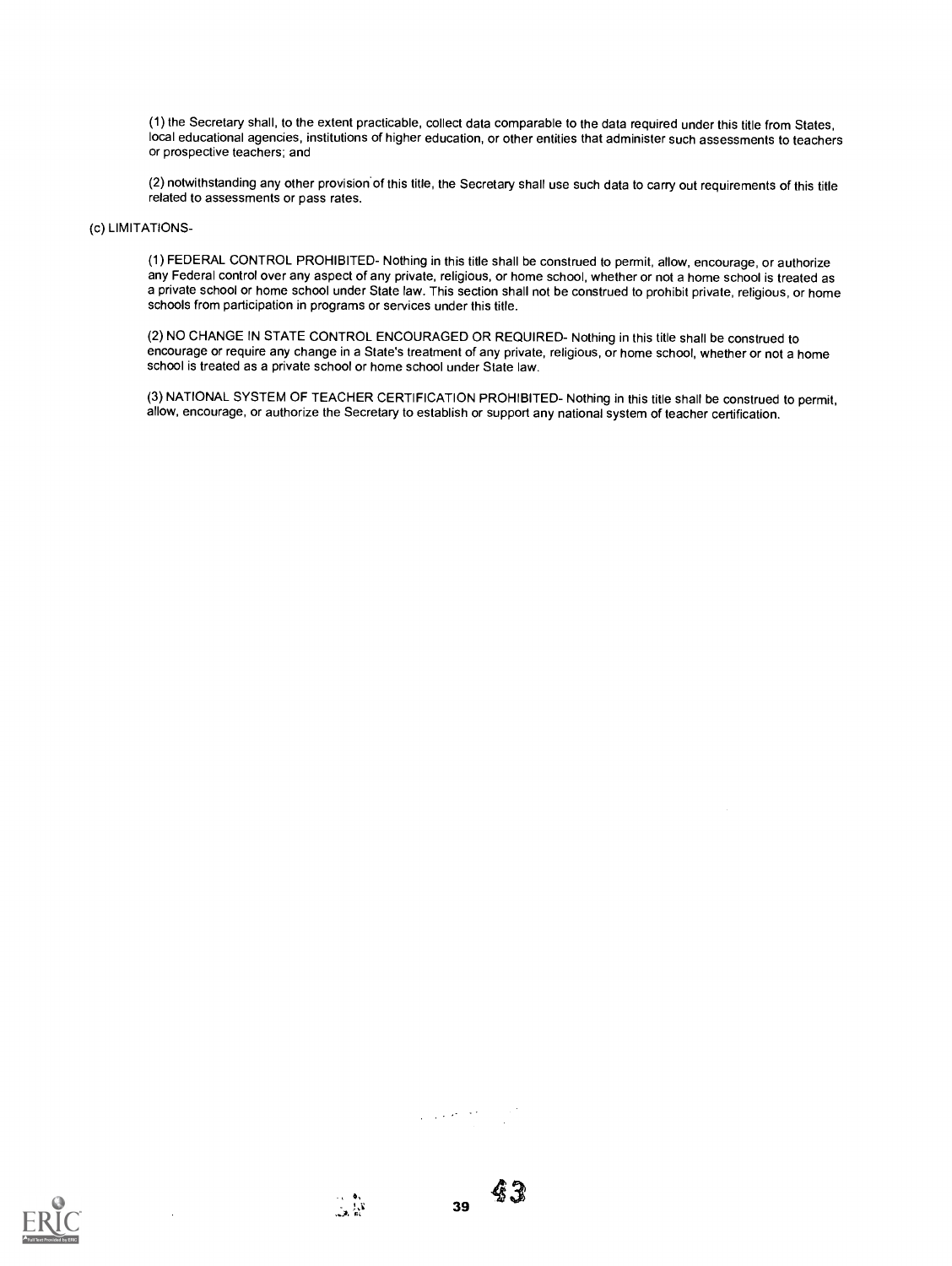### APPENDIX D - INTASC MODEL STANDARDS FOR BEGINNING TEACHERS

### The Interstate New Teacher Assessment and Support Consortium (INTASC)

Model Standards for Beginning Teachers

http://www.ccsso.org/intasc.html

Council of Chief State School Officers One Massachusetts Avenue, NW · Suite 700 · Washington, DC 20001-1431 voice: 202.408.5505 · fax: 202.408.8072

The INTASC model core standards for licensing teachers represent those principles which should be present in all teaching regardless of the subject or grade level taught and serve as a framework for the systemic reform of teacher preparation and professional development. The core standards are currently being translated into standards for discipline-specific teaching. Standards for teaching mathematics were released in Spring 1995, and a draft of standards in English language arts will soon be released. INTASC recently began developing standards for teaching science. In the next five years INTASC will continue crafting model standards for teaching in history/social studies, the arts, elementary education, and special education.

Principle #1: The teacher understands the central concepts, tools of inquiry, and structures of the discipline(s) he or she teaches and can create learning experiences that make these aspects of subject matter meaningful for students.

#### Knowledge

The teacher understands major concepts, assumptions, debates, processes of inquiry, and ways of knowing that are central to the discipline(s) s/he teaches.

The teacher understands how students' conceptual frameworks and their misconceptions for an area of knowledge can influence their learning.

The teacher can relate his/her disciplinary knowledge to other subject areas.

#### Dispositions

The teacher realizes that subject matter knowledge is not a fixed body of facts but is complex and ever-evolving. S/he seeks to keep abreast of new ideas and understandings in the field.

The teacher appreciates multiple perspectives and conveys to learners how knowledge is developed from the vantage point of the knower.

The teacher has enthusiasm for the discipline(s) s/he teaches and sees connections to everyday life.

The teacher is committed to continuous learning and engages in professional discourse about subject matter knowledge and children's learning of the discipline.

#### Performances

The teacher effectively uses multiple representations and explanations of disciplinary concepts that capture key ideas and link them to students' prior understandings.

The teacher can represent and use differing viewpoints, theories, "ways of knowing," and methods of inquiry in his/her teaching of subject matter concepts.

The teacher can evaluate teaching resources and curriculum materials for their comprehensiveness, accuracy, and usefulness for representing particular ideas and concepts.

The teacher engages students in generating knowledge and testing hypotheses according to the methods of inquiry and standards of evidence used in the discipline.

The teacher develops and uses curricula that encourage students to see, question, and interpret ideas from diverse perspectives.

The teacher can create interdisciplinary learning experiences that allow students to integrate knowledge, skills, and methods of inquiry from several subject areas.

Principle #2: The teacher understands how children learn and develop, and can provide learning opportunities that support their intellectual, social, and personal development.

#### Knowledge

The teacher understands how learning occurs-how students construct knowledge, acquire skills, and develop habits of mind-and knows how to use instructional strategies that promote student learning.

The teacher understands that students' physical, social, emotional, moral and cognitive development influence learning and knows how to address these factors when making instructional decisions.

The teacher is aware of expected developmental progressions and ranges of individual variation within each domain (physical, social, emotional, moral, and cognitive), can identify levels of readiness in learning, and understands how development in any one domain may affect performance in others.



44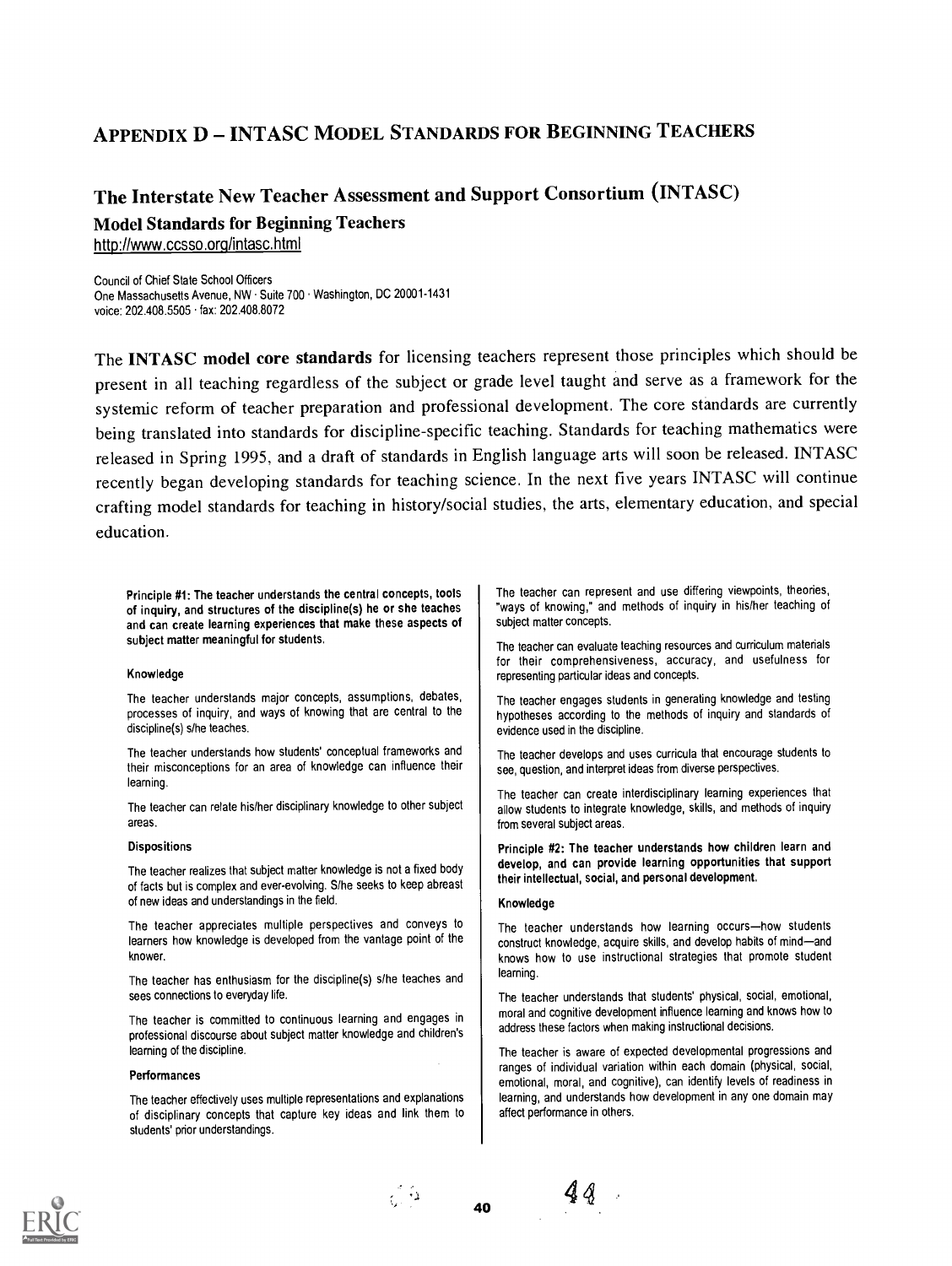#### **Dispositions**

The teacher appreciates individual variation within each area of development, shows respect for the diverse talents of all learners, and is committed to help them develop self-confidence and competence.

The teacher is disposed to use students' strengths as a basis for growth, and their errors as an opportunity for learning.

#### Performances

The teacher assesses individual and group performance in order to design instruction that meets learners' current needs in each domain (cognitive, social, emotional, moral, and physical) and that leads to the next level of development.

The teacher stimulates student reflection on prior knowledge and links new ideas to already familiar ideas, making connections to students' experiences, providing opportunities for active engagement, manipulation, and testing of ideas and materials, and encouraging students to assume responsibility for shaping their learning tasks.

The teacher accesses students' thinking and experiences as a basis for instructional activities by, for example, encouraging discussion, listening and responding to group interaction, and eliciting samples of student thinking orally and in writing.

Principle #3: The teacher understands how students differ in their approaches to learning and creates instructional opportunities that are adapted to diverse learners.

#### Knowledge

The teacher understands and can identify differences in approaches to learning and performance, including different learning styles, multiple intelligences, and performance modes, and can design instruction that helps use students' strengths as the basis for growth.

The teacher knows about areas of exceptionality in learning-including learning disabilities, visual and perceptual difficulties, and special physical or mental challenges.

The teacher knows about the process of second language acquisition and about strategies to support the learning of students whose first language is not English.

The teacher understands how students' learning is influenced by individual experiences, talents, and prior learning, as well as language, culture, family and community values.

The teacher has a well-grounded framework for understanding cultural and community diversity and knows how to learn about and incorporate students' experiences, cultures, and community resources into instruction.

#### **Dispositions**

The teacher believes that all children can learn at high levels and persists in helping all children achieve success.

The teacher appreciates and values human diversity, shows respect for students' varied talents and perspectives, and is committed to the pursuit of "individually configured excellence."

The teacher respects students as individuals with differing personal and family backgrounds and various skills, talents, and interests.

The teacher is sensitive to community and cultural norms.

The teacher makes students feel valued for their potential as people, and helps them learn to value each other.

#### Performances

The teacher identifies and designs instruction appropriate to students' stages of development, learning styles, strengths, and needs.

The teacher uses teaching approaches that are sensitive to the multiple experiences of learners and that address different learning and performance modes.

The teacher makes appropriate provisions (in terms of time and circumstances for work, tasks assigned, communication and response modes) for individual students who have particular learning differences or needs.

The teacher can identify when and how to access appropriate services or resources to meet exceptional learning needs.

The teacher seeks to understand students' families, cultures, and communities, and uses this information as a basis for connecting instruction to students' experiences (e.g., drawing explicit connections between subject matter and community matters, making assignments that can be related to students' experiences and cultures).

The teacher brings multiple perspectives to the discussion of subject matter, including attention to students' personal, family, and community experiences and cultural norms.

The teacher creates 'a learning community in which individual differences are respected.

Principle #4: The teacher understands and uses a variety of instructional strategies to encourage students' development of critical thinking, problem solving, and performance skills.

#### Knowledge

The teacher understands the cognitive processes associated with various kinds of learning (e.g., critical and creative thinking, problem structuring and problem solving, invention, memorization and recall) and how these processes can be stimulated.

The teacher understands principles and techniques, along with advantages and limitations, associated with various instructional strategies (e.g., cooperative learning, direct instruction, discovery learning, whole group discussion, independent study, interdisciplinary instruction).

The teacher knows how to enhance learning through the use of a wide variety of materials as well as human and technological resources (e.g., computers, audio-visual technologies, videotapes and discs, local experts, primary documents and artifacts, texts, reference books, literature, and other print resources).

#### **Dispositions**

The teacher values the development of students' critical thinking, independent problem solving, and performance capabilities.

The teacher values flexibility and reciprocity in the teaching process as necessary for adapting instruction to student responses, ideas, and needs.

#### Performances

The teacher carefully evaluates how to achieve learning goals, choosing alternative teaching strategies and materials to achieve different instructional purposes and to meet student needs (e.g., developmental stages, prior knowledge, learning styles, and interests).

The teacher uses multiple teaching and learning strategies to engage students in active learning opportunities that promote the development of critical thinking, problem solving, and performance capabilities and that help student assume responsibility for identifying and using learning resources.

The teacher constantly monitors and adjusts strategies in response to learner feedback.

The teacher varies his or her role in the instructional process (e.g., instructor, facilitator, coach, audience) in relation to the content and purposes of instruction and the needs of students.

45

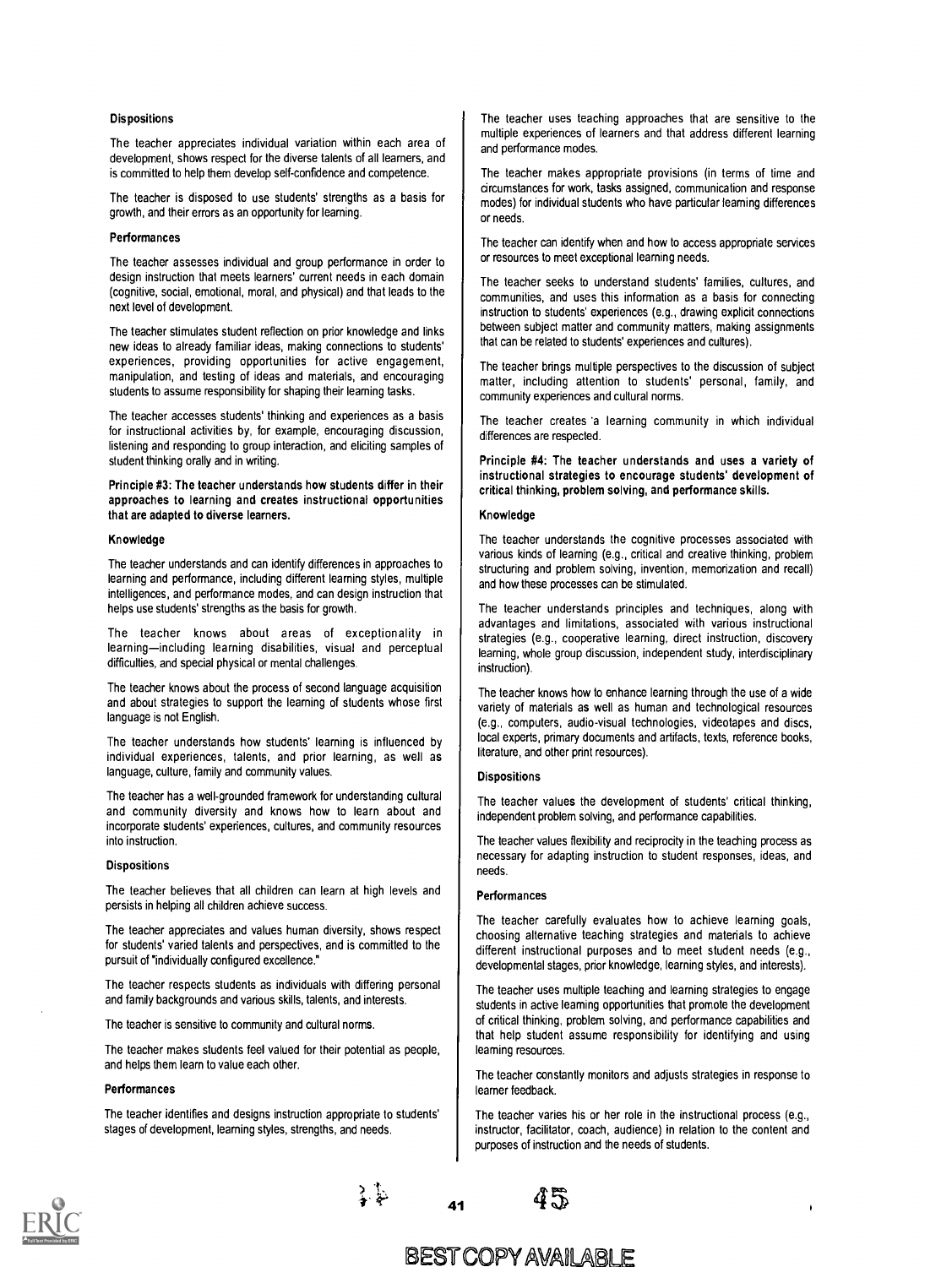The teacher develops a variety of clear, accurate presentations and representations of concepts, using alternative explanations to assist students' understanding and presenting diverse perspectives to encourage critical thinking.

Principle #5: The teacher uses an understanding of individual and group motivation and behavior to create a learning environment that encourages positive social interaction, active engagement in learning, and self-motivation.

#### Knowledge

The teacher can use knowledge about human motivation and behavior drawn from the foundational sciences of psychology, anthropology, and sociology to develop strategies for organizing and supporting individual and group work.

The teacher understands how social groups function and influence people, and how people influence groups.

The teacher knows how to help people work productively and cooperatively with each other in complex social settings.

The teacher understands the principles of effective classroom management and can use a range of strategies to promote positive relationships, cooperation, and purposeful learning in the classroom.

The teacher recognizes factors and situations that are likely to promote or diminish intrinsic motivation, and knows how to help students become self-motivated.

#### **Dispositions**

The teacher takes responsibility for establishing a positive climate in the classroom and participates in maintaining such a climate in the school as whole.

The teacher understands how participation supports commitment, and is committed to the expression and use of democratic values in the classroom.

The teacher values the role of students in promoting each other's learning and recognizes the importance of peer relationships in establishing a climate of learning.

The teacher recognizes the value of intrinsic motivation to students' life-long growth and learning.

The teacher is committed to the continuous development of individual students' abilities and considers how different motivational strategies are likely to encourage this development for each student.

#### Performances

The teacher creates a smoothly functioning learning community in which students assume responsibility for themselves and one another, participate in decision making, work collaboratively and independently, and engage in purposeful learning activities.

The teacher engages students in individual and cooperative learning activities that help them develop the motivation to achieve, by, for example, relating lessons to students' personal interests, allowing students to have choices in their learning, and leading students to ask questions and pursue problems that are meaningful to them.

The teacher organizes, allocates, and manages the resources of time, space, activities, and attention to provide active and equitable engagement of students in productive tasks.

The teacher maximizes the amount of class time spent in learning by creating expectations and processes for communication and behavior along with a physical setting conducive to classroom goals.

The teacher helps the group to develop shared values and expectations for student interactions, academic discussions, and individual and group responsibility that create a positive classroom climate of openness, mutual respect, support, and inquiry.

The teacher analyzes the classroom environment and makes decisions and adjustments to enhance social relationships, student motivation and engagement, and productive work.

The teacher organizes, prepares students for, and monitors independent and group work that allows for full and varied participation of all individuals.

Principle #6: The teacher uses knowledge of effective verbal, nonverbal, and media communication techniques to foster active inquiry, collaboration, and supportive interaction in the classroom.

#### Knowledge

The teacher understands communication theory, language development, and the role of language in learning.

The teacher understands how cultural and gender differences can affect communication in the classroom.

The teacher recognizes the importance of nonverbal as well as verbal communication.

The teacher knows about and can use effective verbal, nonverbal, and media communication techniques.

#### **Dispositions**

The teacher recognizes the power of language for fostering selfexpression, identity development, and learning.

The teacher values many ways in which people seek to communicate and encourages many modes of communication in the classroom.

The teacher is a thoughtful and responsive listener.

The teacher appreciates the cultural dimensions of communication, responds appropriately, and seeks to foster culturally sensitive communication by and among all students in the class.

#### Performances

The teacher models effective communication strategies in conveying ideas and information and in asking questions (e.g., monitoring the effects of messages, restating ideas and drawing connections, using visual, aural, and kinesthetic cues, being sensitive to nonverbal cues given and received).

The teacher supports and expands learner expression in speaking, writing, and other media.

The teacher knows how to ask questions and stimulate discussion in different ways for particular purposes, for example, probing for learner understanding, helping students articulate their ideas and thinking processes, promoting risk-taking and problem-solving, facilitating factual recall, encouraging convergent and divergent thinking, stimulating curiosity, helping students to question.

The teacher communicates in ways that demonstrate a sensitivity to cultural and gender differences (e.g., appropriate use of eye contact, interpretation of body language and verbal statements, acknowledgment of and responsiveness to different modes of communication and participation).

The teacher knows how to use a variety of media communication tools, including audio-visual aids and computers, to enrich learning opportunities.

Principle #7: The teacher plans instruction based upon knowledge of subject matter, students, the community, and curriculum goals.

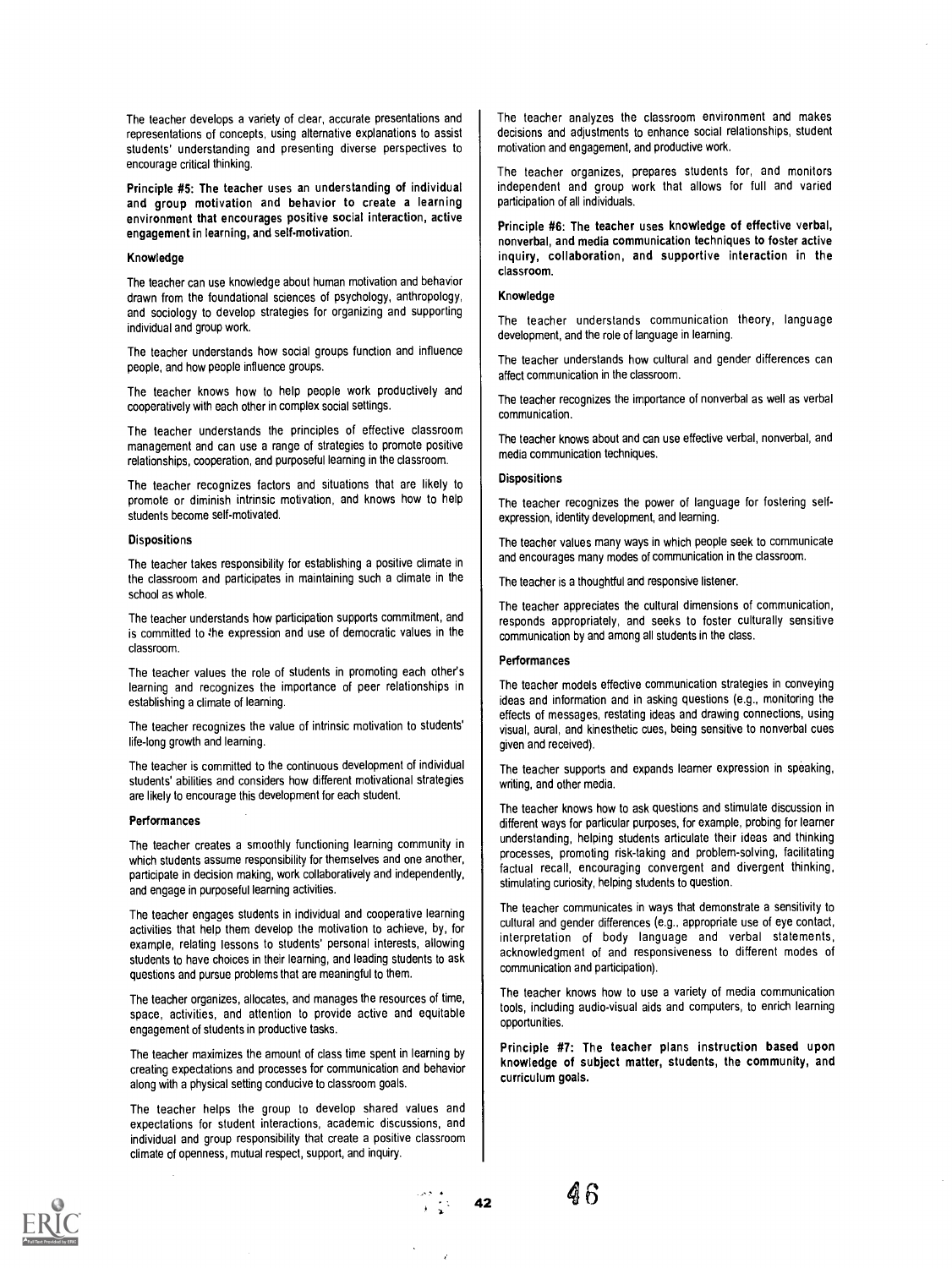#### Knowledge

The teacher understands learning theory, subject matter, curriculum development, and student development and knows how to use this knowledge in planning instruction to meet curriculum goals.

The teacher knows how to take contextual considerations (instructional materials, individual student interests, needs; and aptitudes, and community resources) into account in planning instruction that creates an effective bridge between curriculum goals and students' experiences.

The teacher knows when and how to adjust plans based on student responses and other contingencies.

#### **Dispositions**

The teacher values both long term and short term planning.

The teacher believes that plans must always be open to adjustment and revision based on student needs and changing circumstances.

The teacher values planning as a collegial activity.

#### **Performances**

As an individual and a member of a team, the teacher selects and creates learning experiences that are appropriate for curriculum goals, relevant to learners, and based upon principles of effective instruction (e.g., that activate students' prior knowledge, anticipate preconceptions, encourage exploration and problem-solving, and build new skills on those previously acquired).

The teacher plans for learning opportunities that recognize and address variation in learning styles and performance modes.

The teacher creates lessons and activities that operate at multiple levels to meet the developmental and individual needs of diverse learners and help each progress.

The teacher creates short-range and long-term plans that are linked to student needs and performance, and adapts the plans to ensure and capitalize on student progress and motivation.

The teacher responds to unanticipated sources of input, evaluates plans in relation to short- and long-range goals, and systematically adjusts plans to meet student needs and enhance learning.

Principle #8: The teacher understands and uses formal and informal assessment strategies to evaluate and ensure the continuous intellectual, social and physical development of the learner.

#### Knowledge

The teacher understands the characteristics, uses, advantages, and limitations of different types of assessments (e.g. criterion-referenced and norm-referenced instruments, traditional standardized and performance-based tests, observation systems, and assessments of student work) for evaluating how students learn, what they know and are able to do, and what kinds of experiences will support their further growth and development.

The teacher knows how to select, construct, and use assessment strategies and instruments appropriate to the learning outcomes being evaluated and to other diagnostic purposes.

The teacher understands measurement theory and assessmentrelated issues, such as validity, reliability, bias, and scoring concerns.

#### **Dispositions**

The teacher values ongoing assessment as essential to the instructional process and recognizes that many different assessment strategies, accurately and systematically used, are necessary for monitoring and promoting student learning.

The teacher is committed to using assessment to identify student strengths and promote student growth rather than to deny students access to learning opportunities.

#### Performances

The teacher appropriately uses a variety of formal and informal assessment techniques (e.g., observation, portfolios of student work, teacher-made tests, performance tasks, projects, student selfassessments, peer assessment, and standardized tests) to enhance her or his knowledge of learners, evaluate students' progress and performances, and modify teaching and learning strategies.

The teacher solicits and uses information about students' experiences, learning behavior, needs, and progress from parents, other colleagues, and the students themselves.

The teacher uses assessment strategies to involve learners in selfassessment activities, to help them become aware of their strengths and needs, and to encourage them to set personal goals for learning.

The teacher evaluates the effect of class activities on both individuals and the class as a whole, collecting information through observation of classroom interactions, questioning, and analysis of student work.

The teacher monitors his or her own teaching strategies and behavior in relation to student success, modifying plans and instructional approaches accordingly.

The teacher maintains useful records of student work and performance and can communicate student progress knowledgeably and responsibly, based on appropriate indicators, to students, parents, and other colleagues.

Principle #9: The teacher is a reflective practitioner who continually evaluates the effects of hislher choices and actions on others (students, parents, and other professionals in the learning community) and who actively seeks out opportunities to grow professionally.

#### Knowledge

The teacher understands methods of inquiry that provide him/her with a variety of self- assessment and problem-solving strategies for reflecting on his/her practice, its influences on students' growth and learning, and the complex interactions between them.

The teacher is aware of major areas of research on teaching and of resources available for professional learning (e.g., professional literature, colleagues, professional associations, professional development activities).

#### **Dispositions**

The teacher values critical thinking and self-directed learning as habits of mind.

The teacher is committed to reflection, assessment, and learning as an ongoing process.

The teacher is willing to give and receive help.

The teacher is committed to seeking out, developing, and continually refining practices that address the individual needs of students.

The teacher recognizes his/her professional responsibility for engaging in and supporting appropriate professional practices for self and colleagues.

#### Performances

The teacher uses classroom observation, information about students, and research as sources for evaluating the outcomes of teaching and learning and as a basis for experimenting with, reflecting on, and revising practice.



نواب ک

#### REST COPY AVAILABLE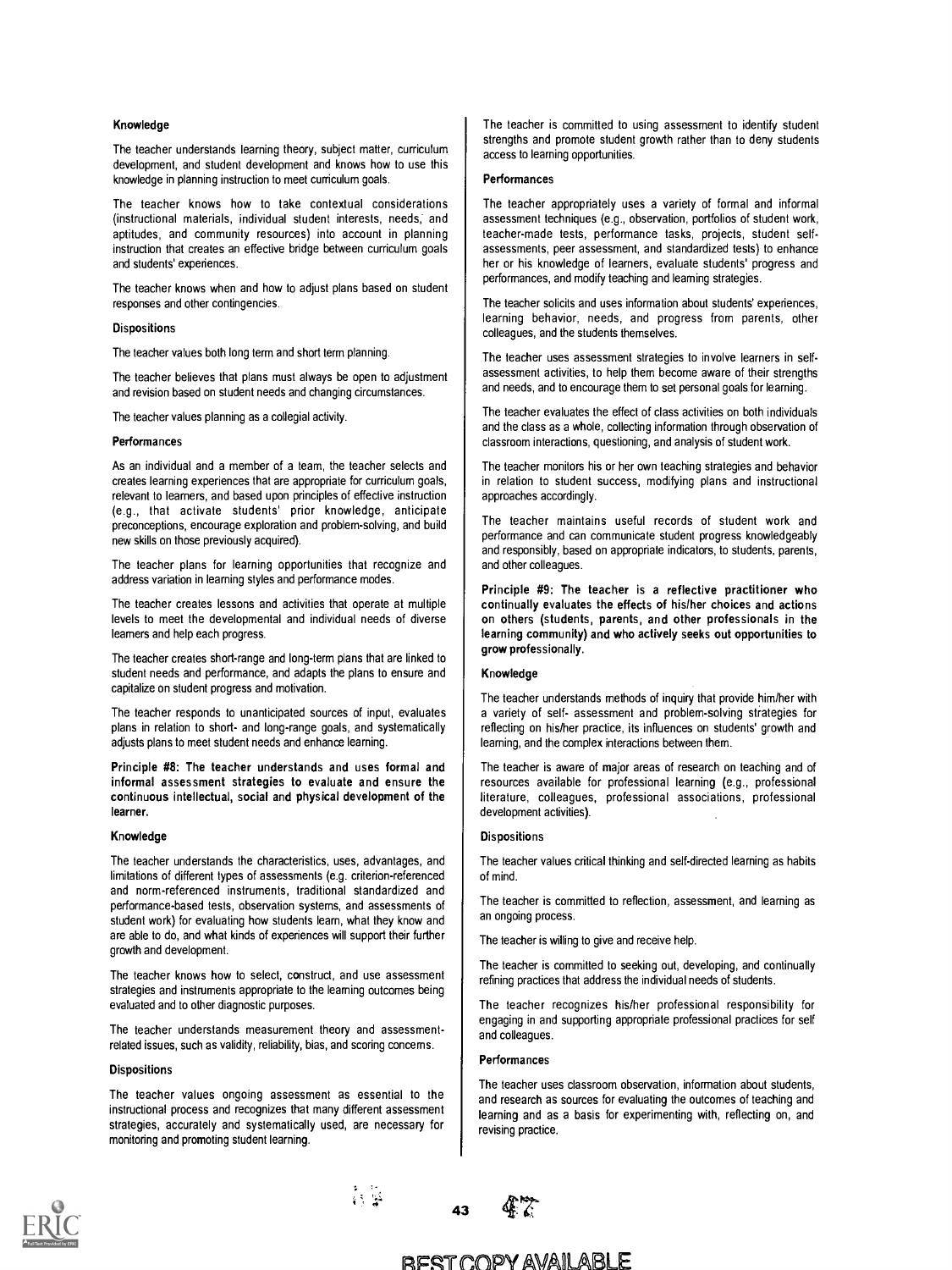The teacher seeks out professional literature, colleagues, and other resources to support his/her own development as a learner and a teacher.

The teacher draws upon professional colleagues within the school and other professional arenas as supports for reflection, problem-solving and new ideas, actively sharing experiences and seeking and giving feedback.

Principle #10: The teacher fosters relationships with school colleagues, parents, and agencies in the larger community to support students' learning and well-being.

#### Knowledge

The teacher understands schools as organizations within the larger community context and understands the operations of the relevant aspects of the system(s) within which s/he works.

The teacher understands how factors in the students' environment outside of school (e.g., family circumstances, community environments, health and economic conditions) may influence students' life and learning.

The teacher understands and implements laws related to students' rights and teacher responsibilities (e.g., for equal education, appropriate education for handicapped students, confidentiality, privacy, appropriate treatment of students, reporting in situations related to possible child abuse).

#### **Dispositions**

The teacher values and appreciates the importance of all aspects of a child's experience.

The teacher is concerned about all aspects of a child's well-being (cognitive, emotional, social, and physical), and is alert to signs of difficulties.

The teacher is willing to consult with other adults regarding the education and well-being of his/her students.

The teacher respects the privacy of students and confidentiality of information.

The teacher is willing to work with other professionals to improve the overall learning environment for students.

#### Performances

The teacher participates in collegial activities designed to make the entire school a productive learning environment.

The teacher makes links with the learners' other environments on behalf of students, by consulting with parents, counselors, teachers of other classes and activities within the schools, and professionals in other community agencies.

The teacher can identify and use community resources to foster student learning.

The teacher establishes respectful and productive relationships with parents and guardians from diverse home and community situations, and seeks to develop cooperative partnerships in support of student learning and well being.

The teacher talks with and listens to the student, is sensitive and responsive to clues of distress, investigates situations, and seeks outside help as needed and appropriate to remedy problems.

The teacher acts as an advocate for students.

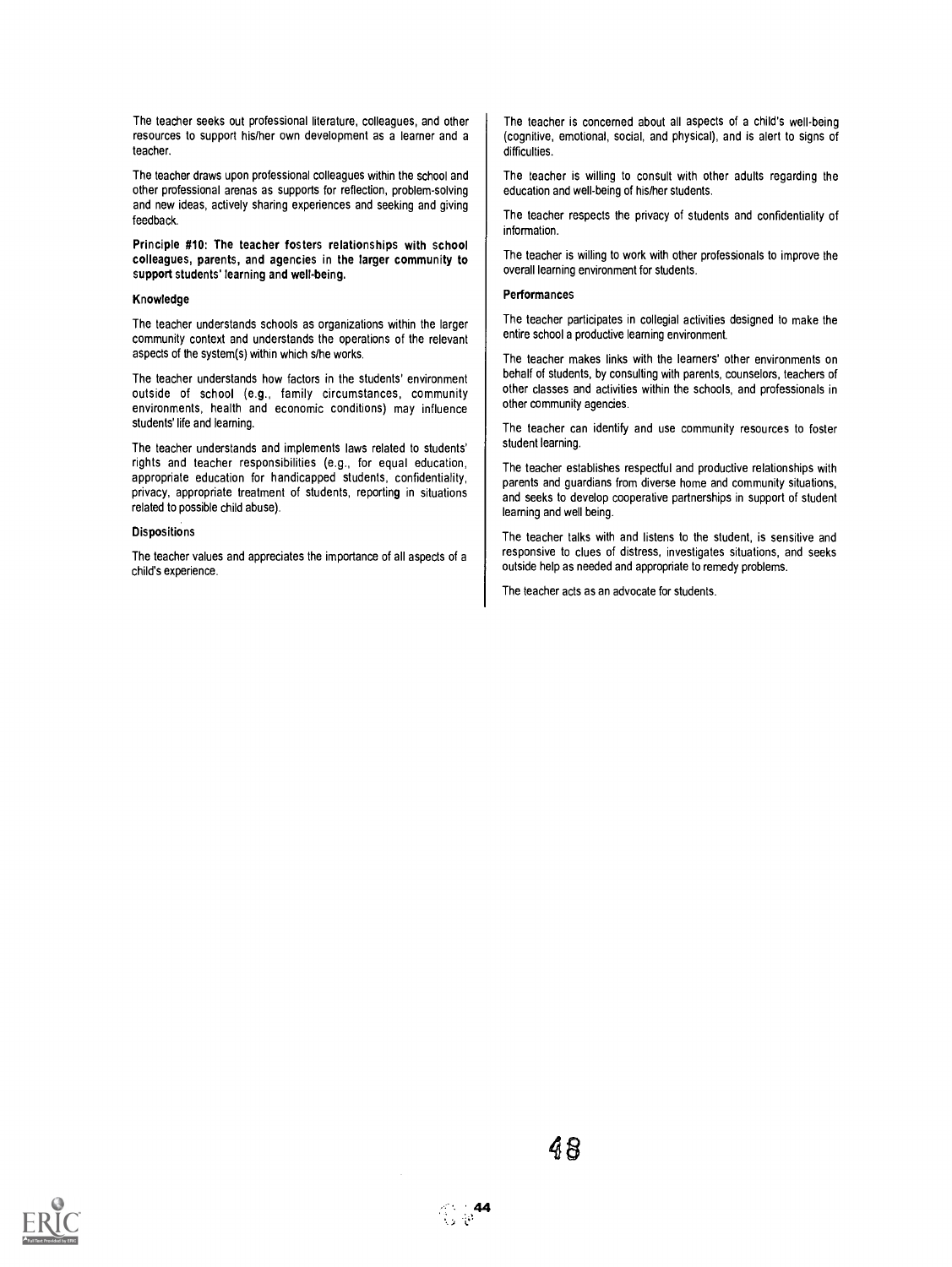# APPENDIX E - BEGINNING TEACHER CERTIFICATES ISSUED

 $\langle \cdot, \cdot \rangle$ 

|                      |                            | <b>Numbers of Beginning Teaching Certificates Issued and Numbers of Newly Hired Teachers</b> |                                               |                                                 |                                          |                                   |                                                |                                                                           |  |  |
|----------------------|----------------------------|----------------------------------------------------------------------------------------------|-----------------------------------------------|-------------------------------------------------|------------------------------------------|-----------------------------------|------------------------------------------------|---------------------------------------------------------------------------|--|--|
| <b>STATE</b>         | Graduates in<br>your state | <b>Graduates</b><br>from another<br>state                                                    | Participating<br>in an<br>altemative<br>route | Completed<br>an alternative<br>route            | <b>Teachers</b><br>from out-of-<br>state | No. of newly<br>hired<br>teachers | Year of data<br>for newly<br>hired<br>teachers | Total No.<br><b>IHEs that</b><br>have teacher-<br>preparation<br>programs |  |  |
| <b>ALABAMA</b>       |                            | $-8,000$                                                                                     | n/a                                           | 1159                                            |                                          | 2,250                             | 1992-93                                        | 31                                                                        |  |  |
| <b>ALASKA</b>        |                            |                                                                                              | U                                             | 0                                               |                                          | n/a                               | 1998-99                                        | 5                                                                         |  |  |
| <b>ARIZONA</b>       |                            |                                                                                              | No data                                       |                                                 |                                          | n/a                               | 1998-99                                        | 9                                                                         |  |  |
| <b>ARKANSAS</b>      | 2,500                      |                                                                                              | 250                                           | 400                                             |                                          | n/a                               | 1997-98                                        | 18                                                                        |  |  |
| <b>CALIFORNIA</b>    | 16,855                     | $-5,000$                                                                                     | 4,573                                         | 2,042                                           |                                          | 24,849                            | 1998-99                                        | 75                                                                        |  |  |
| <b>COLORADO</b>      | 2,991                      | 2,500                                                                                        | 197                                           | 194                                             |                                          | 2,315                             | 1997-98                                        | 16                                                                        |  |  |
| <b>CONNECTICUTT</b>  |                            | 6,459 initial certificates                                                                   |                                               | 159                                             |                                          | 3,344                             | 1998-99                                        | 14                                                                        |  |  |
| D.C.                 |                            |                                                                                              | No data                                       |                                                 |                                          | 302                               | 1991-92                                        | $\overline{7}$                                                            |  |  |
| <b>DELAWARE</b>      | 0                          | $\mathbf{1}$                                                                                 | 36                                            | 45                                              |                                          | 405                               | 1996-97                                        | 4                                                                         |  |  |
| <b>FLORIDA</b>       | 9647                       |                                                                                              | 5609                                          |                                                 | 590                                      | 11,169                            | 1998-99                                        | 28                                                                        |  |  |
| <b>GEORGIA</b>       |                            |                                                                                              | No data                                       |                                                 |                                          | 8,082                             | 1995-96                                        | 35                                                                        |  |  |
| <b>HAWAI'I</b>       | 558                        | 446                                                                                          | 209                                           | 158                                             |                                          | 1,008                             | 1998-99                                        | 5                                                                         |  |  |
| <b>IDAHO</b>         | 1.535                      | 257                                                                                          | 52                                            | 5                                               | 227                                      | 541                               | 1998-99                                        | 6                                                                         |  |  |
| <b>ILLINOIS</b>      | 11,712                     | n/a                                                                                          | n/a                                           | 24                                              | n/a                                      | 5,028                             | 1993-94                                        | 55                                                                        |  |  |
| <b>INDIANA</b>       |                            | 5.772 tot.initial licenses                                                                   | 0                                             | 0                                               | n/a                                      | 1,049                             | 1992-93                                        | $\overline{38}$                                                           |  |  |
| <b>IOWA</b>          | n/a                        | n/a                                                                                          | 0                                             | 0                                               | n/a                                      | 1,529                             | 1994-95                                        | $\overline{31}$                                                           |  |  |
| <b>KANSAS</b>        | 2,058                      | 849                                                                                          | n/a                                           | n/a                                             |                                          | 1,284                             | 1997-98                                        | 22                                                                        |  |  |
| <b>KENTUCKY</b>      | 2.380                      | 816                                                                                          | 40                                            | 148                                             | 193                                      | 2,274                             | 1998-99                                        | 26                                                                        |  |  |
| <b>LOUISIANA</b>     | 2.854                      | 432                                                                                          |                                               | 478                                             |                                          | n/a                               | 1998-99                                        | 20                                                                        |  |  |
| <b>MAINE</b>         | $600+$                     |                                                                                              |                                               | 495 cond. Certs., 422 transitional endorsements |                                          | 661                               | 1990-91                                        | 13                                                                        |  |  |
| <b>MARYLAND</b>      | 6,033                      | 1,871                                                                                        | 125                                           | 70                                              | 1,420                                    | 6,033                             | 1998-99                                        | 22                                                                        |  |  |
| <b>MASSACHLEETTS</b> |                            |                                                                                              | Total in 1998-99: 27,617                      |                                                 |                                          | n/a                               | 1998-99                                        | 59                                                                        |  |  |
| <b>MICHIGAN</b>      | unknown                    | 1,463                                                                                        |                                               |                                                 |                                          | 4,108                             | 1997-98                                        | 32                                                                        |  |  |
| <b>MINNESOTA</b>     | 4,370                      | 2,000                                                                                        |                                               |                                                 |                                          | 2,000                             | 1998-99                                        | 26                                                                        |  |  |
| <b>MISSISSIPPI</b>   | 1,386                      | n/a                                                                                          |                                               |                                                 |                                          | 1,956                             | 1998-99                                        | 15                                                                        |  |  |
| <b>MISSOURI</b>      | 2.200                      | 2,000                                                                                        | 25                                            | 12 <sup>°</sup>                                 |                                          | 2,350                             | 1997-98                                        | 35                                                                        |  |  |
| <b>MONTANA</b>       | not disag.                 |                                                                                              |                                               |                                                 |                                          | n/a                               | 1998-99                                        | 8                                                                         |  |  |
| <b>NEBRASKA</b>      | $-2,000$                   |                                                                                              |                                               |                                                 |                                          | 800                               | 1997-98                                        | 17                                                                        |  |  |
| <b>NEVADA</b>        |                            |                                                                                              | No data                                       |                                                 |                                          | 2.643                             | 1991-92                                        | 3                                                                         |  |  |
| <b>NEW HAMPSHIRE</b> | 1,749                      |                                                                                              |                                               | 210                                             | 993                                      | n/a                               | 1998-99                                        | 13                                                                        |  |  |
| <b>NEW JERSEY</b>    | 3,624                      | 993                                                                                          | 1,190                                         | 1,223                                           | n/a                                      | 5,371                             | 1998-99                                        | 25                                                                        |  |  |
| <b>NEW MEXICO</b>    | unknown                    | 2,500                                                                                        | 73                                            | n/a                                             |                                          | 571                               | 1992-93                                        | 8                                                                         |  |  |
| <b>NEW YORK</b>      | 11,549                     | n/a                                                                                          | n/a                                           | 8,175                                           | n/a                                      | 6,177                             | 1997-98                                        | 108                                                                       |  |  |
| N CAROLINA           |                            |                                                                                              | No data                                       |                                                 |                                          | 5,775                             | 1992-93                                        | 48                                                                        |  |  |
| N DAKOTA             | 803                        | 181                                                                                          | 0                                             |                                                 |                                          | 250                               | 1998-99                                        | 10                                                                        |  |  |
| OHIO                 | 7,700                      | 2,500                                                                                        | $\mathbf{1}$                                  | 0                                               |                                          | 9,500                             | 1998-99                                        | $\overline{51}$                                                           |  |  |
| <b>ОКLАНОМА</b>      | 3,306                      | 201                                                                                          | 795                                           | 363                                             |                                          | n/a                               | 1998-99                                        | 20                                                                        |  |  |
| <b>OREGON</b>        |                            |                                                                                              | No data                                       |                                                 |                                          | 2,420                             | 1997-98                                        | 16                                                                        |  |  |
| PENNSYLVANIA         | 11,423                     | 1,740                                                                                        | n/a                                           | 308                                             |                                          | 3,152                             | 1998-99                                        | 88                                                                        |  |  |
| RHODE ISLAND         | 875                        | 525                                                                                          | 0                                             | 0                                               | n/a                                      | n/a                               | 1998-99                                        | 8                                                                         |  |  |
| <b>S CAROLINA</b>    | 2400                       | n/a                                                                                          | 191                                           | 191                                             | n/a                                      | n/a                               | 1998-99                                        | 30                                                                        |  |  |
| <b>S DAKOTA</b>      | 558                        | 494                                                                                          | 80                                            | 21                                              | 15                                       | 536                               |                                                |                                                                           |  |  |
| <b>TENNESSEE</b>     |                            |                                                                                              | 12,000 total licenses issued                  |                                                 |                                          | 4,600                             | 1998-99                                        | 35                                                                        |  |  |
| <b>TEXAS</b>         | 12,181                     | n/a                                                                                          | n/a                                           | 2,728                                           | 7,039                                    | 16,487                            | 1996-97                                        | 70                                                                        |  |  |
| <b>UTAH</b>          |                            | 3,907 (inc. in/out state)                                                                    | 16                                            | 75                                              |                                          | 2,035                             | 1992-93                                        | 8                                                                         |  |  |
| <b>VERMONT</b>       |                            | No data                                                                                      |                                               |                                                 |                                          |                                   |                                                |                                                                           |  |  |
| <b>VIRGINIA</b>      |                            |                                                                                              | 11,859 total licenses issued                  |                                                 |                                          |                                   |                                                |                                                                           |  |  |
| <b>WASHINGTON</b>    | 3,598                      | n/a                                                                                          |                                               |                                                 | 1,984                                    | 1,667                             | 1996-97                                        | 22                                                                        |  |  |
| <b>W VIRGINIA</b>    | 1,167                      | n/a                                                                                          | 0                                             | 0                                               | n/a                                      | 415                               | 1998-99                                        | 22                                                                        |  |  |
| <b>WISCONSIN</b>     | 4,352                      |                                                                                              |                                               |                                                 |                                          | 2,747                             | 1998-99                                        | 33                                                                        |  |  |
| <b>WYOMING</b>       | 230                        | 470                                                                                          | 15                                            | 11                                              | 400                                      | 200                               | 1997-98                                        | $\mathbf{1}$                                                              |  |  |
|                      |                            |                                                                                              |                                               |                                                 |                                          |                                   |                                                |                                                                           |  |  |

 $\frac{1}{2}$ 

Feistnizer, C. Emily 8 uavid T. Chester (2000). Alternative Teacher Certification. A State-by-State Analysis. Washington, DC: National Center for Education Information.

 $\ddot{\phantom{a}}$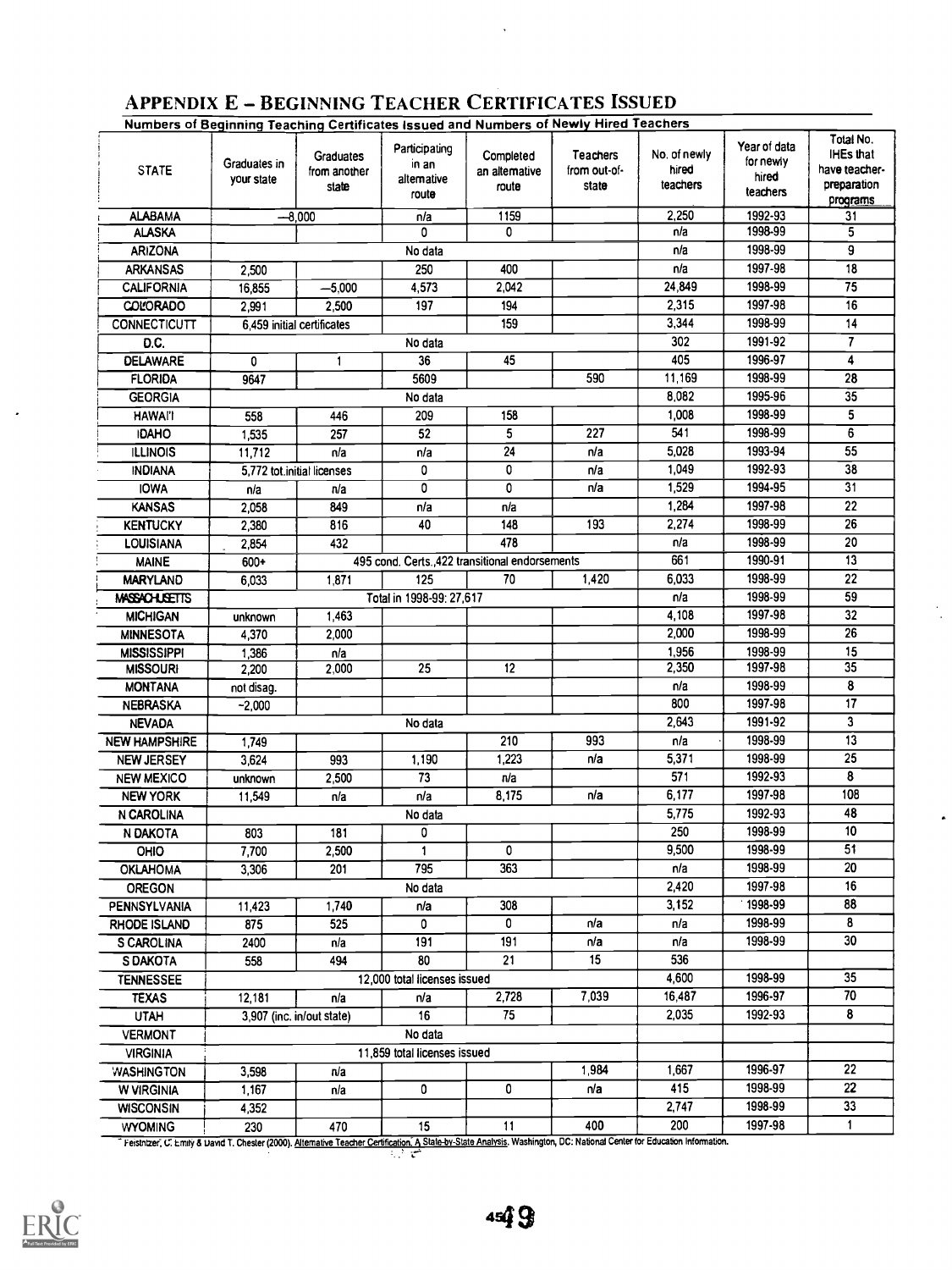# APPENDIX F - SPECIAL PROGRAMS FOR TEACHER CERTIFICATION

|                        | Transitioning<br>military personnel | Recent liberal arts<br>graduates | Re-entering<br>teachers who need<br>to upgrade<br>credentials                                                                                                                    | Mid-career<br>changers | <b>Returning Peace</b><br>Corps members | Other     |
|------------------------|-------------------------------------|----------------------------------|----------------------------------------------------------------------------------------------------------------------------------------------------------------------------------|------------------------|-----------------------------------------|-----------|
| Alabama                | yes                                 | yes                              | yes                                                                                                                                                                              | yes                    | yes                                     |           |
| Alaska                 | no                                  | <b>no</b>                        | no                                                                                                                                                                               | no                     | no                                      |           |
| Arizona                |                                     |                                  |                                                                                                                                                                                  |                        |                                         |           |
| Arkansas               | yes                                 | yes                              |                                                                                                                                                                                  | yes                    | yes                                     |           |
| Califomia              | yes                                 | yes                              |                                                                                                                                                                                  | yes                    | yes                                     | yes       |
| Colorado               | yes                                 | yes                              |                                                                                                                                                                                  | yes                    | yes                                     |           |
| Connecticut            | no                                  | yes                              | no                                                                                                                                                                               | yes                    | no                                      |           |
| Delaware               | yes                                 | yes                              |                                                                                                                                                                                  | yes                    |                                         |           |
| D.C.                   |                                     | yes                              |                                                                                                                                                                                  | yes                    | yes                                     |           |
| Florida                | no                                  | no                               | no                                                                                                                                                                               | no                     | no                                      | no        |
| Georgia                | yes                                 | yes                              | yes                                                                                                                                                                              | yes                    | yes                                     |           |
| Hawai'i                | no                                  | no                               | no                                                                                                                                                                               | no                     | no                                      | no        |
| Idaho                  | yes                                 | no                               | yes                                                                                                                                                                              | yes                    | yes                                     |           |
| Illinois               | no                                  | yes                              | yes                                                                                                                                                                              | yes                    | yes                                     |           |
| Indiana                | no                                  | no                               | no                                                                                                                                                                               | no                     | no                                      |           |
| lowa                   | no                                  | no                               | no                                                                                                                                                                               | no                     | no                                      |           |
| Kansas                 | no                                  | no                               | no                                                                                                                                                                               | no                     | no                                      |           |
| Kentucky               | yes                                 | no                               | yes                                                                                                                                                                              | ves                    | yes                                     | yes<br>no |
| Louisiana              | no                                  | no                               | no                                                                                                                                                                               | no                     | no<br>no                                | no        |
| Maine                  | no                                  | no                               | no                                                                                                                                                                               | no                     | no                                      | no        |
| Maryland               | yes (TTT)                           | yes                              | no                                                                                                                                                                               | yes                    |                                         |           |
| <b>Massachusetts</b>   |                                     | yes                              |                                                                                                                                                                                  | yes                    | yes                                     |           |
| Michigan               | yes                                 | yes                              |                                                                                                                                                                                  | yes                    | no                                      |           |
| Minnesota              | no                                  | yes                              | yes                                                                                                                                                                              | yes                    | yes                                     |           |
| Mississippi            | yes                                 | yes                              |                                                                                                                                                                                  |                        | no                                      |           |
| Missouri               | no                                  | no                               | no                                                                                                                                                                               | no<br>no               | no                                      |           |
| Montana                | no                                  | no                               | no                                                                                                                                                                               | ves                    | yes                                     |           |
| Nebraska               | yes                                 | yes                              | yes                                                                                                                                                                              | no                     | no                                      | yes       |
| Nevada                 | no                                  | no                               | no                                                                                                                                                                               | yes                    | ves                                     |           |
| New Hampshire          | yes                                 | yes                              | yes                                                                                                                                                                              | yes                    |                                         |           |
| New Jersey             | yes                                 | yes                              |                                                                                                                                                                                  | no                     | no                                      |           |
| <b>New Mexico</b>      | no                                  | no                               | no                                                                                                                                                                               | yes                    | yes                                     | yes       |
| New York               | yes                                 | yes                              | yes                                                                                                                                                                              |                        |                                         |           |
| North Carolina         |                                     |                                  |                                                                                                                                                                                  |                        |                                         |           |
| North Dakota           |                                     |                                  |                                                                                                                                                                                  |                        |                                         |           |
| Ohio                   | yes                                 | yes                              | yes                                                                                                                                                                              | yes                    |                                         | yes       |
| Okłahoma               | yes                                 | yes                              |                                                                                                                                                                                  |                        | yes                                     |           |
| Oregon<br>Pennsylvania | yes                                 |                                  | all, except re-<br>entering teachers,<br>go through Intern<br>or Alternative<br>Certification<br>Program                                                                         |                        |                                         |           |
| Rhode Island           | no                                  | no                               | yes                                                                                                                                                                              | no                     | no                                      |           |
| South Carolina         | yes                                 | yes                              |                                                                                                                                                                                  | yes                    |                                         |           |
| South Dakota           | yes                                 | yes                              | no                                                                                                                                                                               | yes                    | yes                                     |           |
| Tennessee              | yes                                 | yes                              | yes                                                                                                                                                                              | yes                    |                                         |           |
| Texas                  | yes                                 | no                               | no                                                                                                                                                                               | yes                    | yes                                     |           |
| Utah                   | yes                                 |                                  |                                                                                                                                                                                  |                        |                                         |           |
| Vermont                | no                                  | no                               | no                                                                                                                                                                               | no                     | no                                      |           |
| Virginia               | yes                                 | yes                              |                                                                                                                                                                                  | yes                    |                                         | no        |
| <b>Washington</b>      | yes                                 | MIT                              | yes                                                                                                                                                                              | no                     | no                                      |           |
| <b>West Virginia</b>   | no                                  | MAT at Marshall                  |                                                                                                                                                                                  |                        |                                         |           |
| Wisconsin              | yes                                 | yes                              |                                                                                                                                                                                  |                        |                                         |           |
| Wyoming                | no                                  | yes                              | yes<br>Feistritzer, C. Emily & David T. Chester (2000). Alternative Teacher Certification. A State-by-State Analysis. Washington. DC: National Center for Education Information. | no                     | no                                      |           |



 $50$ 

 $\alpha$ 

حدث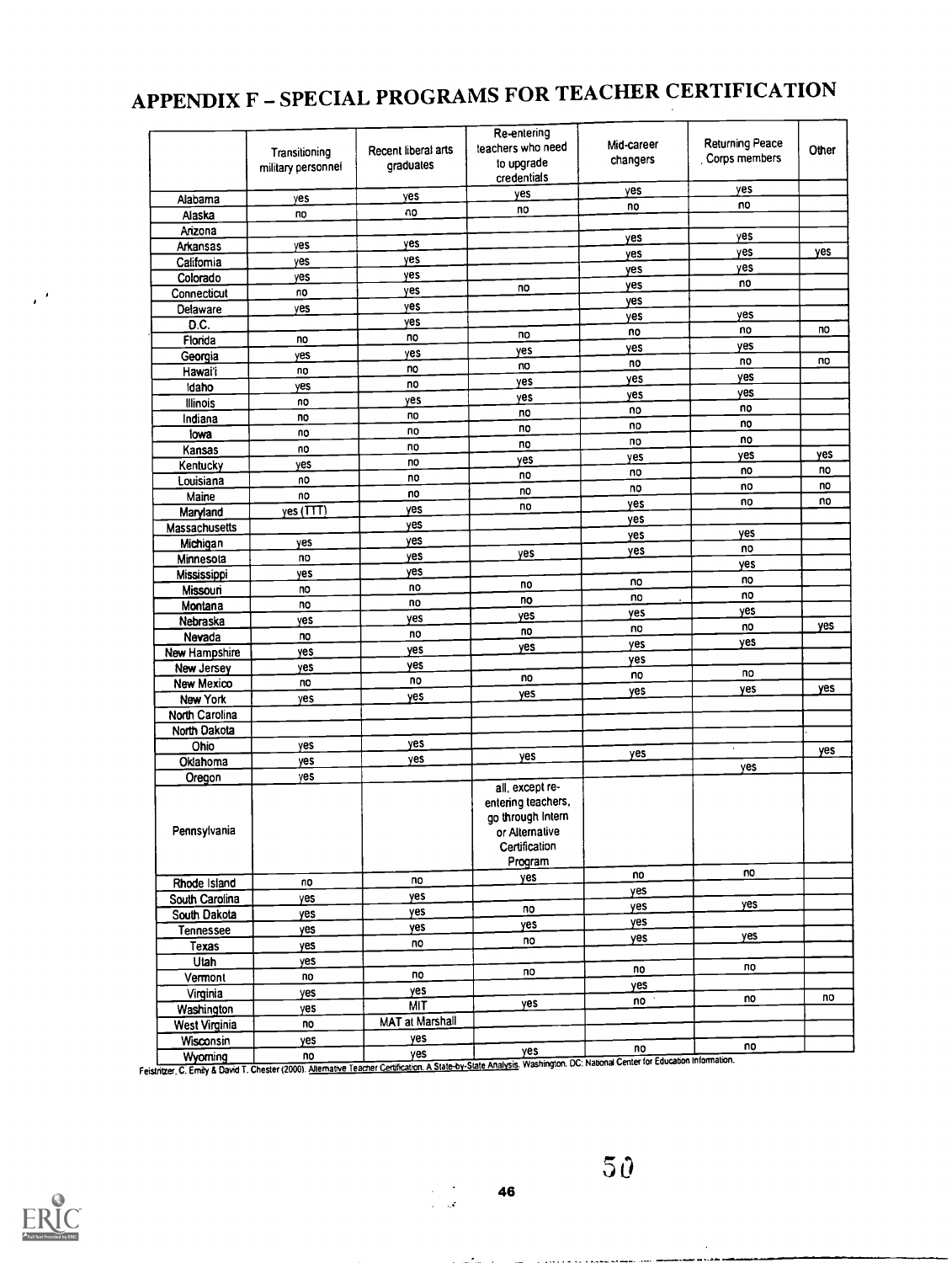| <b>STATE</b>                                                                                                                                                                                               | Teacher Standards/Date Approved        | Standards apply<br>to ALL fields    | Standards specific to fields                                                                                                                                                                                                                                                                                                                                                                                          | Based on INTASC<br>standards |
|------------------------------------------------------------------------------------------------------------------------------------------------------------------------------------------------------------|----------------------------------------|-------------------------------------|-----------------------------------------------------------------------------------------------------------------------------------------------------------------------------------------------------------------------------------------------------------------------------------------------------------------------------------------------------------------------------------------------------------------------|------------------------------|
| Alabama                                                                                                                                                                                                    | January 1997                           | x                                   | E/LA. M. SSt. S. AR FL. EI Ed                                                                                                                                                                                                                                                                                                                                                                                         | yes                          |
| Alaska                                                                                                                                                                                                     | 1994<br>$\cdot$                        | X                                   |                                                                                                                                                                                                                                                                                                                                                                                                                       | yes                          |
| Arizona                                                                                                                                                                                                    | $\ddot{\phantom{a}}$                   |                                     |                                                                                                                                                                                                                                                                                                                                                                                                                       |                              |
| Arkansas                                                                                                                                                                                                   | Developing                             |                                     |                                                                                                                                                                                                                                                                                                                                                                                                                       |                              |
| California                                                                                                                                                                                                 | Various dates by field                 | x                                   | E/LA, M, SSt, S, AR FL, El Ed, M Ed, O                                                                                                                                                                                                                                                                                                                                                                                | no                           |
| Colorado                                                                                                                                                                                                   | 1994                                   | χ                                   |                                                                                                                                                                                                                                                                                                                                                                                                                       | no                           |
| Connecticut                                                                                                                                                                                                | Effective July 1, 2003                 |                                     | E/LA, M, SSt. S. AR. FL, El Ed. M Ed. O                                                                                                                                                                                                                                                                                                                                                                               | yes                          |
| Delaware                                                                                                                                                                                                   | January 1998                           | χ                                   |                                                                                                                                                                                                                                                                                                                                                                                                                       |                              |
| <b>DoDEA</b>                                                                                                                                                                                               | December 2, 1985<br>Amended 1986, 1988 | X.                                  | E/LA, M, SSt, S, AR, FL, El Ed. M Ed, O                                                                                                                                                                                                                                                                                                                                                                               | no                           |
| D.C.                                                                                                                                                                                                       |                                        |                                     |                                                                                                                                                                                                                                                                                                                                                                                                                       |                              |
| Florida_                                                                                                                                                                                                   | Revised 1981. 1988. 1997               | X.                                  |                                                                                                                                                                                                                                                                                                                                                                                                                       |                              |
| Georgia                                                                                                                                                                                                    | $\ddotsc$                              |                                     |                                                                                                                                                                                                                                                                                                                                                                                                                       |                              |
| Guam                                                                                                                                                                                                       | $\overline{\phantom{a}}$               | x                                   | MEd, O                                                                                                                                                                                                                                                                                                                                                                                                                | $\overline{\phantom{a}}$     |
| Hawai'i                                                                                                                                                                                                    | Developing                             | $\overline{\mathbf{x}}$             |                                                                                                                                                                                                                                                                                                                                                                                                                       | yes                          |
| idaho                                                                                                                                                                                                      | Pending 1998                           | x                                   |                                                                                                                                                                                                                                                                                                                                                                                                                       | no                           |
| Illinois                                                                                                                                                                                                   | Developing                             | Χ                                   | Core standards and teaching fields                                                                                                                                                                                                                                                                                                                                                                                    | yes                          |
| Indiana                                                                                                                                                                                                    | $\ddot{\phantom{a}}$                   |                                     |                                                                                                                                                                                                                                                                                                                                                                                                                       |                              |
| lowa                                                                                                                                                                                                       | Fall 1998. effective 2001              |                                     | Early Childhood                                                                                                                                                                                                                                                                                                                                                                                                       | yes                          |
| Kansas                                                                                                                                                                                                     | Developing                             | χ                                   |                                                                                                                                                                                                                                                                                                                                                                                                                       | yes                          |
| Kentucky                                                                                                                                                                                                   | January 1, 1998                        | χ                                   |                                                                                                                                                                                                                                                                                                                                                                                                                       | Interrelated                 |
| Louisiana                                                                                                                                                                                                  | x                                      | $\overline{\mathsf{x}}$             | Apply to all fields                                                                                                                                                                                                                                                                                                                                                                                                   | Comparable                   |
| Maine                                                                                                                                                                                                      | $\overline{\mathsf{x}}$                |                                     |                                                                                                                                                                                                                                                                                                                                                                                                                       | no                           |
| Maryland                                                                                                                                                                                                   | November 1995                          | x                                   |                                                                                                                                                                                                                                                                                                                                                                                                                       | $\sim$ $\sim$                |
| Massachusetts                                                                                                                                                                                              | October 1994                           |                                     | E/LA, M, SSt, S, AR, FL, El Ed. M Ed. O                                                                                                                                                                                                                                                                                                                                                                               | no                           |
| Michigan                                                                                                                                                                                                   | August 1993; Rev. July 1998            |                                     | Entry-level approved; many<br>endorsement areas                                                                                                                                                                                                                                                                                                                                                                       |                              |
| Minnesota                                                                                                                                                                                                  | Pending 1998                           |                                     | E/LA, M, SSt, S, AR, FL, El Ed. M Ed. O                                                                                                                                                                                                                                                                                                                                                                               | <b>yes</b>                   |
| Mississippi                                                                                                                                                                                                | <b>July 1997</b>                       | χ                                   |                                                                                                                                                                                                                                                                                                                                                                                                                       | no                           |
| Missouri                                                                                                                                                                                                   | February 1997                          | $\overline{\mathsf{X}}$             |                                                                                                                                                                                                                                                                                                                                                                                                                       | yes                          |
| Montana                                                                                                                                                                                                    | None                                   |                                     |                                                                                                                                                                                                                                                                                                                                                                                                                       |                              |
| Nebraska                                                                                                                                                                                                   |                                        |                                     | Rule 24: specific fields                                                                                                                                                                                                                                                                                                                                                                                              | no                           |
|                                                                                                                                                                                                            |                                        |                                     |                                                                                                                                                                                                                                                                                                                                                                                                                       |                              |
| Nevada                                                                                                                                                                                                     | None                                   |                                     | E/LA, M, SSt, S, AR, FL, El Ed. M Ed. O                                                                                                                                                                                                                                                                                                                                                                               | no                           |
| New Hampshire                                                                                                                                                                                              | Every 8 years                          |                                     |                                                                                                                                                                                                                                                                                                                                                                                                                       |                              |
| New Jersey                                                                                                                                                                                                 |                                        |                                     | E/LA, M, SSt, S, AR, FL, El Ed. M Ed, O                                                                                                                                                                                                                                                                                                                                                                               |                              |
| <b>New Mexico</b>                                                                                                                                                                                          | 1986-1989; revising                    | χ                                   |                                                                                                                                                                                                                                                                                                                                                                                                                       |                              |
| New York                                                                                                                                                                                                   |                                        |                                     | All teaching fields                                                                                                                                                                                                                                                                                                                                                                                                   |                              |
| North Carolina                                                                                                                                                                                             | May 1998                               |                                     | Apply to teacher education                                                                                                                                                                                                                                                                                                                                                                                            | $yes-$                       |
| North Dakota                                                                                                                                                                                               | Tch. Ed.                               |                                     |                                                                                                                                                                                                                                                                                                                                                                                                                       | yes                          |
| Ohio                                                                                                                                                                                                       | November 1996                          | X                                   | E/LA, M, SSt, S, AR, FL, El Ed. MO                                                                                                                                                                                                                                                                                                                                                                                    |                              |
| Oklahoma                                                                                                                                                                                                   | 1997                                   | Χ                                   |                                                                                                                                                                                                                                                                                                                                                                                                                       | yes                          |
| Oregon                                                                                                                                                                                                     | 1996                                   | χ                                   | El Ed. M Ed. O                                                                                                                                                                                                                                                                                                                                                                                                        | no                           |
| Pennsylvania                                                                                                                                                                                               | 1984                                   | Χ                                   | E/LA, M. SSt. S, AR, FL, El Ed., O                                                                                                                                                                                                                                                                                                                                                                                    | no                           |
| Rhode Island                                                                                                                                                                                               | June 1998                              | X                                   |                                                                                                                                                                                                                                                                                                                                                                                                                       | yes                          |
| South Carolina                                                                                                                                                                                             | $\overline{\phantom{a}}$               |                                     |                                                                                                                                                                                                                                                                                                                                                                                                                       |                              |
| South Dakota                                                                                                                                                                                               | Summer 1998: effective 2000            |                                     | E/LA. M. SSt. S. AR. FL. El Ed. M Ed                                                                                                                                                                                                                                                                                                                                                                                  | yes                          |
| Tennessee                                                                                                                                                                                                  | None                                   |                                     |                                                                                                                                                                                                                                                                                                                                                                                                                       |                              |
| Texas                                                                                                                                                                                                      | Spring 1994                            | X                                   |                                                                                                                                                                                                                                                                                                                                                                                                                       | yes                          |
| Utah                                                                                                                                                                                                       | January 1998-continually updated       | X                                   |                                                                                                                                                                                                                                                                                                                                                                                                                       | no                           |
| Vermont                                                                                                                                                                                                    |                                        |                                     |                                                                                                                                                                                                                                                                                                                                                                                                                       |                              |
| Virgin Islands                                                                                                                                                                                             | Developing                             | χ                                   |                                                                                                                                                                                                                                                                                                                                                                                                                       | no                           |
|                                                                                                                                                                                                            | Program standards-1994; New            |                                     |                                                                                                                                                                                                                                                                                                                                                                                                                       | no                           |
| Virginia                                                                                                                                                                                                   | Competencies for Licensure, 1998       | χ                                   |                                                                                                                                                                                                                                                                                                                                                                                                                       |                              |
| Washington                                                                                                                                                                                                 | 1997-98 (revision)                     | χ                                   |                                                                                                                                                                                                                                                                                                                                                                                                                       | yes                          |
| <b>West Virginia</b>                                                                                                                                                                                       | June 1997                              | X                                   | E/LA, M, SSt, S, AR, FL, El Ed. M Ed. O                                                                                                                                                                                                                                                                                                                                                                               | no                           |
| Wisconsin                                                                                                                                                                                                  | Developing                             |                                     |                                                                                                                                                                                                                                                                                                                                                                                                                       | yes                          |
|                                                                                                                                                                                                            |                                        |                                     |                                                                                                                                                                                                                                                                                                                                                                                                                       | no                           |
|                                                                                                                                                                                                            |                                        |                                     |                                                                                                                                                                                                                                                                                                                                                                                                                       |                              |
| Wyoming<br>SOURCE:<br>NOTES:<br>Developing = Yes. standards in draft or developing<br>E/LA = Sst = English/Language Arts<br>Sst = Social Studies<br>AR= Ans<br>El Ed = Elementary Education<br>$0 =$ Other | 1998                                   | X<br>M = Mathematics<br>S = Science | Council of Chief State School Officers (1998). Key State Education Policies on K-12 Key State Education Policies on K-12 Education. A 50-State Report. Washington. DC: Author.<br>Approved = Yes, teacher standards approved; date approved by state board<br>INTASC = Interstate New Teacher Assessment and Support Consortium<br>FL= Foreign Language<br>MEd = Middle Grades Education<br>- = State did not respond |                              |

### APPENDIX G - STATE STANDARDS FOR TEACHER LICENSURE



BEST COPY AVAILABLE

 $\bar{z}$ 

 $\sim 10$ 

المتعاقد والمناد والمتسفين اليين

 $\sim 10^{-1}$ 



 $\sim$ 

 $\epsilon^{\prime}$ 

 $\cdot$ 

<sup>47</sup> 5/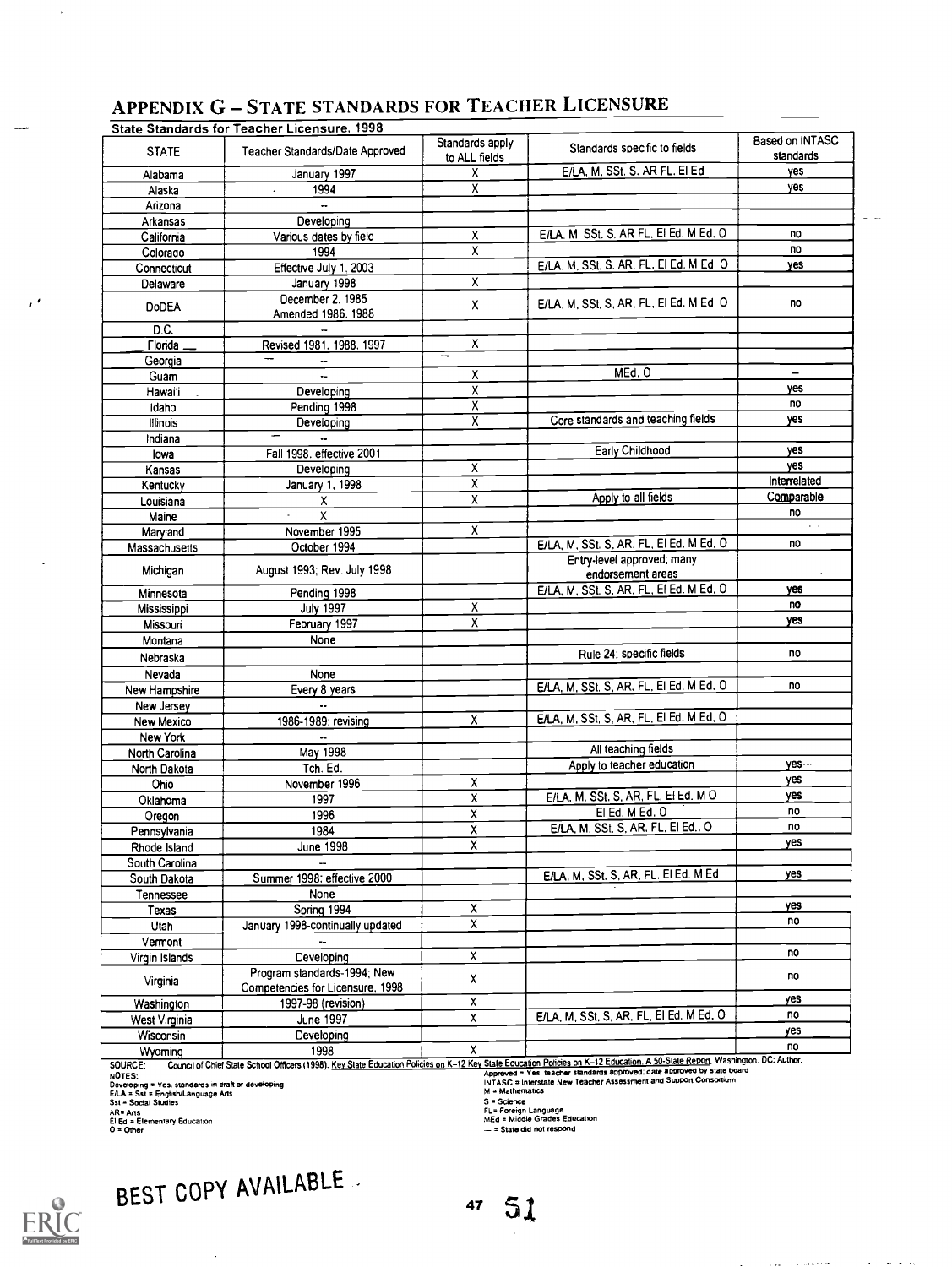|                      |                                                              | <b>States Requiring Teacher Assessment for New License, 1998</b><br>WRITTEN TEST-AREAS INCLUDED-NAME OF TEST |                                                |                           | PERFORMANCE ASSESSMENT                    |                           |                                             |
|----------------------|--------------------------------------------------------------|--------------------------------------------------------------------------------------------------------------|------------------------------------------------|---------------------------|-------------------------------------------|---------------------------|---------------------------------------------|
| <b>STATE</b>         | <b>Basic Skills</b>                                          | Professional<br>Knowledge of<br>teaching                                                                     | Subject Matter<br>Knowledge                    | Portfolio                 | At what point in<br>licensure<br>process? | Classroom<br>Observation  | At what point in<br>licensure<br>process?   |
| Alabama              | X                                                            | X                                                                                                            | (by institution)                               |                           |                                           |                           |                                             |
| Alaska               | Praxis I                                                     | Proposed                                                                                                     | UK                                             |                           |                                           |                           |                                             |
| Arizona (1994)       |                                                              |                                                                                                              |                                                |                           |                                           |                           |                                             |
| Arkansas             | <b>PPST</b>                                                  | Professional<br>Knowledge/NTE                                                                                | <b>NTE</b><br>Subj. Area                       |                           | Developing                                |                           |                                             |
| California           | CBEST                                                        | <b>RICA</b>                                                                                                  | <b>MSAT, SSAT,</b><br><b>PRAXIS</b>            |                           |                                           |                           |                                             |
| Colorado             | <b>PLACE</b>                                                 | <b>PLACE</b>                                                                                                 | <b>PLACE</b>                                   | $\overline{\mathbf{x}}$   | Exit preservice                           |                           |                                             |
| Connecticut          | Praxis I-CBT                                                 | Praxis II                                                                                                    | Praxis II                                      |                           | Initial 2 years                           | $\overline{\mathsf{x}}$   | Initial 2 years                             |
| Delaware             | Praxis I                                                     |                                                                                                              |                                                |                           | Initial 2 years                           |                           |                                             |
| <b>DODEA</b>         | <b>CSIPPST</b>                                               | Χ                                                                                                            |                                                |                           |                                           |                           |                                             |
| DC(1996)             |                                                              |                                                                                                              |                                                |                           |                                           |                           |                                             |
| Florida              | College-Level<br><b>Academic Skills</b><br>Test              | Yes                                                                                                          | Yes                                            | Х                         |                                           | $\boldsymbol{\mathsf{x}}$ |                                             |
| Georgia (1996)       |                                                              |                                                                                                              |                                                |                           |                                           |                           |                                             |
| Guam                 | Guam<br><b>Educator's Test</b><br>for English<br>Proficiency |                                                                                                              |                                                |                           |                                           | $\pmb{\mathsf{X}}$        | Required in the<br>Teacher Eval.<br>Program |
| Hawai'i              | Praxis I                                                     | Praxis II                                                                                                    | <b>PRAXIS</b><br>Subject<br><b>Assessments</b> |                           |                                           |                           |                                             |
| Idaho                | No                                                           |                                                                                                              |                                                |                           |                                           |                           |                                             |
| Illinois             | x                                                            |                                                                                                              |                                                |                           |                                           |                           |                                             |
| Indiana              |                                                              |                                                                                                              |                                                |                           |                                           |                           |                                             |
| lowa                 | No                                                           |                                                                                                              |                                                |                           |                                           |                           |                                             |
| Kansas               | PPST                                                         | Professional<br>Knowledge/NTE                                                                                |                                                |                           |                                           |                           |                                             |
| Kentucky<br>(1996)   | Core battery                                                 | Core battery                                                                                                 | Praxis II                                      | $\boldsymbol{\mathsf{X}}$ | In-prep program                           | x                         | In-prep program                             |
| Louisiana            | <b>NTE General</b>                                           | NTE-<br>Professional<br>Knowledge                                                                            | NTE - Subject<br>Tests                         |                           |                                           |                           |                                             |
| Maine                | National<br><b>Teacher Exam</b>                              |                                                                                                              | Praxis II Subject                              |                           |                                           |                           |                                             |
| Maryland             | Praxis I                                                     | Praxis II                                                                                                    | Assess.                                        |                           |                                           |                           |                                             |
| Massachusetts        | Mass. Teacher<br><b>Test</b>                                 | Mass. Teacher<br>Test                                                                                        |                                                |                           |                                           | X                         | <b>Teacher Prep</b>                         |
| Michigan             | MTC                                                          |                                                                                                              | <b>MTTC</b>                                    |                           | -none-                                    |                           |                                             |
| Minnesota            | Praxis I                                                     |                                                                                                              |                                                |                           |                                           |                           |                                             |
| Mississippi          |                                                              | Praxis II PLT                                                                                                | Praxis II Subject<br>Area                      | Χ                         | During 1st year                           |                           |                                             |
| Missouri             | College Basic<br>Academic Subj.<br>Exam                      | Praxis II<br>Content<br>Knowledge                                                                            |                                                |                           |                                           |                           |                                             |
| Montana              | <b>PPST/CBT</b>                                              |                                                                                                              |                                                |                           |                                           |                           |                                             |
| Nebraska             | PPST or CBT or<br><b>CMEE</b>                                |                                                                                                              |                                                |                           | -none-                                    |                           |                                             |
| Nevada               | Praxis I                                                     | Praxis II                                                                                                    | 35 subject<br>matter tests                     |                           |                                           |                           |                                             |
| New Hampshire        | Praxis I (9/1/98)                                            | Praxis II<br>(7/1/99)                                                                                        |                                                |                           |                                           |                           |                                             |
| New Jersey<br>(1996) |                                                              |                                                                                                              |                                                |                           |                                           |                           | Renewal                                     |
| New Mexico           | Core Battery of<br>the NTE                                   | Core Battery of<br>the NTE                                                                                   |                                                |                           |                                           | χ                         | license                                     |
| New York<br>(1996)   |                                                              |                                                                                                              |                                                |                           |                                           | $\overline{\mathsf{x}}$   | Initial 2 years                             |
| North Carolina       | PPST                                                         | PLT                                                                                                          | <b>NTE/Praxis</b>                              | $\overline{\mathsf{x}}$   | Initial 2 years                           |                           |                                             |
| North Dakota         | (by institution)                                             |                                                                                                              |                                                |                           |                                           |                           |                                             |
| Ohio                 |                                                              | Praxis II                                                                                                    | Praxis II                                      |                           | - Planning performance assessment-        |                           |                                             |
|                      |                                                              |                                                                                                              |                                                |                           |                                           |                           |                                             |

### APPENDIX **H – STATES REQUIRING TEACHER ASSESSMENT FOR NEW LICENSE**

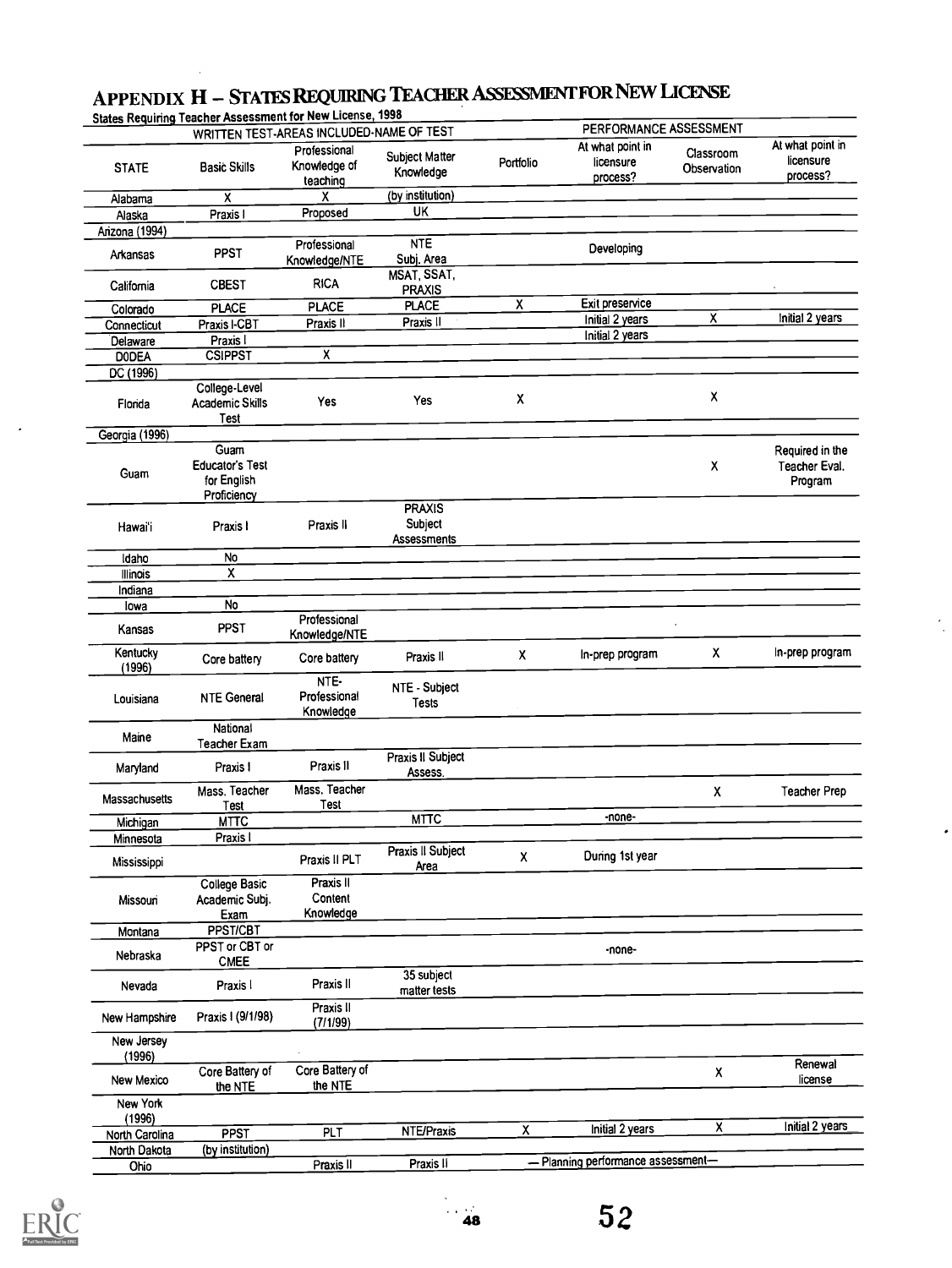| Oklahoma                                                                                                              | Oklahoma<br>General<br><b>Education Test</b>                                                                                                                                   | Oklahoma<br>Professional<br>Teaching Exam                                         | Oklahoma<br>Subject Area<br>Tests                                           | x | Initial licensure                                                                                                                                                                                                                                                                                                                                                                                                   | x | Teacher prep                                  |
|-----------------------------------------------------------------------------------------------------------------------|--------------------------------------------------------------------------------------------------------------------------------------------------------------------------------|-----------------------------------------------------------------------------------|-----------------------------------------------------------------------------|---|---------------------------------------------------------------------------------------------------------------------------------------------------------------------------------------------------------------------------------------------------------------------------------------------------------------------------------------------------------------------------------------------------------------------|---|-----------------------------------------------|
| Oregon                                                                                                                | CBEJT or<br>Praxis I                                                                                                                                                           | Praxis II                                                                         | Praxis II                                                                   |   |                                                                                                                                                                                                                                                                                                                                                                                                                     | X | Minimum visits<br>by supervisors<br>specified |
| Pennsylvania                                                                                                          | Communication<br><b>Skills</b>                                                                                                                                                 | Principles of<br>Learning &<br>Teaching                                           | <b>Praxis Series</b>                                                        |   |                                                                                                                                                                                                                                                                                                                                                                                                                     |   |                                               |
| Rhode Island                                                                                                          | National<br><b>Teacher Exam</b>                                                                                                                                                | National<br><b>Teacher Exam</b>                                                   |                                                                             |   |                                                                                                                                                                                                                                                                                                                                                                                                                     |   |                                               |
| South Carolina                                                                                                        |                                                                                                                                                                                |                                                                                   |                                                                             |   |                                                                                                                                                                                                                                                                                                                                                                                                                     |   |                                               |
| South Dakota                                                                                                          | No                                                                                                                                                                             |                                                                                   |                                                                             |   |                                                                                                                                                                                                                                                                                                                                                                                                                     |   |                                               |
| Tennessee                                                                                                             | NTE/Praxis/for<br>admittance)                                                                                                                                                  | <b>NTEIPraxis</b><br>Prof. knowledge                                              | NTE/Praxis<br>Specialty Test                                                |   |                                                                                                                                                                                                                                                                                                                                                                                                                     | X | Teacher prep                                  |
| Texas                                                                                                                 | Texas<br><b>Academic Skills</b><br>Program<br>(TASP) Test                                                                                                                      | Examination for<br>Certification of<br>Educators in<br>Texas (ExCET)              | <b>Examination for</b><br>Certification of<br>Educators in<br>Texas (ExCET) |   |                                                                                                                                                                                                                                                                                                                                                                                                                     |   |                                               |
| Utah                                                                                                                  | No                                                                                                                                                                             |                                                                                   |                                                                             |   |                                                                                                                                                                                                                                                                                                                                                                                                                     | X | Initial 2 years                               |
| Vermont (1996)                                                                                                        |                                                                                                                                                                                |                                                                                   |                                                                             |   |                                                                                                                                                                                                                                                                                                                                                                                                                     |   |                                               |
| Virgin Islands                                                                                                        | Praxis I                                                                                                                                                                       |                                                                                   |                                                                             |   |                                                                                                                                                                                                                                                                                                                                                                                                                     |   |                                               |
| Virginia                                                                                                              | Praxis I                                                                                                                                                                       | Principles of<br>Learning &<br>Teaching                                           | Praxis II                                                                   |   |                                                                                                                                                                                                                                                                                                                                                                                                                     | X | Student<br>teachino                           |
| Washington                                                                                                            | No                                                                                                                                                                             |                                                                                   |                                                                             |   |                                                                                                                                                                                                                                                                                                                                                                                                                     | X | Classroom<br>experiences                      |
| West Virginia                                                                                                         | Praxis I                                                                                                                                                                       | Praxis II                                                                         | Praxis II                                                                   |   |                                                                                                                                                                                                                                                                                                                                                                                                                     | х | Student<br>teaching                           |
| Wisconsin                                                                                                             | Praxis I, PPST                                                                                                                                                                 |                                                                                   |                                                                             | x |                                                                                                                                                                                                                                                                                                                                                                                                                     | X |                                               |
| Wyoming                                                                                                               | No                                                                                                                                                                             |                                                                                   |                                                                             |   |                                                                                                                                                                                                                                                                                                                                                                                                                     |   |                                               |
| SOURCE:<br>NOTES:<br>Praxis I/PPST =<br>Praxis II/PLT =<br>Alabama:<br>Califomia:<br>Colorado:<br>DoDEA:<br>Illinois: | Pre-Professional Skills Test<br>Principles of Learning and Teaching<br>National Teacher Exam<br>Professional knowledge of leaching reading<br>PLACE, Liberal Arts and Sciences | Test is designed by the preparing institution to cover the content of the program |                                                                             |   | Council of Chief State School Officers (1998). Key State Education Policies on K-12 Key State Education Policies on K-12 Education. A 50-State Report. Washington, DC: Author.<br>Test of Communication Skills (CS) or Pre-Professional Skills Test (PPST) One year successful teacher experience at time of application<br>Beginning January 1, 1999 the State Board of Education will design a new testing system |   |                                               |
| Louisiana:<br>North Dakota:                                                                                           | Currently transitioning to PRAXIS land PRAXIS II                                                                                                                               |                                                                                   |                                                                             |   | Some ND institutions require NTE, many require the PPST. Many state institutions already require performance assessments including portfolios.                                                                                                                                                                                                                                                                      |   |                                               |

 $\sim$ 

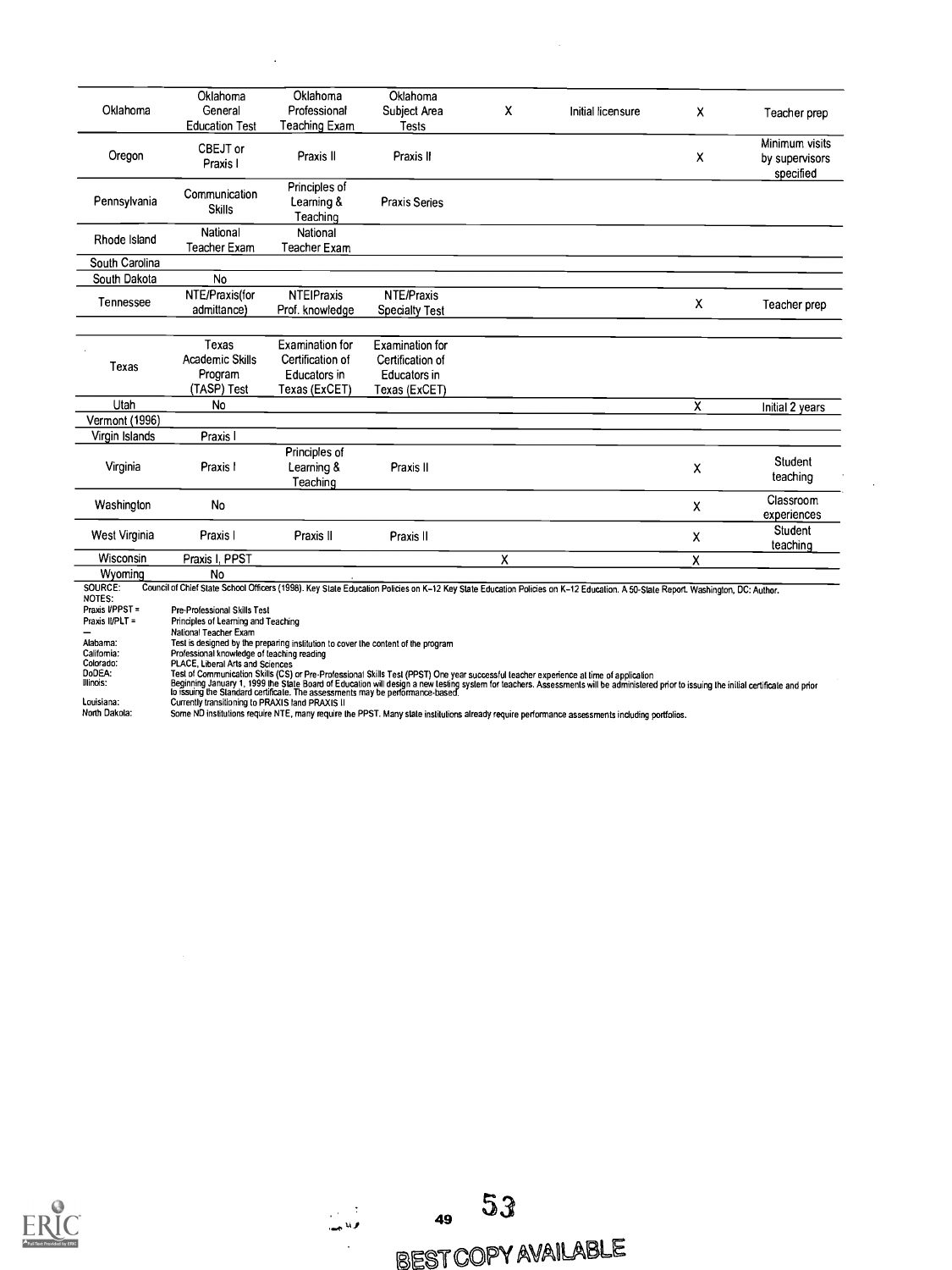$\sum_{\text{Arallest Product by EHC}}$ 

| V I-STATE TEACHER SCHOLARSHIP PROGRAMS |                                             |
|----------------------------------------|---------------------------------------------|
|                                        |                                             |
|                                        |                                             |
|                                        |                                             |
|                                        |                                             |
|                                        |                                             |
|                                        | ֚֬                                          |
|                                        |                                             |
|                                        |                                             |
|                                        |                                             |
|                                        |                                             |
|                                        |                                             |
|                                        |                                             |
|                                        | $\begin{array}{c} \n\text{1} \n\end{array}$ |
| <b>T XIQNEM</b>                        |                                             |
|                                        |                                             |

 $\ddot{\cdot}$ 

 $\ddot{\phantom{a}}$ 

 $\overline{\phantom{a}}$ 

 $\ddot{\phantom{a}}$ 

|                                                                                                                                                   | Comments                                | Funded through general fund and bond sales | Must be admitted into teacher education<br>program in shortage area | service internships in public school settings<br>or other appropnate activities. (Information<br>from web)<br>Recipients sign a statement of interest in<br>teaching as a career, must perform pre- | Must have passed the PPST or be admitted<br>into the teacher education program | completed their degree program (does not<br>include those who did not complete their<br>Success rate based on those who have<br>degree). | While teaching, receive \$2,500/yr to pay<br>back student loans (4 year maximum)<br>new program | 1 year service for each year received (72% -<br>teaching & cash) | each public high school, proportional number<br>Limited to fresh/soph only, 1 graduate from<br>to graduates of private high schools<br>(information from web) |                                                      | undergraduate and graduate loans which led<br>to certification in critical shortage subject<br>Funding to teachers for repayment of<br>(information from web)<br>area |  |
|---------------------------------------------------------------------------------------------------------------------------------------------------|-----------------------------------------|--------------------------------------------|---------------------------------------------------------------------|-----------------------------------------------------------------------------------------------------------------------------------------------------------------------------------------------------|--------------------------------------------------------------------------------|------------------------------------------------------------------------------------------------------------------------------------------|-------------------------------------------------------------------------------------------------|------------------------------------------------------------------|---------------------------------------------------------------------------------------------------------------------------------------------------------------|------------------------------------------------------|-----------------------------------------------------------------------------------------------------------------------------------------------------------------------|--|
|                                                                                                                                                   | <b>Success</b><br><b>Teaching Areas</b> | 19%<br>designated rural<br>areas           | 70%-80%<br>shortage area <sup>*</sup>                               | not specified                                                                                                                                                                                       | 90%<br>shortage area*                                                          | 60.5%<br>largely low-income<br>shortage area* or<br>school serving<br>families                                                           | CT public school                                                                                | (72%)<br>59%<br>DE public school                                 | shortage area <sup>*</sup>                                                                                                                                    | 50%<br>shortage area*                                | shortage area*                                                                                                                                                        |  |
|                                                                                                                                                   | Major                                   | secondary, or<br>elementary,<br>special ed | shortage area<br>designated                                         | education                                                                                                                                                                                           | designated<br>shortage area                                                    | education                                                                                                                                | education                                                                                       | education                                                        | education                                                                                                                                                     | shortage area<br>designated                          | designated<br>shortage area                                                                                                                                           |  |
|                                                                                                                                                   | Eligibility                             | Fresh/Soph/Jr/Sr                           | SophJr/Sr                                                           | African-American,<br>Asian-American,<br>Hispanic                                                                                                                                                    | <b>D</b>                                                                       | institutions select<br>applicants<br>ිස<br>ව<br>प⊗ा                                                                                      | Jr/Sr                                                                                           | Fresh/Soph/Jr/Sr                                                 | FrestvSoph                                                                                                                                                    | <u>ន្តុំ</u> ភ្លឹ                                    | Undergrad<br>Grad                                                                                                                                                     |  |
|                                                                                                                                                   | Annual Award                            | $\frac{1}{1500}$                           | \$2,500                                                             | \$1,000                                                                                                                                                                                             | \$5,000                                                                        | $-4$ <sup>th</sup><br>$\overline{\phantom{a}}$<br>$\frac{1}{32,000}$ $\frac{1}{2}$ and $\frac{1}{2}$ and $\frac{1}{2}$<br>years          | \$5,000                                                                                         | (varies)<br><b>SS,000</b>                                        | \$1,500                                                                                                                                                       | \$4,000<br>\$8,000                                   | \$2,500<br>\$5,000                                                                                                                                                    |  |
| State Teacher Scholarship Programs (as of August 30, 2000) (SOURCE: Delaware Higher Education Commission)<br>- STATE TEACHER SCHOLARSHIP PROGRAMS | Name of Program                         | Teacher Scholarship Loan<br>Program        | Emergency Secondary<br>Education Loan Program                       | Sophomore Minority Grant<br>Freshman                                                                                                                                                                | Minority Teacher<br>Scholarship                                                | Assumption Program of<br>Loans for Education                                                                                             | Minority Teacher Incentive<br>Grant                                                             | Scholarship-Loan<br>Christa McAuliffe                            | Florida Teacher Scholarship<br>and Forgivable Loan<br>Program                                                                                                 | Critical Teacher Shortage<br>Forgivable Loan Program | Critical Teacher Shortage<br>Student Loan Forgiveness<br>Program                                                                                                      |  |
| APPENDIX I                                                                                                                                        | Tuit. & Fees**<br><b>State</b>          | \$2,769<br>Alaska                          | Arkansas<br>\$2,590                                                 | Arkansas<br>\$2,590                                                                                                                                                                                 | Arkansas<br>\$2,590                                                            | California<br>\$2,609                                                                                                                    | Connecticut<br>\$4,345                                                                          | Delaware<br>\$4,462                                              | Florida                                                                                                                                                       | $\frac{2022}{20}$<br>\$2,022                         | Florida<br>\$2,022                                                                                                                                                    |  |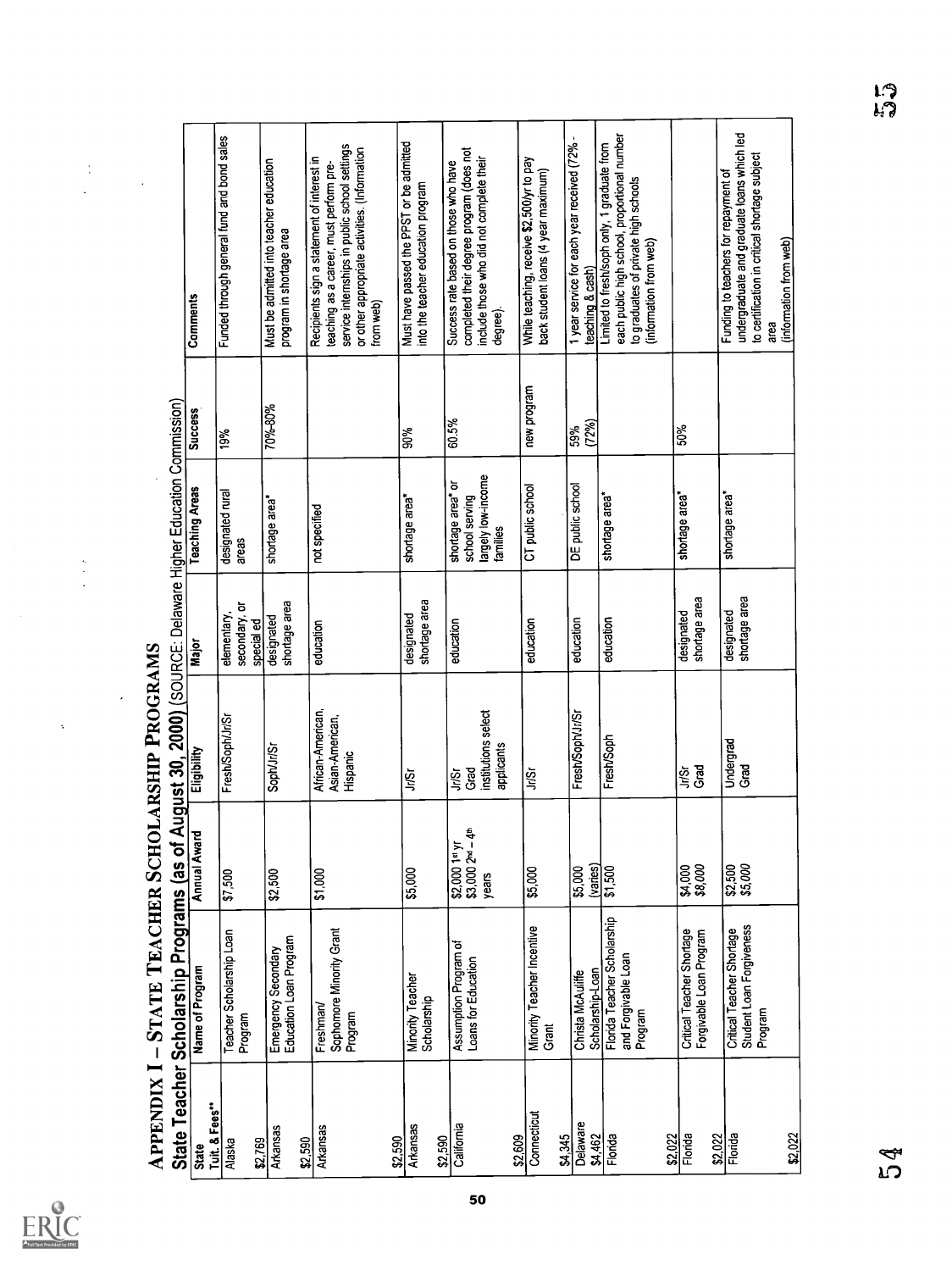| Full Text Provided by ERIC |
|----------------------------|

 $\sum_{k=1}^{\infty}$ 

| hours, or equivalent, per academic year,<br>Reimbursement up to nine (9) semester<br>maximum of 36 semester hours | (Information from web) | service 2 yr/each year received<br>must have a 3.2 minimum gpa | 1 year service for each 30 semester hours<br>received. Limited to no more than 30<br>semester hours of study. | must teach in the shortage area for which the<br>funding was received | 5 yrs. to repay in service                      | 5 yrs. to repay in service                                                                 | (information from web)                                                 | the Regents Cumculum & are academically<br>Special consideration - minority applicants<br>2 <sup>rd</sup> priority - students who have completed<br>(information from web)<br>1st priority - Jr/Sr<br>competitive | teaching in a critical shortage area forgives<br>double service repayment | \$4,000 minimum award<br>\$6,000 majoring in mathematics or chemistry<br>(information from web) | រី                    |
|-------------------------------------------------------------------------------------------------------------------|------------------------|----------------------------------------------------------------|---------------------------------------------------------------------------------------------------------------|-----------------------------------------------------------------------|-------------------------------------------------|--------------------------------------------------------------------------------------------|------------------------------------------------------------------------|-------------------------------------------------------------------------------------------------------------------------------------------------------------------------------------------------------------------|---------------------------------------------------------------------------|-------------------------------------------------------------------------------------------------|-----------------------|
|                                                                                                                   |                        | r.                                                             | $\sim$                                                                                                        | ċ.                                                                    | $18\% (95-96)$<br>44% (92-93)                   | 18% (95-96)<br>44% (92-93)                                                                 |                                                                        |                                                                                                                                                                                                                   | 85%                                                                       |                                                                                                 |                       |
| shortage area*                                                                                                    |                        | GA public school                                               | GA public school                                                                                              | shortage area*                                                        | shortage area*                                  | school with > 30%<br>minority enrollment                                                   | special ed                                                             | shortage area                                                                                                                                                                                                     | shortage area <sup>**</sup>                                               | secondary school<br>elementary or<br>approved                                                   |                       |
| shortage area<br>designated                                                                                       |                        | education                                                      | certification<br>program<br>teacher                                                                           | shortage area<br>designated                                           | shortage area<br>designated                     | elementary, or<br>preschool,<br>secondary                                                  | special ed                                                             | shortage area<br>designated                                                                                                                                                                                       | education                                                                 | education degree<br>certification<br>or teacher<br>program                                      | DECT COOV AVAII ARI E |
| Florida public school<br>employees                                                                                |                        | JriSr                                                          | instructional aid in GA<br>paraprofessional, or<br>public school<br>teacher,                                  | ිසි<br>ර                                                              | SophJr/Sr                                       | American, or Native<br>African American/<br>American, Asian<br>Black, Hispanic<br>American | Fresh/Soph/Jr/Sr, or a<br>non-Special Ed.<br>teacher                   | Fresh/Soph/Jr/Sr                                                                                                                                                                                                  | Fresh/Soph<br>Jr/Sr/Grad                                                  | Fresh/SophJr/Sr<br>Grad                                                                         |                       |
| \$78/semester hour                                                                                                |                        | $\frac{1}{33,000}$                                             | $\frac{1}{33,000}$                                                                                            | $\frac{1}{2,500}$                                                     | Lessor of:<br>TFRB or                           |                                                                                            | public<br>institution<br>TF at a                                       | \$5,000                                                                                                                                                                                                           | $\sqrt{\frac{1350}{17,2900}}$                                             |                                                                                                 |                       |
| Critical Teacher Shortage<br><b>Tuition Reimbursement</b><br>Program                                              |                        | <b>HOPE Promise Scholarship</b>                                | The Promise II Teacher<br>Scholarship                                                                         | <b>HOPE Teacher Scholarship</b>                                       | David A. DeBolt Teacher<br>Shortage Scholarship | Minority Teachers of Illinois                                                              | Illinois Special Education<br><b>Teacher Tuition Waiver</b><br>Program | Kansas Teacher<br>Scholarship                                                                                                                                                                                     | Teacher Scholarship                                                       | Tuition Opportunity Program<br>Teacher Award (TOPS)                                             | ເດ<br><b>ເ</b> ກ      |
| Bolloi.1                                                                                                          | \$2,022                | Georgia<br>\$2,442                                             | Georgia<br>\$2,442                                                                                            | Georgia<br>\$2,442                                                    | \$3,845<br>llinois                              | \$3,845<br><b>Illinois</b>                                                                 | \$3,845<br>llinois                                                     | Kansas<br>\$2,392                                                                                                                                                                                                 | Kentucky<br>\$2,516                                                       | ouisiana<br>\$2,379                                                                             |                       |

 $\ddot{\phantom{a}}$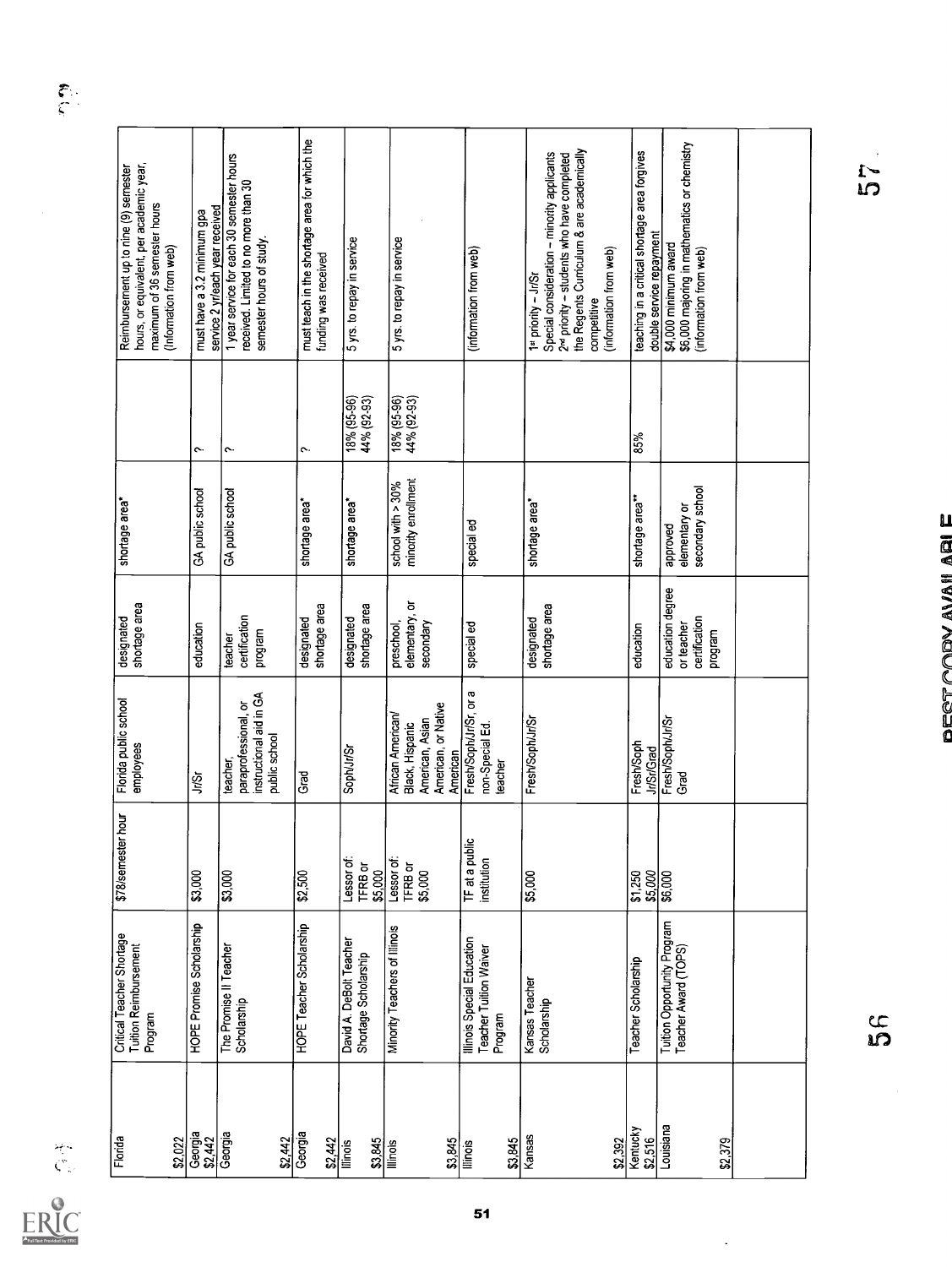| underserved subject area forgives double<br>teaching in an educator shortage area or<br>(information from web)<br>service repayment | may be renewed for one year<br>(information from web)                                                                                        | Awards are in addition to the Distinguished<br>Scholar award of \$3,000/yr. | (Information from web)                      | Grad students can apply only if they have not<br>completed a teacher ed program or do not<br>hold professional teacher certification | (information from web) | \$8,000 aggregate                            | Entrance interview with recipients | Available only to students in five specified<br>(information from web)<br>counties                                     |  |
|-------------------------------------------------------------------------------------------------------------------------------------|----------------------------------------------------------------------------------------------------------------------------------------------|-----------------------------------------------------------------------------|---------------------------------------------|--------------------------------------------------------------------------------------------------------------------------------------|------------------------|----------------------------------------------|------------------------------------|------------------------------------------------------------------------------------------------------------------------|--|
|                                                                                                                                     |                                                                                                                                              |                                                                             |                                             |                                                                                                                                      |                        | 85% - 90%                                    | 85% - 90%                          |                                                                                                                        |  |
| ME public, private<br>secondary school<br>elementary or<br>administered<br>or state                                                 | shortage area <sup>*</sup>                                                                                                                   | MD public school                                                            | MD school                                   | MD public school                                                                                                                     |                        | public school                                | geographic                         | designated county<br>secondary school<br>public preschool,<br>elementary or                                            |  |
| education                                                                                                                           | shortage area<br>designated                                                                                                                  | education                                                                   | education                                   | education                                                                                                                            |                        | librarian current<br>education or<br>teacher |                                    | education                                                                                                              |  |
| Fresh/Soph/Jr/Sr<br><b>Grad</b>                                                                                                     | critical area, or college<br>current teacher in non-<br>current student with at<br>least 60 credit hrs, or<br>attend MD college,<br>graduate | Distinguished Scholar<br>recipient                                          | Fresh/Soph/Jr/Sr<br>Grad                    | Fresh/Soph/Jr/Sr<br>Grad                                                                                                             |                        | Fresh/Soph<br>Grad<br>Jr/Sr                  |                                    | credentialing/licensure<br>accredited teacher<br>program at a NM<br>accepted by or<br>public college<br>enrolled in an |  |
| \$1,500<br>\$1,500                                                                                                                  | up to \$10,000<br><b>T/F/R/B</b>                                                                                                             | $\frac{1}{33,000}$                                                          | \$1,000 2 yr cig                            | $\frac{33,0004 \text{ yr cig}}{32,0002 \text{ yr cig}}$<br>\$4,000 4 yr cig                                                          |                        | \$125/credit<br><u>នា</u><br>និង             | TFRB +\$500                        | डू<br>अ                                                                                                                |  |
| Educators for Maine<br>Program                                                                                                      | Sharon Christa McAuliffe<br>Memorial Teacher<br><b>Education Award</b>                                                                       | Distinguished Scholar<br>Teacher Education Program                          | Maryland HOPE Teacher<br><b>Scholarship</b> | Maryland Teacher<br>Scholarship                                                                                                      |                        |                                              |                                    | Teachers' Loan for Service<br>Southeastern New Mexico<br>Program                                                       |  |
| \$4,058<br>Maine                                                                                                                    | Maryland                                                                                                                                     | Maryland<br>\$4,359<br>\$4,359                                              | Maryland<br>\$4,359                         | Maryland                                                                                                                             |                        | Mississippi<br>\$4,359                       | Mississippi<br>\$2,859<br>\$2,859  | New Mexico<br>\$2,180                                                                                                  |  |



 $\mathbf{i}$ 

 $\hat{\mathcal{V}}$ 

 $\bar{1}$ 

 $\overline{\phantom{a}}$ 

89

 $\sqrt{2\pi}$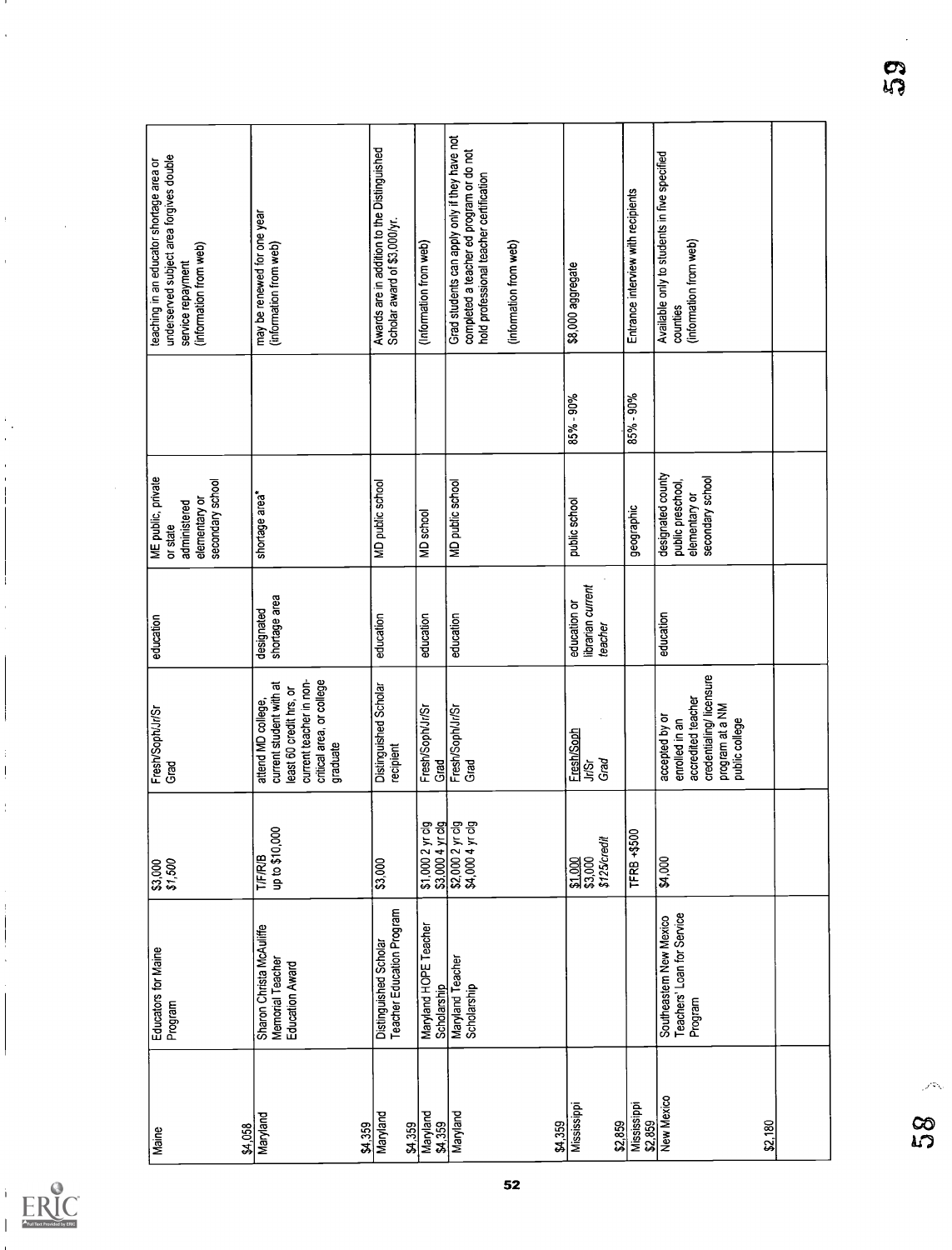| 400 new awards each year                             | repay 4 years of loan by teaching 3 years in<br>1 year service for each year received. May<br>a "low performing" school or a school on<br>"warning status" (information from web) | Interest rate lowered from 12% to 2% above<br>Stafford | \$5,700 for tuition/board, \$300 for summer<br>(information from web)<br>enrichment programs | (information from web)                   | 1 year service for each year received<br>(information from web) | students accepted into teacher education<br>(junior yr), and post-baccalaureate students.<br>Eligibility criteria changed: allow only | Student must attend a Utah college. Qualified<br>students may also receive premier stipends<br>up to \$3,000/yr. 2 yr grace period<br>(information from web) |                                                                            | high-need area (subject area or geographic<br>Accelerated forgiveness for teaching in a<br>area). | one year teaching = 25% loan forgiveness<br>(information from web)<br>\$5,000 maximum total     | ्<br>वै             |
|------------------------------------------------------|-----------------------------------------------------------------------------------------------------------------------------------------------------------------------------------|--------------------------------------------------------|----------------------------------------------------------------------------------------------|------------------------------------------|-----------------------------------------------------------------|---------------------------------------------------------------------------------------------------------------------------------------|--------------------------------------------------------------------------------------------------------------------------------------------------------------|----------------------------------------------------------------------------|---------------------------------------------------------------------------------------------------|-------------------------------------------------------------------------------------------------|---------------------|
|                                                      |                                                                                                                                                                                   | 53%                                                    |                                                                                              |                                          |                                                                 | 70%-80%                                                                                                                               |                                                                                                                                                              | 90%                                                                        | 90%<br>50%                                                                                        |                                                                                                 |                     |
| NC public school or<br>US Government<br>school in NC | NC public school                                                                                                                                                                  | shortage area*<br>geographic                           | SC school                                                                                    |                                          | TN public school                                                | TN public school                                                                                                                      |                                                                                                                                                              |                                                                            | math/science (pre-<br>not specified<br>1987)                                                      | district in the Chap.<br>school district with<br>>29% minority<br>enrollment, or<br>220 program |                     |
| education                                            | education                                                                                                                                                                         |                                                        | education                                                                                    | education                                | education                                                       | education                                                                                                                             | education                                                                                                                                                    |                                                                            |                                                                                                   | education                                                                                       | REST COPY AVAILABLE |
| Fresh                                                | Fresh                                                                                                                                                                             | Fresh/Soph<br>Jr/Sr                                    | Fresh                                                                                        | တ်                                       | Fresh/SophJr/Sr<br><b>Minority resident</b>                     | Jr/Sr/Grad                                                                                                                            | Fresh/Soph/Jr/Sr                                                                                                                                             | Male = elem. or middle<br>Minority students =<br>teacher ed.<br>school ed. |                                                                                                   | minority student** who<br>is a Jr/Sr                                                            |                     |
| $\frac{1}{100}$                                      | \$2,500                                                                                                                                                                           | \$2,500<br>\$5,000                                     | $\frac{1}{26,000}$                                                                           | $\frac{1}{21,000}$                       | \$5,000                                                         | \$3,000 \$5,000                                                                                                                       | amount at BYU &<br>T/F UT public<br>r set<br>Westminster<br>college or<br>College                                                                            | $\frac{1}{3}$                                                              | \$4,000                                                                                           | $\frac{1}{2.500}$                                                                               |                     |
| <b>Teaching Fellows Program</b>                      | Prospective Teacher<br>Scholarship/Loan                                                                                                                                           | South Carolina Teachers<br>Loan Program                | South Carolina Teaching<br>Fellows Program                                                   | Scholarship Program<br>Christa McAuliffe | Minority Teaching Fellows<br>Program                            | Tennessee Teaching<br>Scholars Program                                                                                                | T. H. Bell Teaching<br>Incentive Loan                                                                                                                        |                                                                            | Conditional Scholarship<br>Future Teachers<br>Program                                             | Minority Teacher Loan                                                                           | ۵)<br>ون            |
| North Carolina<br>\$1,958                            | North Carolina<br>\$1,958                                                                                                                                                         | South Carolina<br>\$3,520                              | South Carolina<br>\$3,520                                                                    | Tennessee<br>\$2,495                     | Tennessee<br>\$2,495                                            | Tennessee<br>\$2,495                                                                                                                  | \$2,174<br>Jiah                                                                                                                                              | Virginia<br>\$4,160                                                        | Washington<br>\$3,151                                                                             | Wisconsin<br>នា។                                                                                |                     |

 $\frac{\partial \mathcal{L}_{\mathcal{A}}}{\partial \mathcal{L}_{\mathcal{A}}^2}$ 

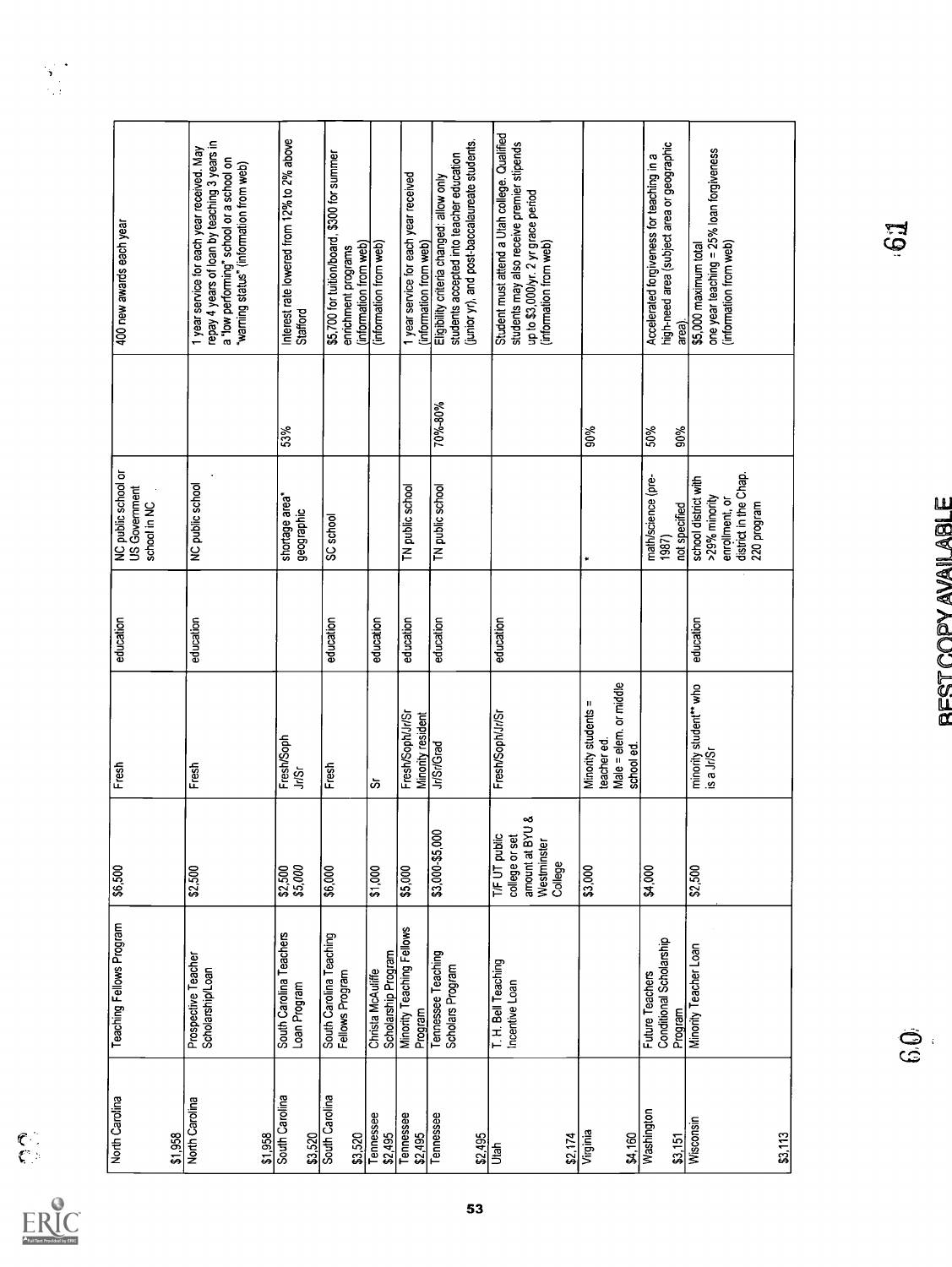

Note that the state of the state of the state of the state of the state of the state of the state of the state of the state of the state of the state of the state of the state of the state of the state of the state of the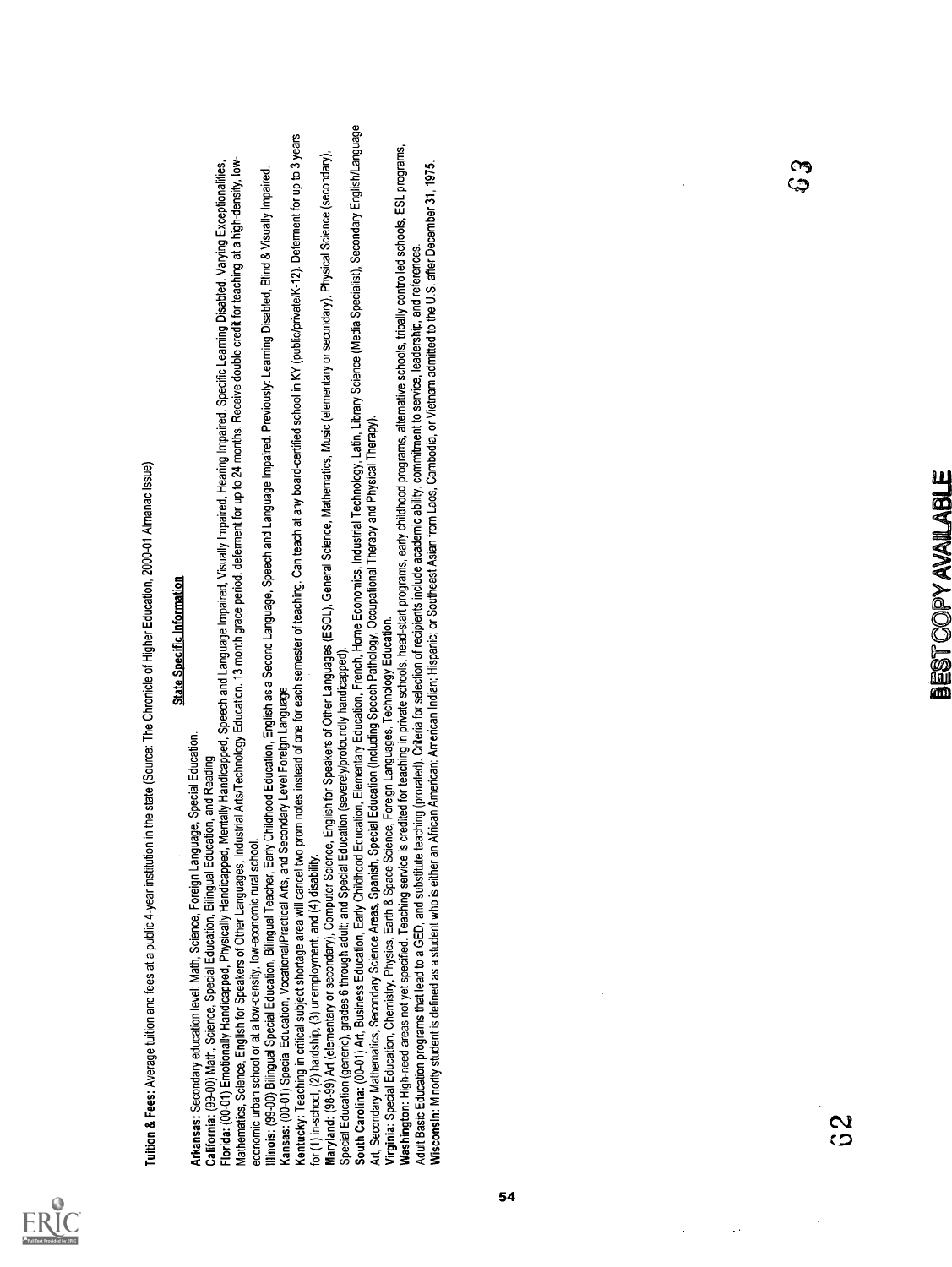